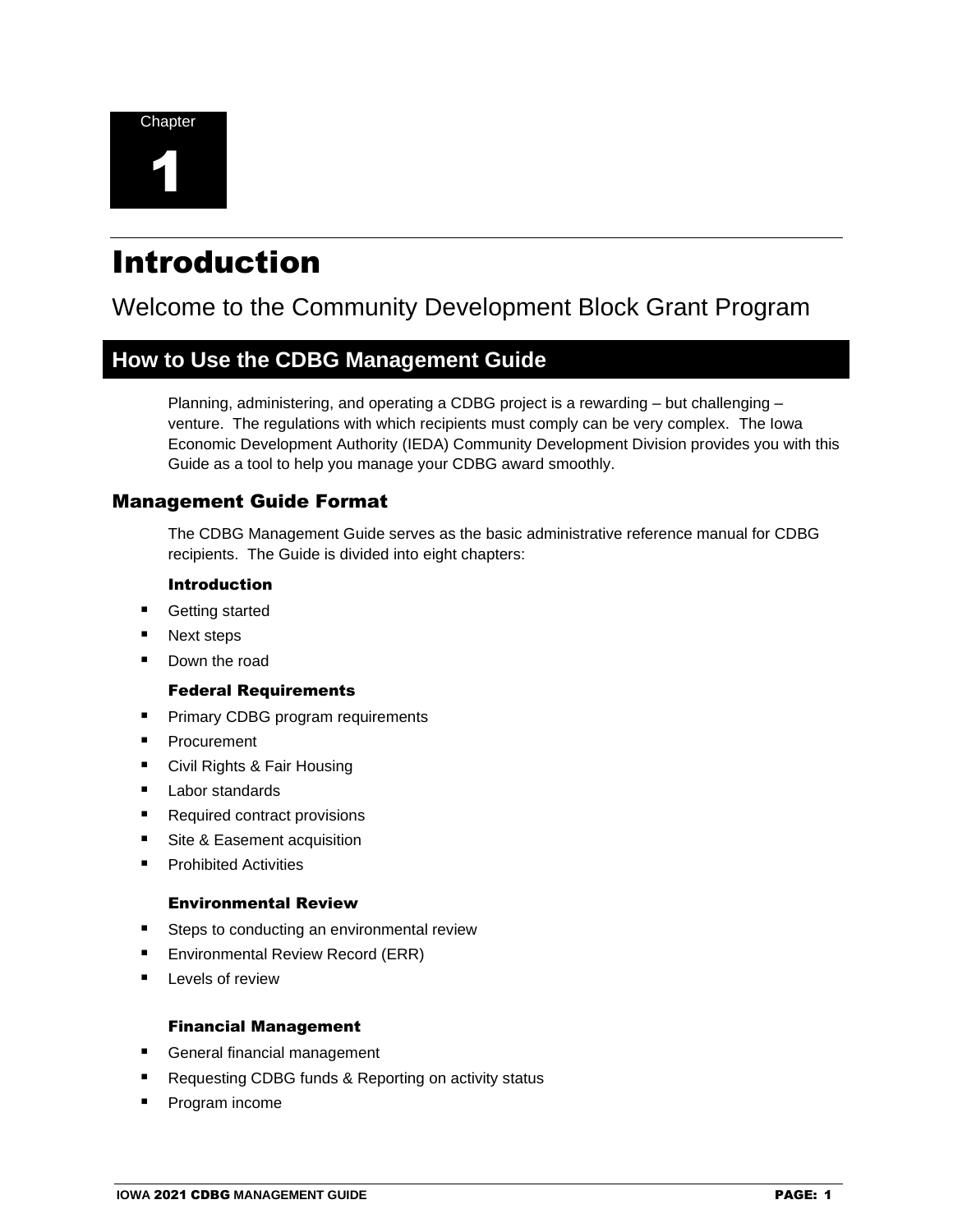#### Housing Programs

- Overview
- Homebuyer Assistance Program
- Upper Story Conversion Program
- Housing Sustainability Program
- Administrative/Technical Services Costs
- Subrecipient Agreement Usage Parameters
- Procurement
- Reporting and Monitoring

#### Green Streets Criteria

- Green Streets overview
- Getting started

#### Downtown Revitalization Program

- Administrative Plans
- Easement & construction term agreements
- Reporting & monitoring

#### Section 3 Requirements

- When Section 3 applies
- Compliance with Section 3
- Procurement & bid documents
- Selecting contractors
- Hiring & training with Section 3
- Penalties for non-compliance
- Reporting requirements & forms

## Forms and Supplements

The appendices at the end of the Guide contain all referenced forms and supplemental materials. There is an appendix associated with each chapter. For example, Appendix 3 contains forms and documents related to Chapter 3 of the guide (Environmental Review). A list of items contained in the applicable appendix is included at the end of each chapter.

### Additional Assistance

While this Guide is intended to provide you the information you need to manage a CDBG project, you may encounter problems or have questions you do not find addressed here. Do not hesitate to contact IEDA for additional assistance. IEDA staff members – particularly the project manager assigned to your project – are available to help you. A list of staff members and their contact information is included in the appendix to this Chapter.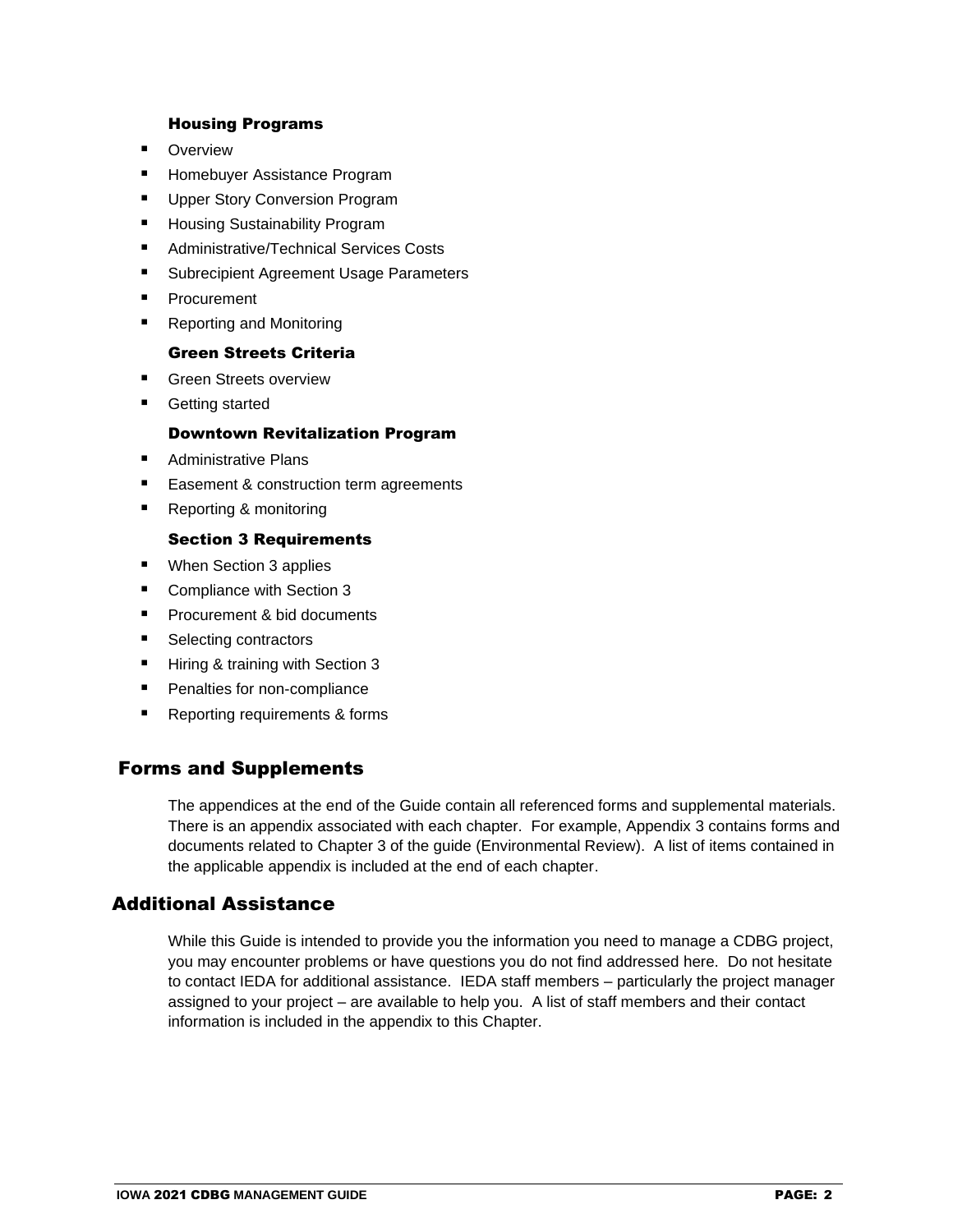# **Getting Started**

You have received your award letter and have this Guide in hand. What do you do next (after you read this Guide carefully, of course)? Here are five steps you should take – if you have not already – to get started.

**1) Determine who will handle project administration.** CDBG recipients should plan to contract with an experienced CDBG administrator for the day-to-day management of their project. Recipients must follow federal procurement requirements when selecting a grant administrator. Procurement instructions are outlined in Chapter 2.

Recipients choosing to contract for administrative services with Regional Planning Commissions or Councils of Governments do not have to complete the competitive procurement process.

**2) Obtain/Submit your DUNS Number immediately.** The DUNS Number is a unique ninedigit identification number provided by Dun & Bradstreet (D&B). The DUNS Number is randomly issued, never used twice, and is site-specific.

Most potential and existing US government contractors, grantees and loan recipients are required to obtain a DUNS Number for US Government registration purposes. This requirement applies to the CDBG program and its recipients. Many cities and counties have already obtained a number and will simply have to provide the number to IEDA in writing.

If you do not have a DUNS Number currently, you will find the instructions on how to get one in Appendix 1 of this manual. After you have been issued a DUNS Number, please provide the number to your project manager.

- **3) Enter into a subrecipient agreement if necessary.** If you submitted your CDBG application on behalf of another entity (e.g., day care center, rural water association), you must establish a formal relationship with that entity. This entity will serve as a subrecipient. Before receiving any CDBG reimbursements, you must **execute a written agreement with the subrecipient** and provide IEDA with a copy of the signed agreement. The appendix to this Chapter includes a list of the minimum required provisions for and a sample of, a subrecipient agreement.
- **4) Review contract documents from IEDA.** Please carefully review contract documents upon receiving those from IEDA. If there are changes that should be made, notify your IEDA project manager immediately. The contract should be signed by the Chief Elected Official (CEO) for the project. Return the original documents to IEDA. Once fully executed, a copy of the contract will be uploaded into Iowagrants.gov.
- **5) Adopt CDBG Policies**. The local government must adopt a Prohibition on the Use of Excessive Force policy, a Residential Anti-displacement and Relocation Assistance Plan (RARA), a Code of Conduct, a Fair Housing policy, and an Equal Opportunity Policy. These policies are required for local governments to receive CDBG funds. Copies of the policies must be provided to IEDA before funds will be released. Samples of these policies are included in the appendix to this Chapter.
- **6) Complete signature authorization forms, if necessary.** The authorized signatory for your project is established when your contract is signed. If you want another person to be able to sign official documents related to the project, or if someone other than the original signatory takes over as CEO, you must complete the Alternate Signature Authorization or the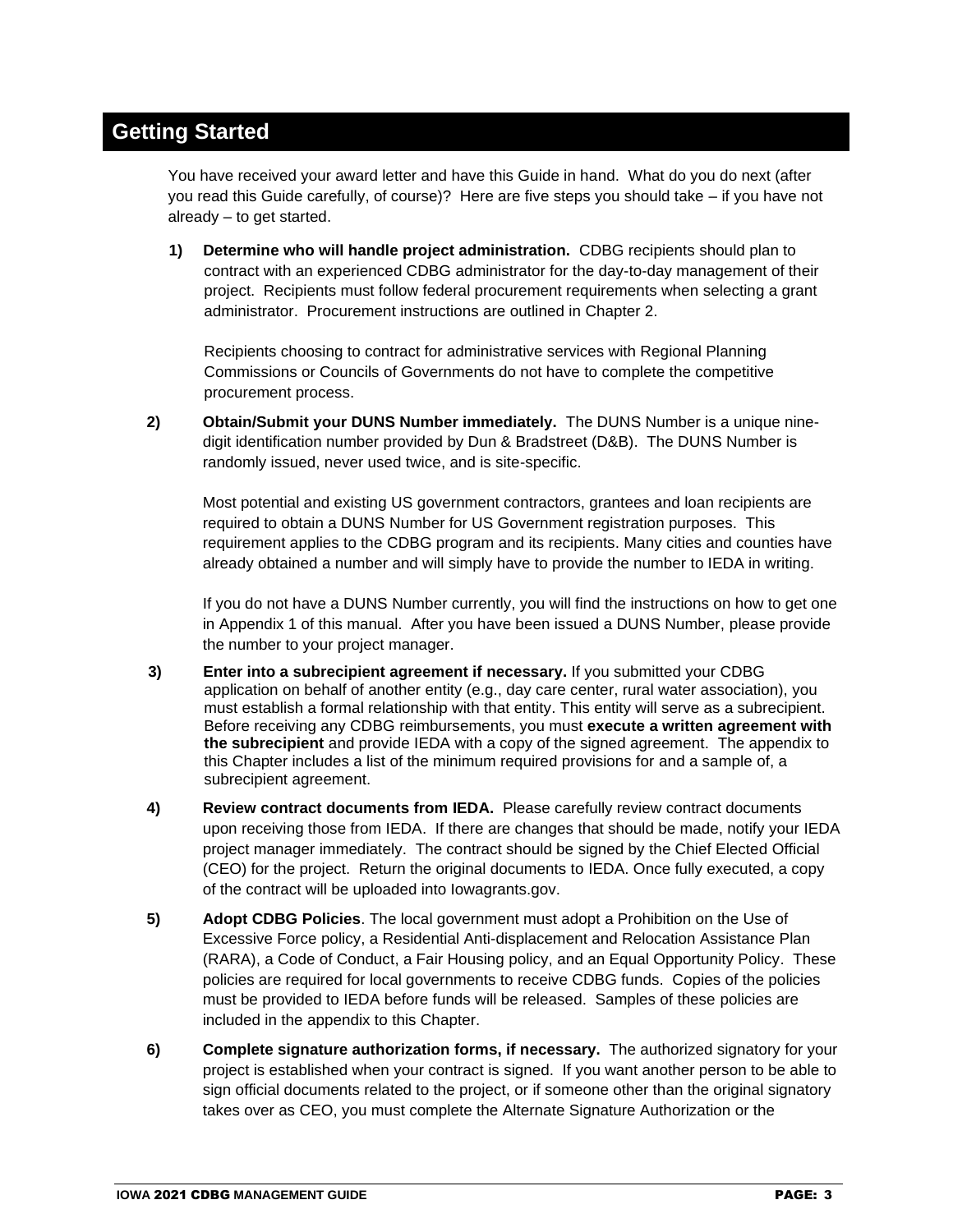Signature Authorization for Change in CEO Form. These forms are included in the appendix to this Chapter.

# **The Next Steps**

You are on your way, but there are still some major tasks to complete. Here are six more steps to take:

- **1) Begin the environmental review process**. The environmental review process required by federal law has some built-in time constraints. You should begin the environmental review as early as possible. The process involves using a review checklist to document that the project will not have an adverse impact on the environment and contacting other agencies for comments on the environmental impact of your project. This process is described stepby-step in Chapter 3 and Appendix 3. **Remember: CDBG recipients cannot go out to bid, sign construction contracts, acquire property, and/or start construction until you have completed the environmental review and received a Release of Funds from IEDA.**
- **2) Clear contract conditions**. Your contract may have some special conditions that must be cleared before you can incur costs on your project. Examples of possible contract conditions include receipt of building permits or clearance by other state agencies. You should clear any contract conditions and submit notification to IEDA so construction can begin on schedule. If you have any questions about the conditions in your contract, contact your assigned project manager.
- **3) Acquisition & relocation.** If you are acquiring any property or relocating any person(s), business or operations as part of the CDBG project, refer to Chapter 2 to learn about– acquisition and relocation requirements.
- **4) Procure technical services, architectural and/or engineering services**. IEDA guidance instructs applicants to procure for architectural, engineering, grant administration and technical services prior to applying for CDBG funds. However, if there is a need to procure for additional services after an award is made, you must follow procurement requirements as outlined in the Procurement section of this chapter. Community facility and stormwater project design teams will consult with Iowa Department of Agriculture and Land Stewardship (IDALS) Urban Conservation Program Team on project stormwater management designs at 30, 60, 90 percent, and final design. The Recipient will secure and upload as a supporting document to the wage rate request in [www.iowagrants](http://www.iowagrants/) the Milestones Checklist from IDALS confirming stormwater management designs meet the requirements of the Iowa Green Streets Criteria and the [Iowa Stormwater Management Manual.](http://www.iowadnr.gov/Environmental-Protection/Water-Quality/NPDES-Storm-Water/Storm-Water-Manual)

The IEDA intends to make available to CDBG community facility and stormwater project recipients a design consultant team with expertise in stormwater, energy efficiency, building design, and construction best practices. This team will be available for a limited number of hours to assist your project's design professionals in delivering high performing projects designed to meet many of the Iowa Green Streets Criteria. Contact your assigned IEDA project manager to request design assistance. Specific procurement requirements are described in Chapter 2.

**5) Prepare to contract for construction**. If your project will involve construction, you must follow applicable labor laws. You must follow competitive bidding procedures to select contractors. Bid documents should include required Section 3 language (refer to Chapter 8 for more information on Section 3)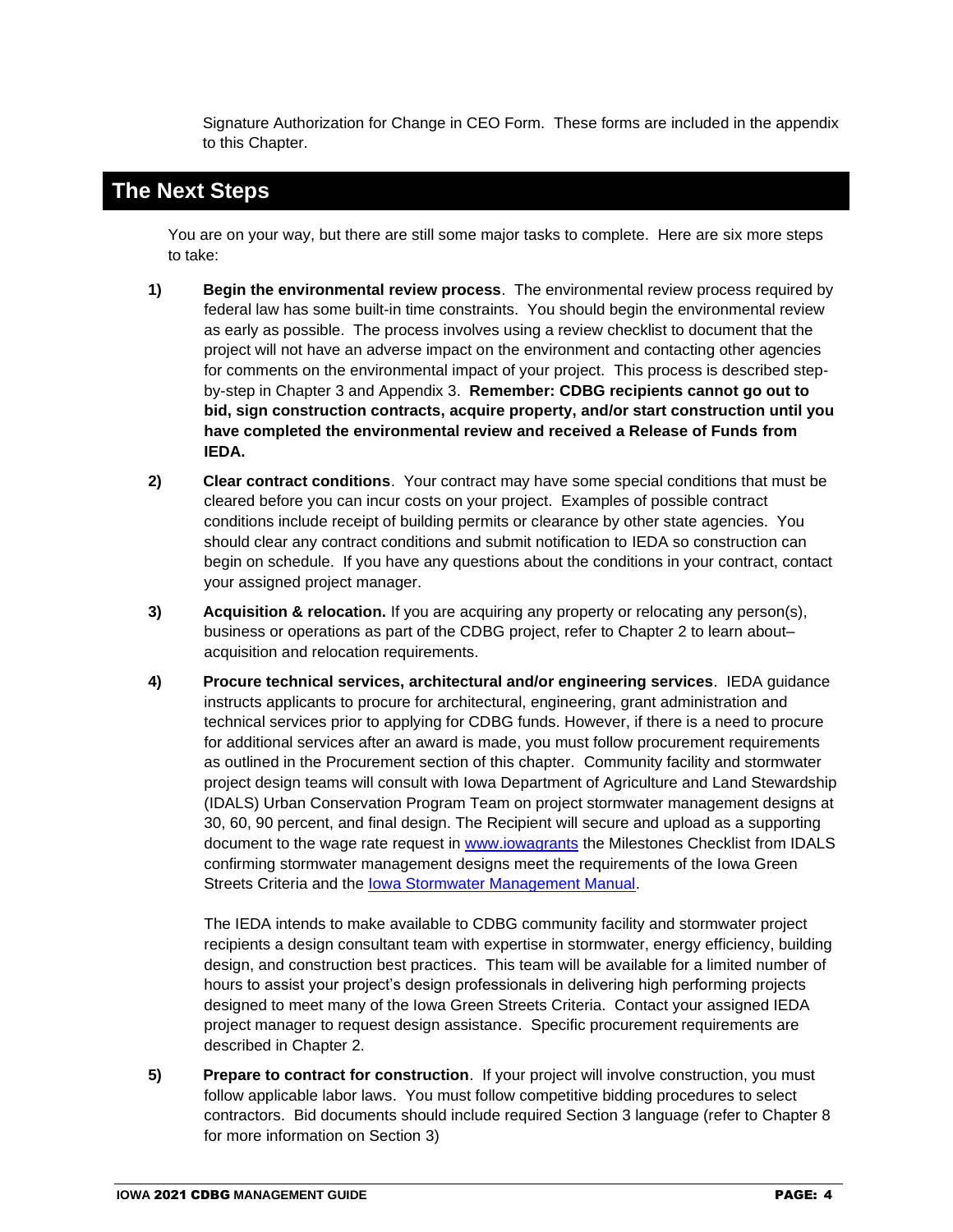When applicable, the Iowa Green Streets project plan, checklist and criteria must be included in or linked to the bid package provided to contractors. Stormwater projects may be required to follow the specifications in the Iowa Stormwater Management Manual. In most cases, a wage rate determination will be necessary.

You should request a wage rate determination from IEDA 30 days before advertising for bids. 10 days before the bid opening date, you should call IEDA to determine if the wage rate has been modified or superseded. Before awarding any contract, you must check to verify that the selected contractor is not on a federal or state debarred list. You should inform IEDA of the date construction will begin. Specific procurement and labor requirements are described in Chapter 2 and Appendix 2.

**Do not go out to bid for your project until after you have received a release of funds letter from IEDA.**

**6) Establish your financial management and reporting procedures.** There is a specific process for drawing down federal funds. Additionally, there are some important financial management and reporting requirements with which recipients must comply. Review Chapter 4 carefully for instructions on financial management and how to request CDBG funds.

# **Down the Road**

As your CDBG project moves forward, it pays to think ahead. Here are more activities you will encounter as you move forward with your project:

**1) Project Monitoring.** It may be months, or even years away, but it is never too soon to think about project monitoring. Your IEDA project manager will perform a desk top review or onsite monitoring of your project. The purpose of this visit is to assess your performance and compliance with program requirements and to provide you with any technical assistance you may need. The monitoring visit will go more smoothly if you have kept good records from the very beginning, documenting the progress of the project and the actions you have taken to satisfy the various federal requirements. The appendix to this Chapter includes a recordkeeping checklist. The monitoring checklist is available on the IEDA website. Recipients and grant administrators should review the checklist prior to a monitoring visit to ensure information IEDA staff will need to review is available at the visit.

 Remember- Recipients are responsible for monitoring the performance of any third-party contractors under any general administration or subrecipient agreement. The recipient is responsible for ensuring that all activities comply with all Federal and state regulations.

**2) Public hearing on the status of funded activities**. Section 508 of the Housing and Community Development Act of 1987 requires local governments to comply with the State's Citizen Participation Plan. You should have already had a public hearing on your CDBG application. You must also have a public hearing on the status of funded activities during the project; This hearing should not be held after project activities are complete. The status of funded activities hearing should be held when the project is at 50% completion. Once a project is reported at 50% complete, IEDA will not process any draw requests until documentation from the public hearing has been provided. A list of requirements for the public hearing is included in the appendix to this Chapter.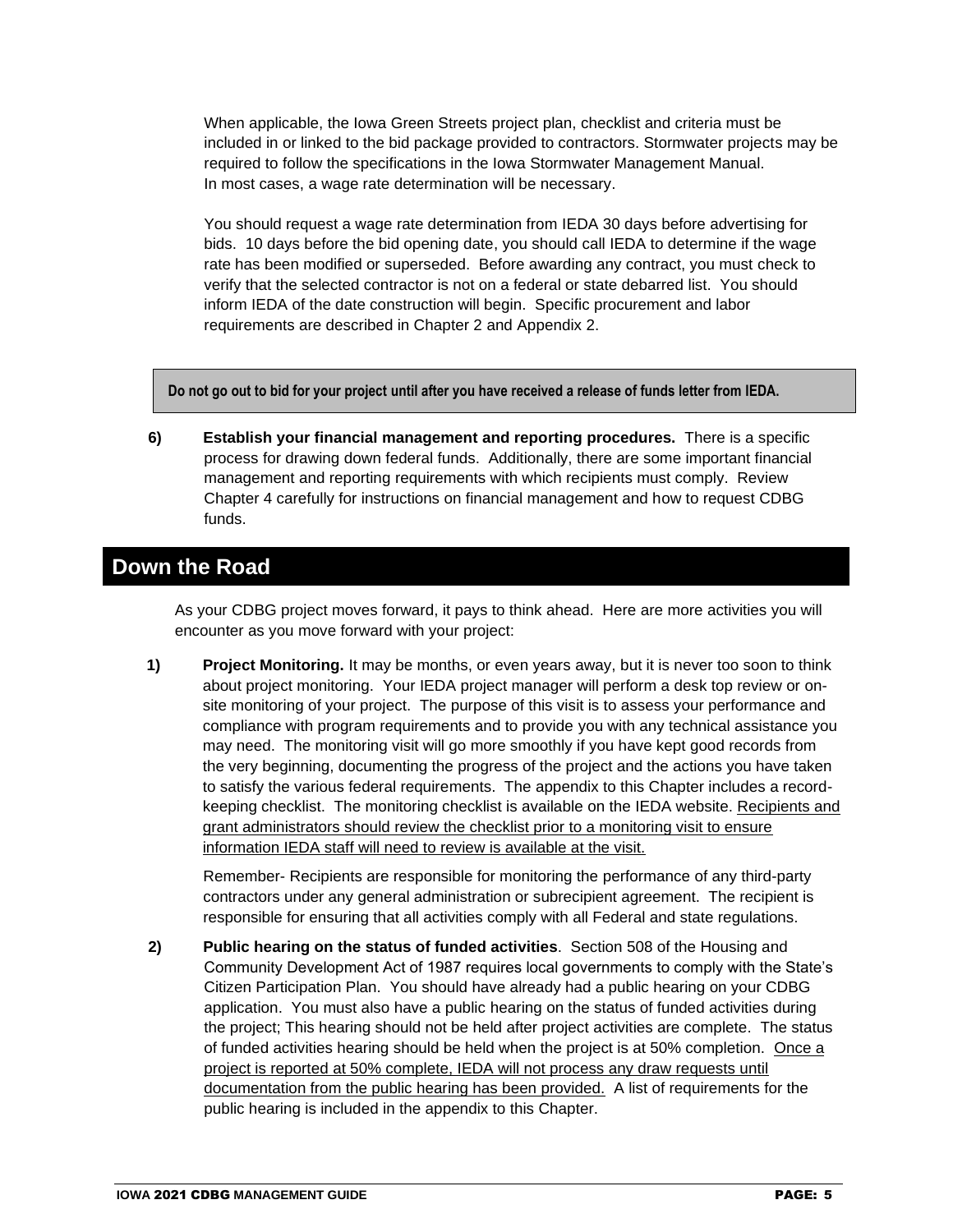- **3) Contract amendments**. If you encounter some unforeseen change to your project after contract execution, you must submit a contract amendment request through Iowagrants.gov. A contract amendment is a formal, substantive change to the contract. Changes to the contract may include time extensions, adding new activities or alteration of existing activities that will change the scope, location, objectives or scale of the approved activities or beneficiaries. Instructions for contract amendments are included in the appendix to this Chapter.
- **4) Grantee Performance Report (Form 3-D), if applicable.** For Community Facilities and Services and Career Link Employment Transportation projects, you must submit Form 3-D to report project beneficiaries. Career Link Employment Transportation projects should submit this form annually; Community Facilities projects will submit this form at the end of the project. This report is available in Iowagrants.gov. Please note that storm water projects funded under Community Facilities and Services do not require a Form 3-D.
- **5) Green Street Criteria, if applicable**. For projects following Iowa Green Streets Criteria, upon completion of your project, submit through Iowagrants.gov completed Iowa Green Streets Criteria Appendices D and E.

**The appendix to this Chapter contains copies of the federal regulations governing the CDBG program. You should familiarize yourself with these rules and regulations and refer to those as necessary.** 

- **6) Updated Applicant/Recipient Disclosure/Update Report**. This report provides a listing of any persons with a financial interest in the project. An initial report should have been included as part of your CDBG application. However, if there are any changes in the information that was provided in the initial report, an updated report must be submitted to IEDA. The report form and instructions are included in the appendix to this Chapter.
- **7) Audit and close out procedures.** The appendix to this Chapter includes guidelines on audit and closeout procedures. It is a good idea to understand these requirements early in your project as an audit may be required prior to project completion.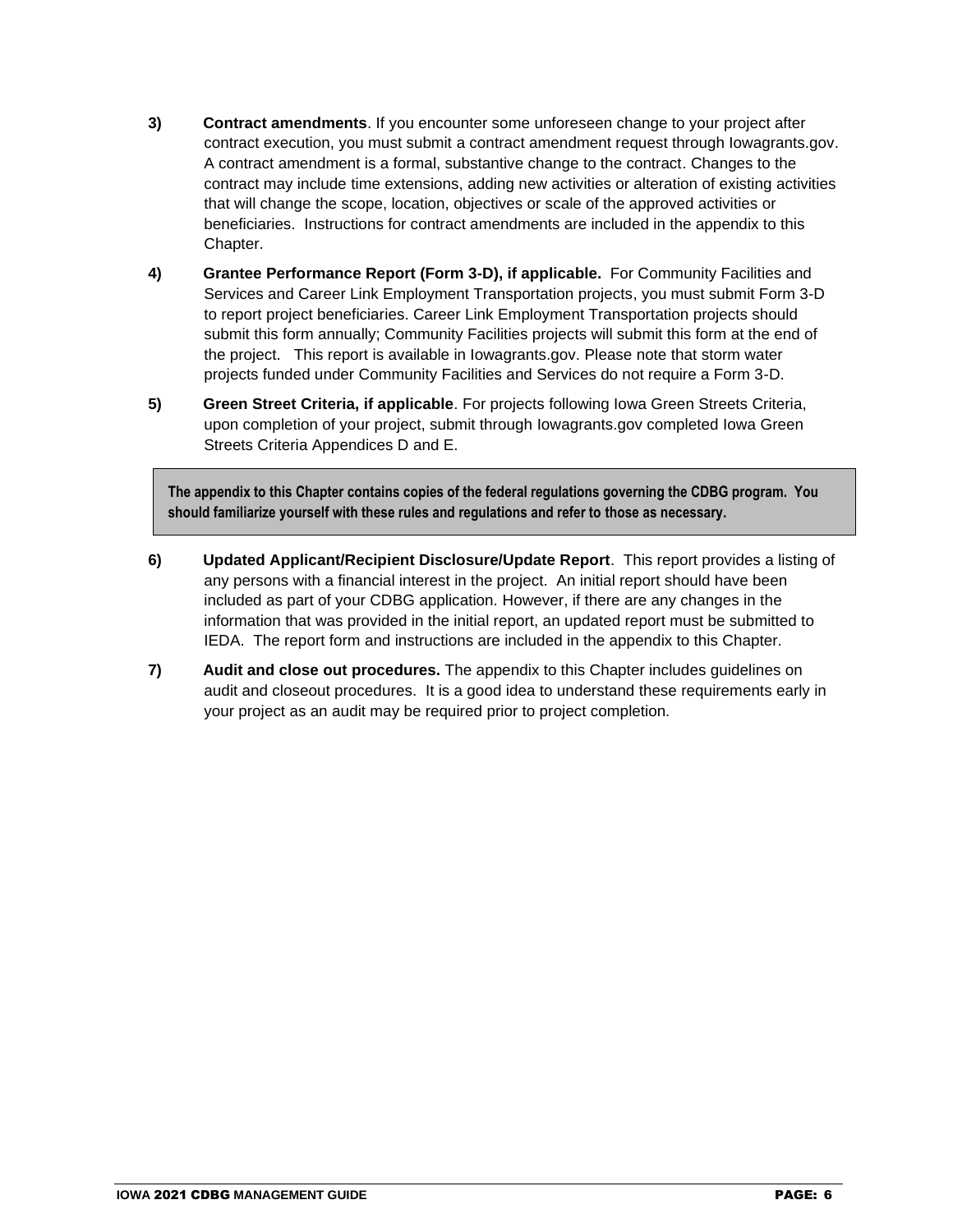# **In the Appendix to Chapter 1**

The Appendix to Chapter 1 contains the following:

- Community Development Staff Members
- Definitions and Acronyms
- Requirements for Subrecipient Agreements
- Sample Subrecipient Agreement
- Sample Policy on the Prohibition of the Use of Excessive Force
- Sample Equal Opportunity Policy Statement
- Sample Residential Anti-displacement and Relocation Assistance Plan
- Signature Authorization Forms
- Record-keeping Checklist
- Citizen Participation Requirements
- Sample Notice of Public Hearing/Status of Funded Activities
- Contract Amendment Procedures
- Applicant/Recipient Disclosure/Update Report and Instructions
- Audit and Closeout Requirements
- Grantee Performance Report and Instructions (Form 3-D)
- DUNS Number Guide
- Federal Regulations, State Community Development Block Grant Program (24 CFR Part 570, Subpart I)
- Title 1 of the Housing and Community Development Act of 1974, Section 105(a)
- CDBG Application & Administration steps and references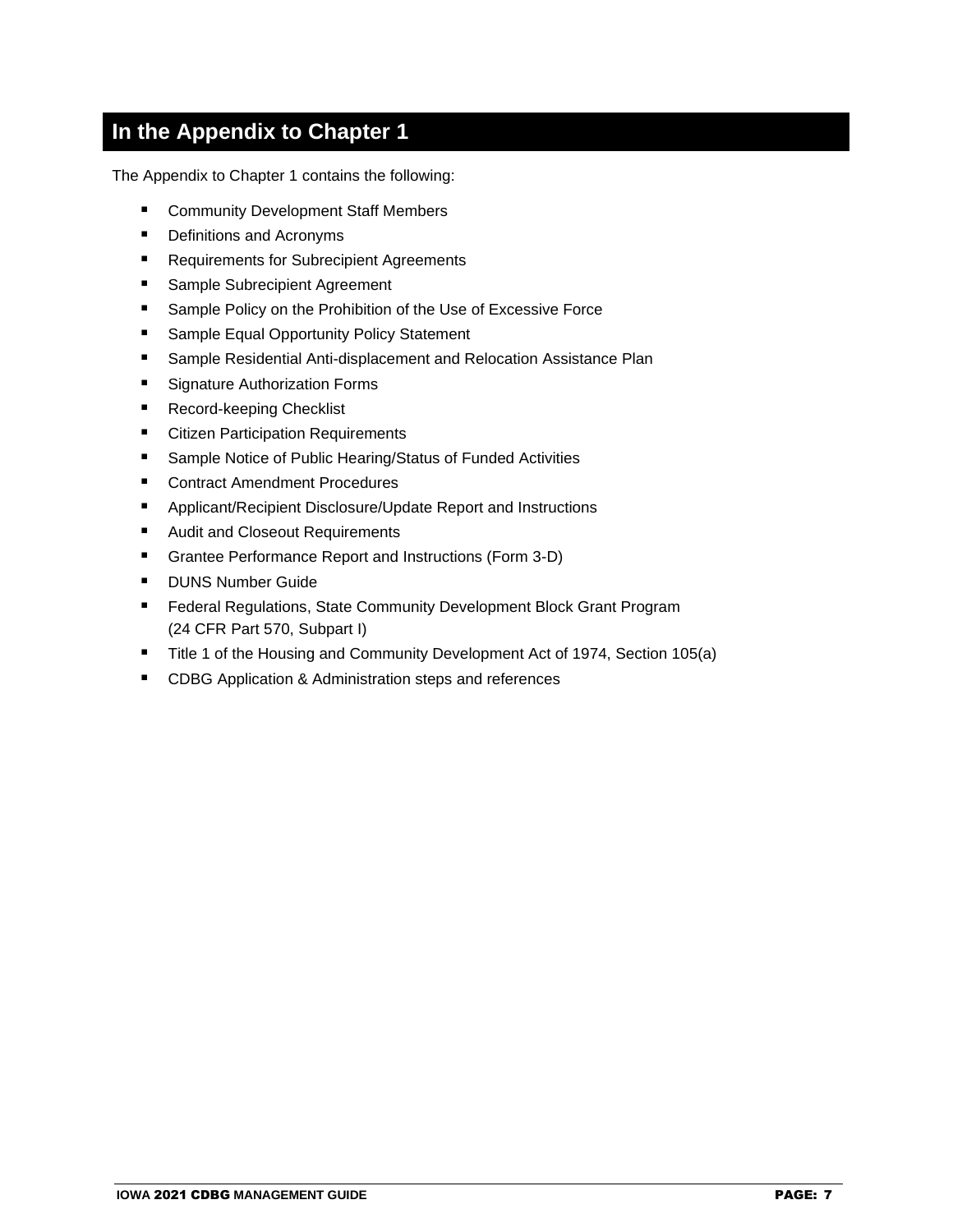# **Your Notes**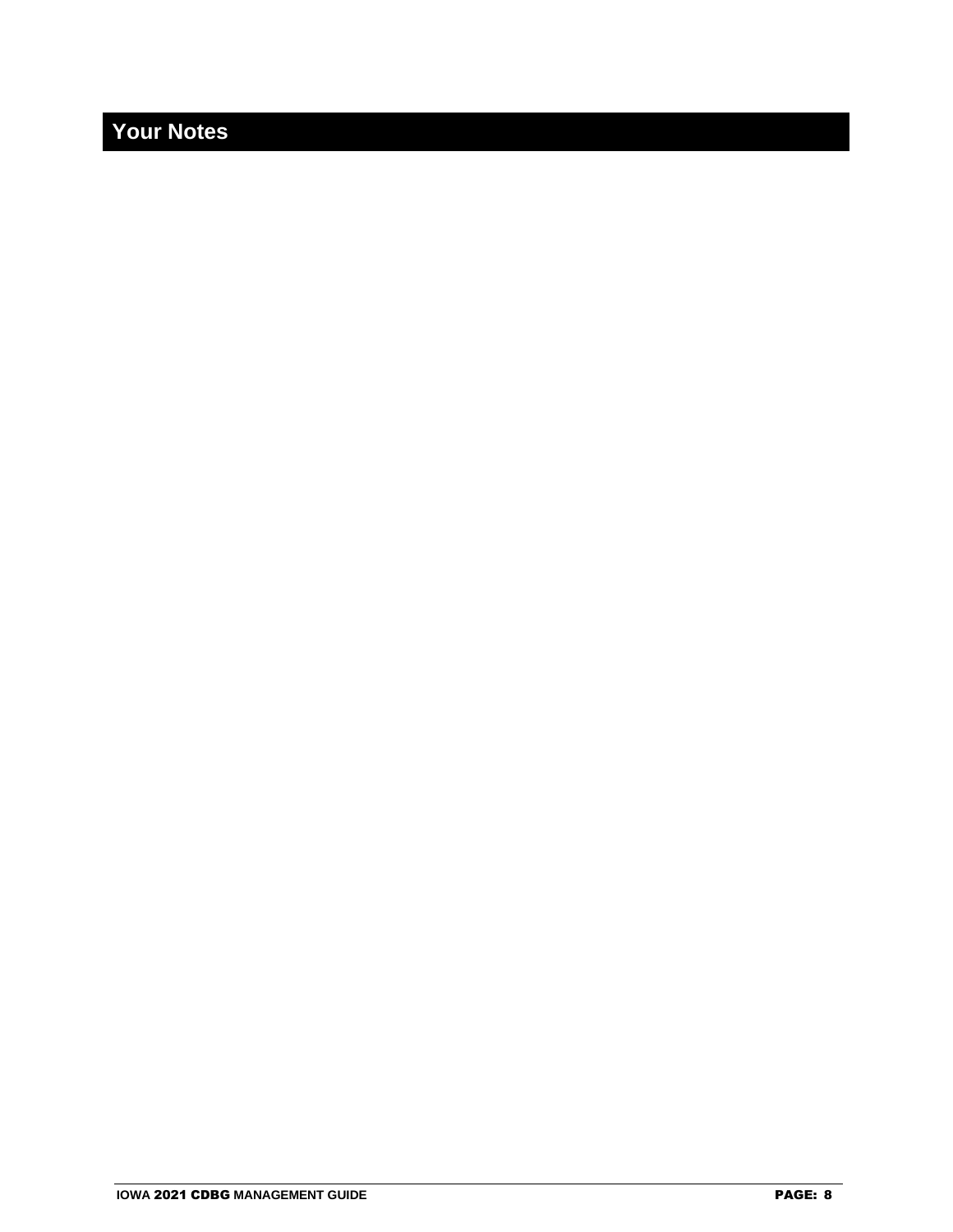



# Federal Requirements

This Chapter describes all the federal requirements, with the exception of the Environmental Review, that apply to the CDBG program. Recipients should review this Chapter carefully and refer to it as necessary to ensure compliance.

# **National Objective**

The authorizing statute of the CDBG program requires that each activity funded, except for program administration and planning activities, meet one of three national objectives. The three national objectives are:

1) **Benefit to low- and moderate- income (LMI) persons.** The LMI national objective is often referred to as the primary national objective because statute requires that recipients expend 70 percent of their CDBG funds to meet the LMI national objective. There are four subcategories that can be used to meet the LMI national objective:

Area benefit activities (Low Mod Area or LMA): An area benefit activity is one that benefits all residents in a particular area (primarily residential), where at least 51 percent of the residents are LMI persons.

*Programs that use this National Objective:* Water and Sewer Fund, Community Facilities and Services Fund, and Opportunities and Threats fund

Limited clientele activities (low Mod Limited Clientele or LMC): Under the LMC national objective , at least 51 percent of the beneficiaries of an activity must be LMI persons. Activities in this category provide benefits to a specific group of persons rather than everyone in an area or benefit a clientele that is generally presumed to be principally LMI such as:

- − abused children,
- − battered spouses,
- − elderly persons,
- severely disabled adults,
- homeless persons,
- − illiterate adults,
- persons living with AIDS and migrant farm workers;
- − or have income eligibility requirements limiting the activity to LMI persons only; or be of such a nature and in such a location that it can be concluded that clients are primarily LMI.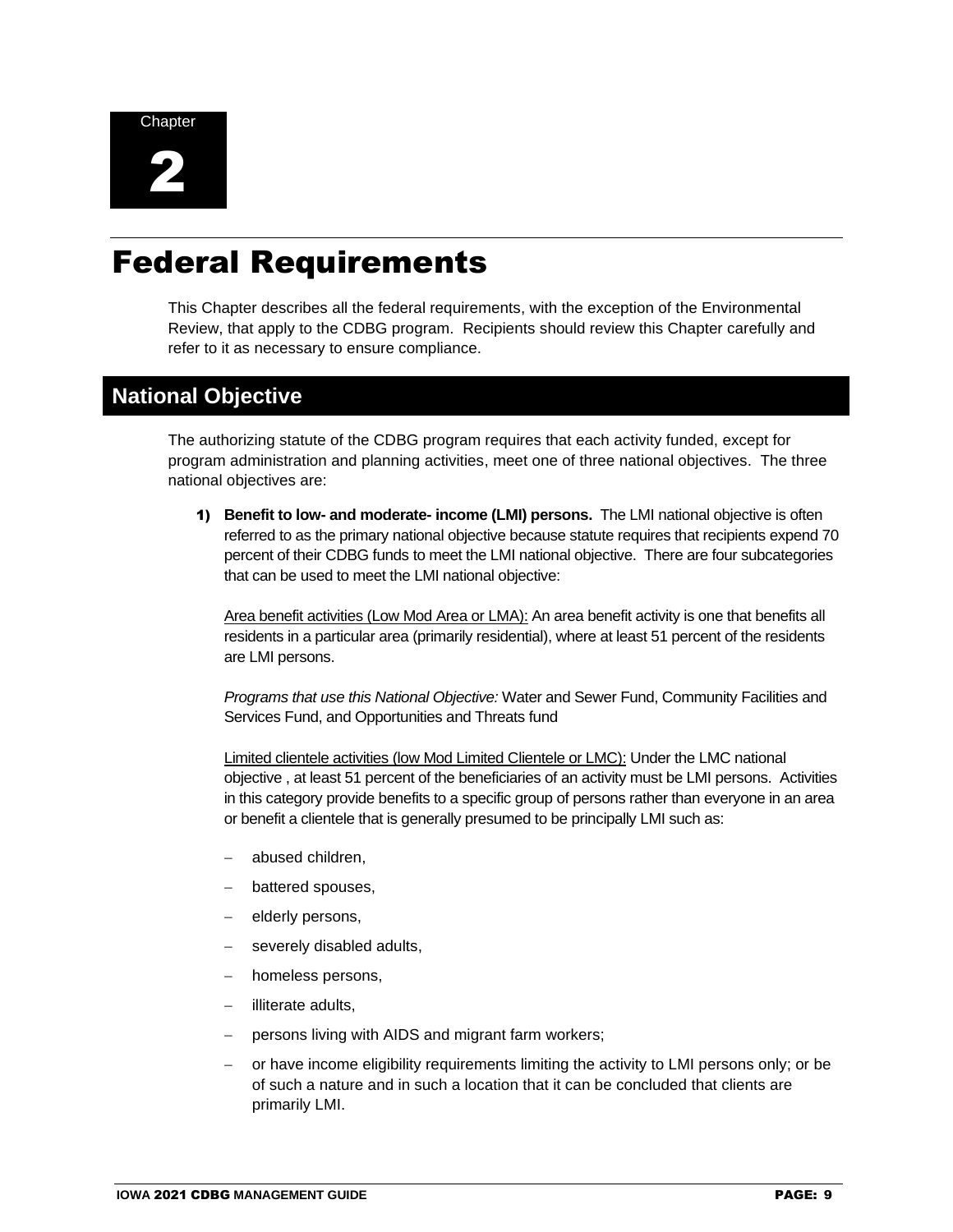*Programs that use this National Objective:* Community Facilities and Services Fund benefiting a certain clientele like Senior Centers and Child Care Centers.

Housing activities (Low Mod Housing Activities or LMH): The LMH national objective applies to activities that are to provide or improve permanent residential structures which, upon completion, will be occupied by LMI households.

*Programs that use this National Objective:* Housing Fund

Job creation or retention activities (Low Mod Job creation or retention activities or LMJ): The LMJ national objective applies to activities designed to create or retain permanent jobs. Under this objective, at least 51 percent of created or retained jobs will be made available to or held by LMI persons.

*Programs that use this National Objective:* Economic Development Set Aside (EDSA)

2) **Aid in the prevention or elimination of slums or blight.** Activities under this national objective must address one or more of the conditions which have contributed to the deterioration of an area designated as a slum or blighted area. The focus of activities is a change in the physical environment of a deteriorating area. Under the elimination of slum and blight national objective, determining the extent of and physical conditions that contribute to blight is central to qualifying an activity.

There are two categories that can be used to qualify activities under this national objective:

Prevent or eliminate slums and blight on an area basis (SBA): This category covers activities that aid in the prevention or elimination of slums or blight in a designated area. The designated area in which the activity occurs must meet the definition of a slum, blighted, deteriorated or deteriorating area under state or local law. Additionally, the area must meet either *one* of the two conditions specified below:

- − Public improvements throughout the area are in a general state of deterioration; or
- At least 25 percent of the properties throughout the area exhibit one or more of the following:
- − Physical deterioration of buildings/improvements;
- − Abandonment of properties;
- − Chronic high occupancy turnover rates or chronic high vacancy rates in commercial or industrial buildings;
- Significant declines in property values or abnormally low property values relative to other areas in the community; or
- Known or suspected environmental contamination.

*Programs that use this National Objective:* Downtown Revitalization Fund and/or Opportunities and Threats Fund

Prevent or eliminate slum and blight on a spot basis (SBS). These are activities that eliminate specific conditions of blight or physical decay on a spot basis and are not located in a slum or blighted area.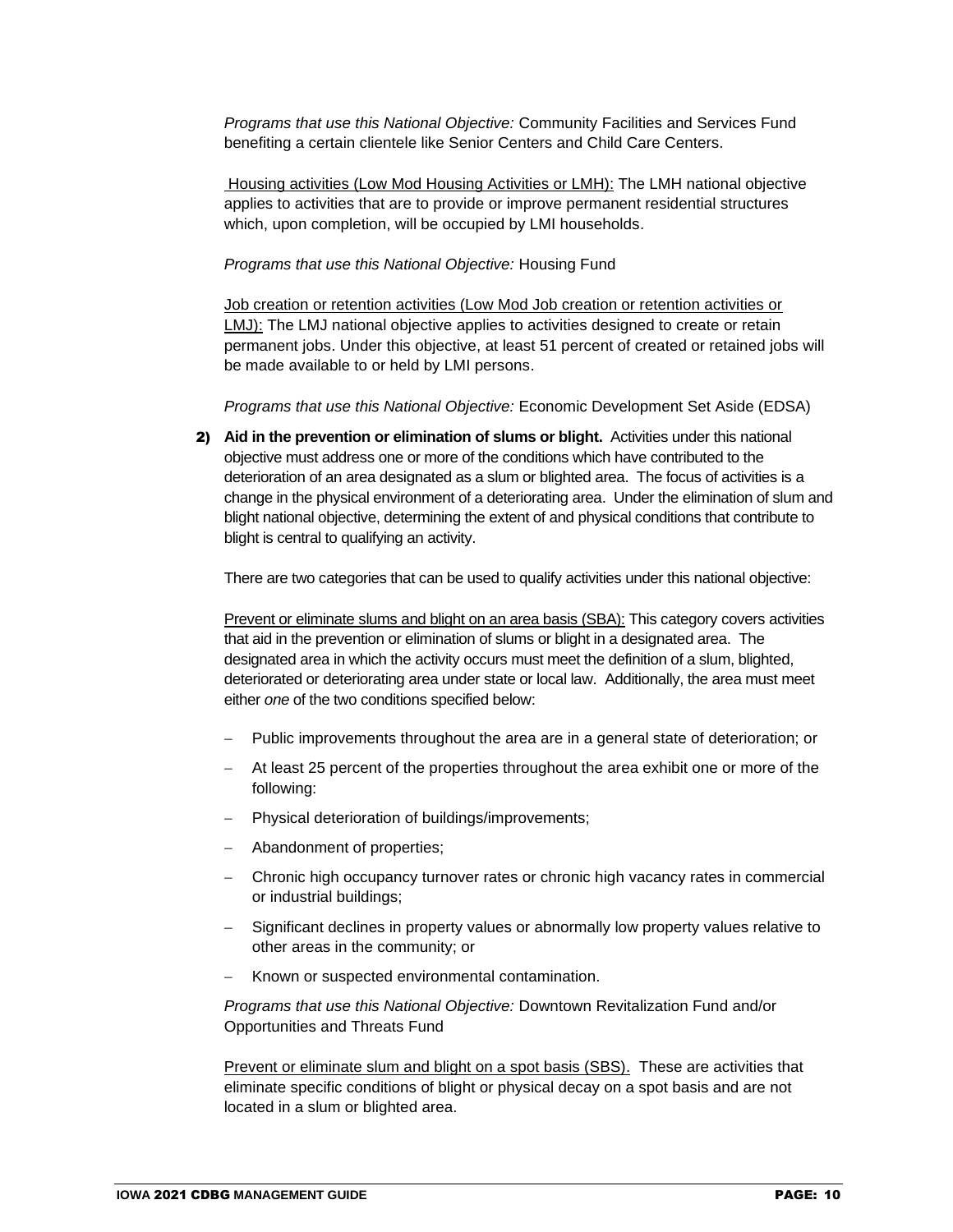*Programs that use this National Objective:* Downtown Revitalization Fund and/or Opportunities and Threats Fund

- 3) **Meet a need having a particular urgency (referred to as urgent need).** Use of the urgent need national objective category is rare. It is designed only for activities that alleviate emergency conditions. Urgent need qualified activities must meet the following criteria:
	- The existing conditions must pose a serious and immediate threat to the health or welfare of the community;
	- The existing conditions are of recent origin or recently became urgent (generally, within the past 18 months);
	- The grantee is unable to finance the activity on its own; and
	- − Other sources of funding are *not* available.

*Programs that use this National Objective:* Opportunities and Threats Fund

### **Procurement**

CDBG recipients must comply with the procurement policy in Appendix 2 of this guide. These regulations direct that all supplies, equipment, construction, and services be acquired efficiently and economically, through open and fair competition. You must use sound business judgment, not only in the acquisition of supplies, equipment, construction, and services, but in the settlement of all contractual and administrative issues, protests, disputes and claims.

As required by 2 CFR 200 Part 318, recipients must adopt a written procurement policy and a code of conduct. Samples are included in the appendix to this Chapter.

Recipients will need to certify that CDBG project procurement was completed following the requirements. The Certification of Compliance form, available in Appendix 2, should be signed and uploaded into Iowagrants.gov.

Recipients must ensure nondiscrimination in the solicitation and award of contracts funded in whole or in part with CDBG funds. Nondiscriminatory practices must be incorporated into the advertising and distribution of solicitations, bid specifications and bid evaluation criteria, and contracting processes. Recipients and subrecipients must take affirmative steps to use small businesses and minority- and women-owned businesses when possible as sources of supplies, equipment, construction and services. For clearinghouses for solicitation of minority-owned and female-owned businesses, see Appendix 2.

#### Five Methods of Procurement

- 1. **Small**: Estimated annual value does not exceed \$5,000 and does not exceed \$15,000 for multiyear contracts: For supplies and services only. The subrecipient does not need to solicit competitive quotations if the subrecipient considers the price to be reasonable. To the extent practicable, the subrecipient must distribute such procurement equitably among qualified suppliers.
- 2. **Simple:** Estimated annual value exceeds \$5,000 but less than \$50,000 per year and does not exceed \$150,000 for multiyear contracts: For non-engineering and architectural services and supplies only. The subrecipient may use an informal competitive selection process to engage a service provider. Informal selection means price or rate quotations must be obtained from an adequate number of qualified sources. The subrecipient may contact the prospective service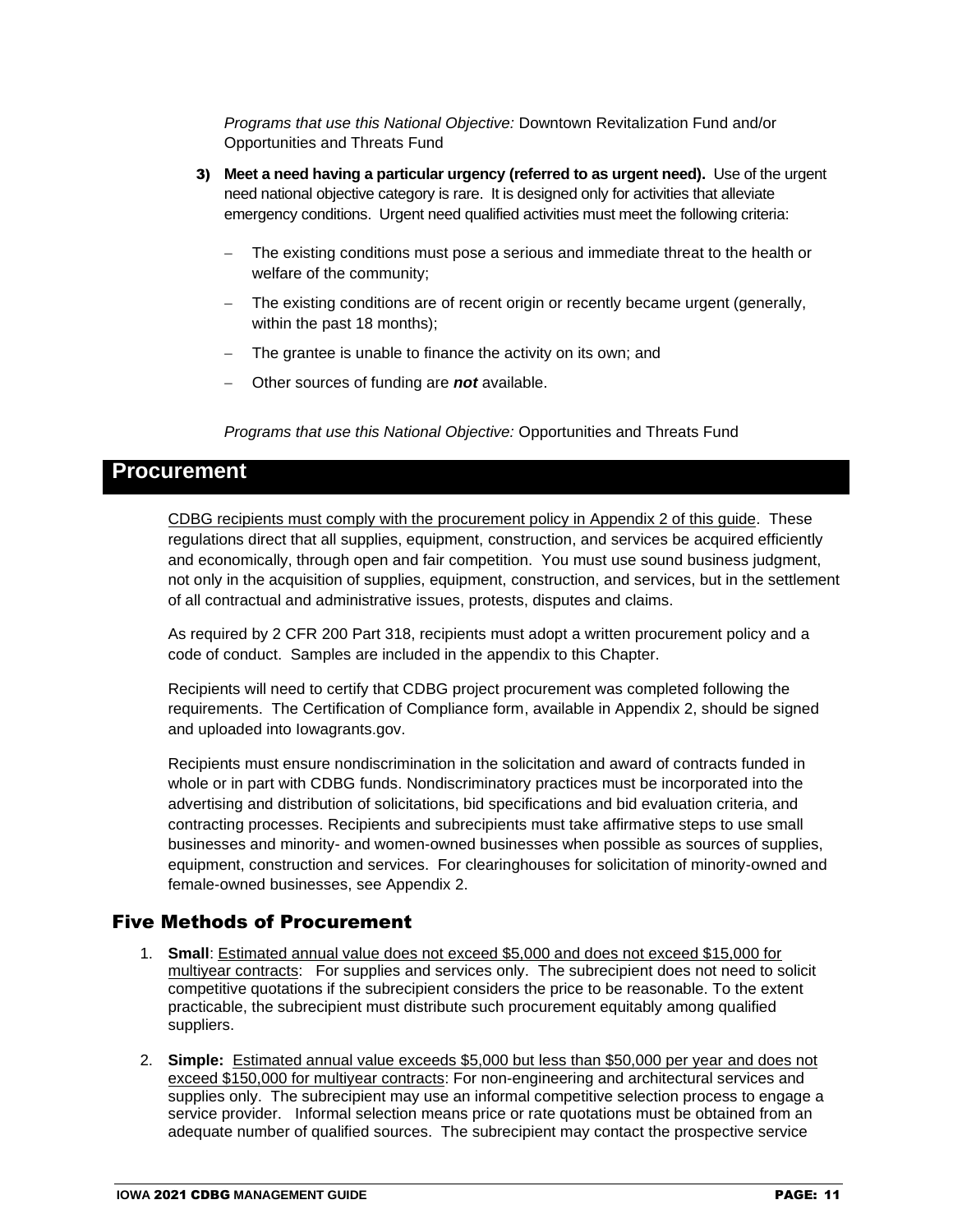providers in person, by telephone, fax, email or letter. The subrecipient should solicit at least three prospective service providers. The su recipient must justify, to IEDA's satisfaction, contacting fewer than three service providers. The justification will be included in the contract file.

- 3. **Professional:** Estimated annual value exceeds \$50,000 per year and exceeds \$150,000 for multiyear contracts: For supplies and services and ALL engineering and architectural services, a subrecipient shall use a formal *competitive selection* process to procure the goods or services.
- 4. **Sealed bids:** (formal advertising): The sealed bid method is the preferred method for procuring construction. The recipient will publicly solicit bids and a firm fixed price contract (lump sum or unit price) is awarded to the responsible bidder whose bid, conforming with all the material terms and conditions of the invitation for bids, is the lowest in price. The procurement lends itself to a firm fixed price contract and the selection of the successful bidder can be made principally on the basis of price. A complete, adequate, and realistic specification or purchase description will be developed before bidding.

When procuring architectural/engineering (A/E) professional services, qualification-based procurement procedures should be used. Qualifications are solicited through a formal written request for qualifications (RFQ) process including a publicized notice. The most qualified competitor is selected based on established evaluation review criteria (sample evaluation criteria are included in the appendix to this Chapter). The award is then made subject to fair and reasonable negotiated compensation. This method of procurement, where price is not used as a selection or evaluation factor, may be used only in the procurement of actual A/E professional services.

Please note that competition clause in the procurement policy prohibits contractors from competing for procurement if the contractor has assisted or participated with development of draft specifications, requirements, statements of work, and invitations for bids or requests for proposals. For example, if a consultant assists a community by preparing an RFP for CDBG grant administration, the consultant cannot respond to the RFP for those services. IEDA provides templates for recipients to use when procuring a grant administrator, technical services provider (CDBG housing projects), and engineering/architectural services. Recipients must submit a certification to IEDA stating that the consultant selected for services did not assist the community with the procurement process in any manner.

#### Noncompetitive Proposals

Procurement by noncompetitive proposals is procurement through solicitation of a proposal from only one source and may be used only when one or more of the following circumstances apply:

(1) The item is available only from a single source. This type of procurement is referred to as sole-source procurement;

(2) The public exigency or emergency for the requirement will not permit a delay resulting from competitive solicitation;

(3) The Federal awarding agency or pass-through entity expressly authorizes noncompetitive proposals in response to a written request from the non-Federal entity; or

(4) After solicitation of a number of sources, competition is determined inadequate. This type of procurement is referred to as single-source procurement.

24.

Sole or single source procurement is unusual and the circumstances and rationale for its use must be fully documented. Additionally, IEDA must approve in advance sole or single source procurement for contracts or purchases.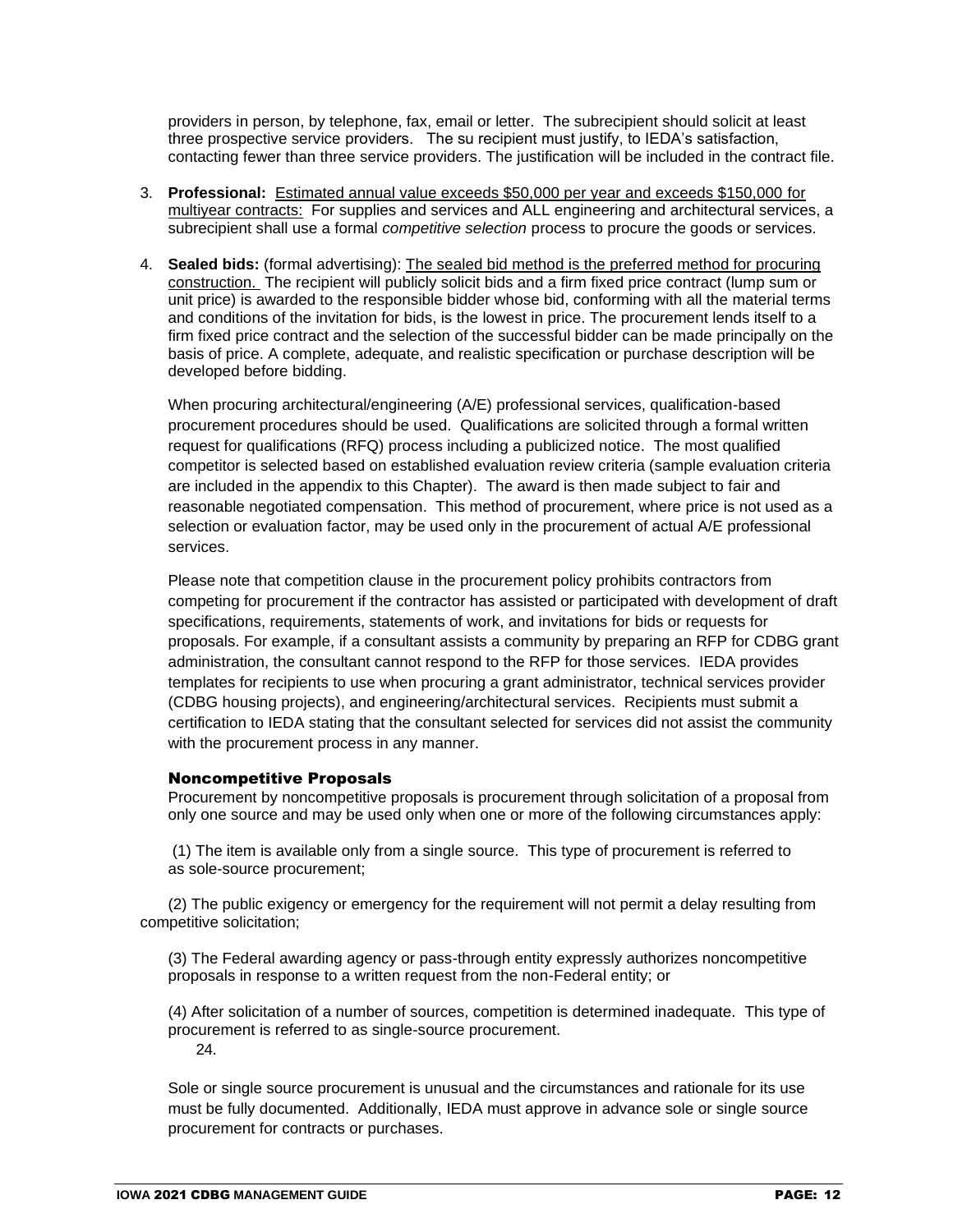#### Exception for Administrative Contracts

Recipients who plan to contract for administrative services with a regional or planning commissions or councils of governments, established pursuant to Chapter 28H, Code of Iowa, may do so without regard to the provisions of 2 CFR 200.320. Services must be billed on an actual cost basis. . IEDA has determined that a primary function of regional planning commissions/ councils of governments, under Iowa Code Chapters 28E and 28H,is to provide assistance to units of local government, under the direct supervision and control of elected officials from the local units of government served. The public purpose served by the regional planning commissions or councils of governments, combined with their local control, tends to provide protection equal to those contemplated by the provisions of Subpart 320. However, nothing prevents any recipient from complying with the provisions of Subpart 320 when procuring administrative services if the recipient deems compliance to be equitable and in the best interest of the program.

#### Conflicts of Interest

Recipients must avoid conflicts of interest. In the procurement of property and services. In all cases not governed by those rules, conflicts of interest are not permitted. If a person is an employee, agent, consultant, elected official or appointed official of a recipient or subrecipient of CDBG funds and has project-related responsibilities or access to inside information, he or she may not obtain a financial benefit or interest from the project for himself or herself or those with whom he or she has family or business ties during his or her tenure or for one year thereafter.

#### Recipients considered to be "State"

#### **200.317 Procurements by states.**

24 CFR 570.489(g) supersedes 200.317. 24 CFR 570.489(g) states:

**(g) Procurement.** When procuring property or services to be paid for in whole or in part with CDBG funds, the state shall follow its procurement policies and procedures. The state shall establish requirements for procurement policies and procedures for units of general local government, based on full and open competition. Methods of procurement (e.g., small purchase, sealed bids/formal advertising, competitive proposals, and noncompetitive proposals) and their applicability shall be specified by the state. Cost plus a percentage of cost and percentage of construction costs methods of contracting shall not be used. The policies and procedures shall also include standards of conduct governing employees engaged in the award or administration of contracts. (Other conflicts of interest are covered by §570.489(h).) The state shall ensure that all purchase orders and contracts include any clauses required by Federal statutes, executive orders and implementing regulations.

Entities that are considered "State" include state agencies such as Iowa Department of Natural Resources (DNR), Iowa Department of Agriculture and Land Stewardship (IDALS), and Iowa Homeland Security and Emergency Management (HSEMD), and the Iowa Civil Rights Commission (ICRC). These agencies should follow the state's procurement policy as interpreted by their respective agencies.

Iowa State University (ISU), University of Iowa (UI), and University of Northern Iowa (UNI) are considered state agencies and are governed by the Board of Regents, State of Iowa. Purchasing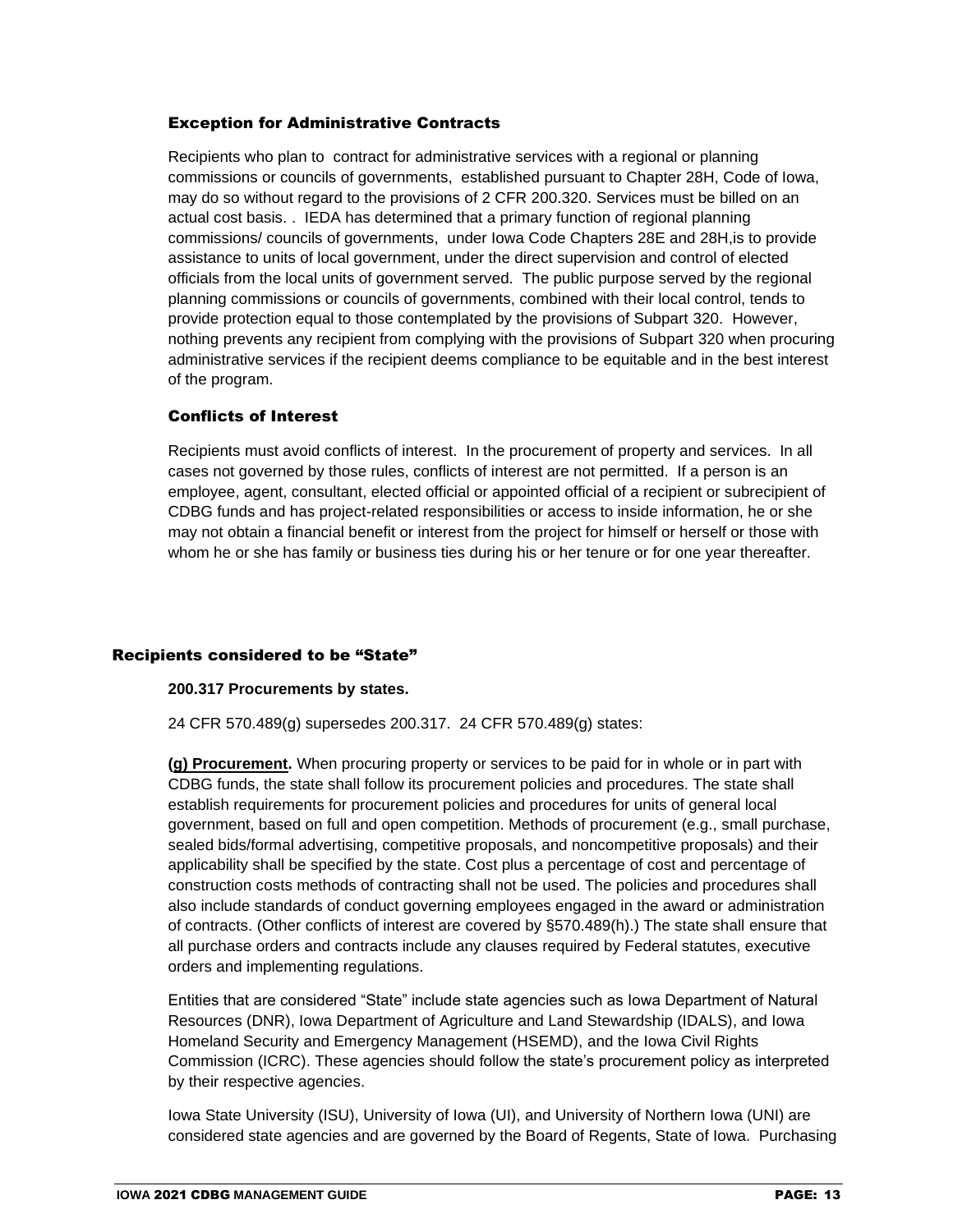authority is delegated from the Board of Regents through the Universities in accordance with the statutes and administrative rules of the State of Iowa and the procedures of the Board of Regents. All University purchases are made in accordance with University Policy, regardless of source of funds.

If goods are procured by entities defined as "State" Iowa Code 8A.316 and 11.117 as interpreted by their respective state agencies will apply.

# **Civil Rights and Fair Housing**

CDBG contracts with IEDA include several federal regulations related to civil rights, equal opportunity and fair housing. These regulations mandate that no person in the United States shall, on the grounds of race, color, national origin, religion, creed, age, sex, disability, familial status, political affiliation, citizenship, gender identity, or sexual orientation be denied benefits or be subjected to discrimination under any program funded in whole or in part with federal funds. By signing a contract, recipients certify they will comply comply with the laws and regulations listed. Recipients should contact their project manager with questions regarding these requirements.

While some of the civil rights and fair housing regulations simply prohibit discrimination, others require recipients to take affirmative steps or action. These are addressed below.

### Affirmatively Furthering Fair Housing

Title VIII of the Civil Rights Act of 1968 and Title I of the Housing and Community Development Act of 1974 require that recipients take some action to affirmatively further fair housing in their communities. Acceptable actions range from using the equal housing opportunity logo on your letterhead to sponsoring fair housing training for landlords, real estate agents and lenders.

A list of mandatory & optional affirmative fair housing actions is included in the appendix to this chapter**. All grantees receiving CDBG funds through the State must complete the two mandatory strategies and at least one elective strategy regardless of the CDBG funded project. This requirement is not limited to CDBG housing sustainability projects.** At project monitoring, the project manager will review the actions taken by the recipient to affirmatively further fair housing.

Recipients shoulddocument all activities and results.

### Affirmative Action in Soliciting Minority/Women Business Enterprises

Executive Orders 11625, 12432 and 12138 require recipients to make every effort to solicit the participation of minority and women business enterprises (MBE/WBE) in their projects. Recipients must specify the outreach actions they will take to ensure the inclusion, to the maximum extent possible, of minorities and women and entities owned by minorities and women, in all contracts.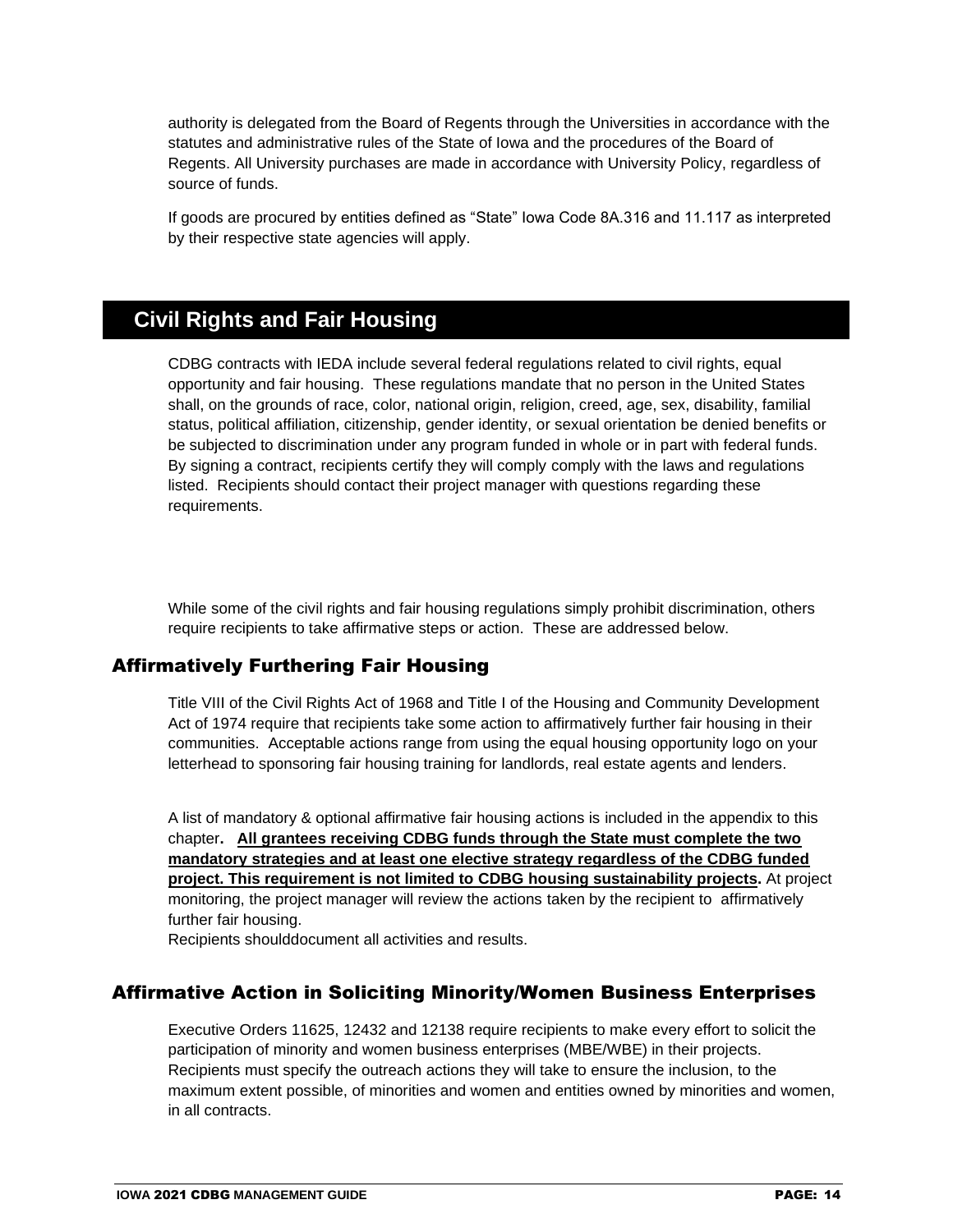Per the CDBG procurement policy in Appendix 2, recipients must take the following affirmative steps to solicit MBE/ WBEs:

- 1. Place qualified small and minority businesses and women's business enterprises on solicitation lists;
- 2. Assure that small and minority businesses, and women's business enterprises are solicited whenever they are potential sources;
- 3. Divide total requirements, when economically feasible, into smaller tasks or quantities to permit maximum participation by small and minority businesses, and women's business enterprises;
- 4. Establish delivery schedules, where the requirement permits, which encourage participation by small and minority businesses, and women's business enterprises;
- 5. Use the services and assistance, as appropriate, of such organizations as the Small Business Administration and the Minority Business Development Agency of the Department of Commerce; and
- 6. Require the prime [contractor,](https://www.law.cornell.edu/definitions/index.php?width=840&height=800&iframe=true&def_id=74f8c247fb5c2e5672df209600833d51&term_occur=1&term_src=Title:2:Subtitle:A:Chapter:II:Part:200:Subpart:D:Subjgrp:31:200.321) if subcontracts are to be let, to take the affirmative steps listed in in the steps above.

Recipients should include qualified MBEs and WBEs on your solicitation lists and solicit their participation whenever they are potential sources of goods or services you need. A list of clearinghouses for solicitation of MBEs and WBEs is included in the appendix to this Chapter.

Recipients should also utilize the state of Iowa's Targeted Small Business (TSB) directory to help identify MBE/ WBEs that can provide services associated with your CDBG project. Iowa's TSB directory can be found at https://iowaeda.microsoftcrmportals.com/tsb-search/ Recipients should share Section 3 information with those businesses on the State's TSB directory to see if they may also qualify as a Section 3 business.

At project monitoring, the project manager will review the efforts taken to solicit MBE/WBE participation and the results. Recipients will also be asked to report on achievements in this area after your project is completed.

### Section 3

The purpose of section 3 of the Housing and Urban Development [Act](https://www.law.cornell.edu/definitions/index.php?width=840&height=800&iframe=true&def_id=5b93c604f1f17967087eac820a6d3ba3&term_occur=1&term_src=Title:24:Subtitle:B:Chapter:I:Subchapter:B:Part:135:Subpart:A:135.1) of 1968 ( [12 U.S.C. 1701u\)](https://www.law.cornell.edu/uscode/text/12/1701u) (section 3) is to ensure that employment and other economic opportunities generated by certain HUD financial assistance shall, to the greatest extent feasible, and consistent with existing Federal, [State](https://www.law.cornell.edu/definitions/index.php?width=840&height=800&iframe=true&def_id=b53c4a715f555ddaf4130860d7e71119&term_occur=1&term_src=Title:24:Subtitle:B:Chapter:I:Subchapter:B:Part:135:Subpart:A:135.1) and local laws and regulations, be directed to low- and very low-income persons, particularly those who are [recipients](https://www.law.cornell.edu/definitions/index.php?width=840&height=800&iframe=true&def_id=5aee72c6cc23ba8dd9abbd1a7d08a45d&term_occur=1&term_src=Title:24:Subtitle:B:Chapter:I:Subchapter:B:Part:135:Subpart:A:135.1) of government assistance for housing, and to [businesses](https://www.law.cornell.edu/definitions/index.php?width=840&height=800&iframe=true&def_id=bea258cd28a425ab5cd326b7daa383e8&term_occur=1&term_src=Title:24:Subtitle:B:Chapter:I:Subchapter:B:Part:135:Subpart:A:135.1) which provide economic opportunities to low- and very low-income persons.

Section 3 applies to CDBG funding and required Section 3 language must be incorporated into all procurement documents. Section 3 requirements and documentation are covered in chapter 8 and Appendix 8 of the Management Guide

#### Section 504 of the Rehabilitation Act of 1973 / Americans with Disabilities Act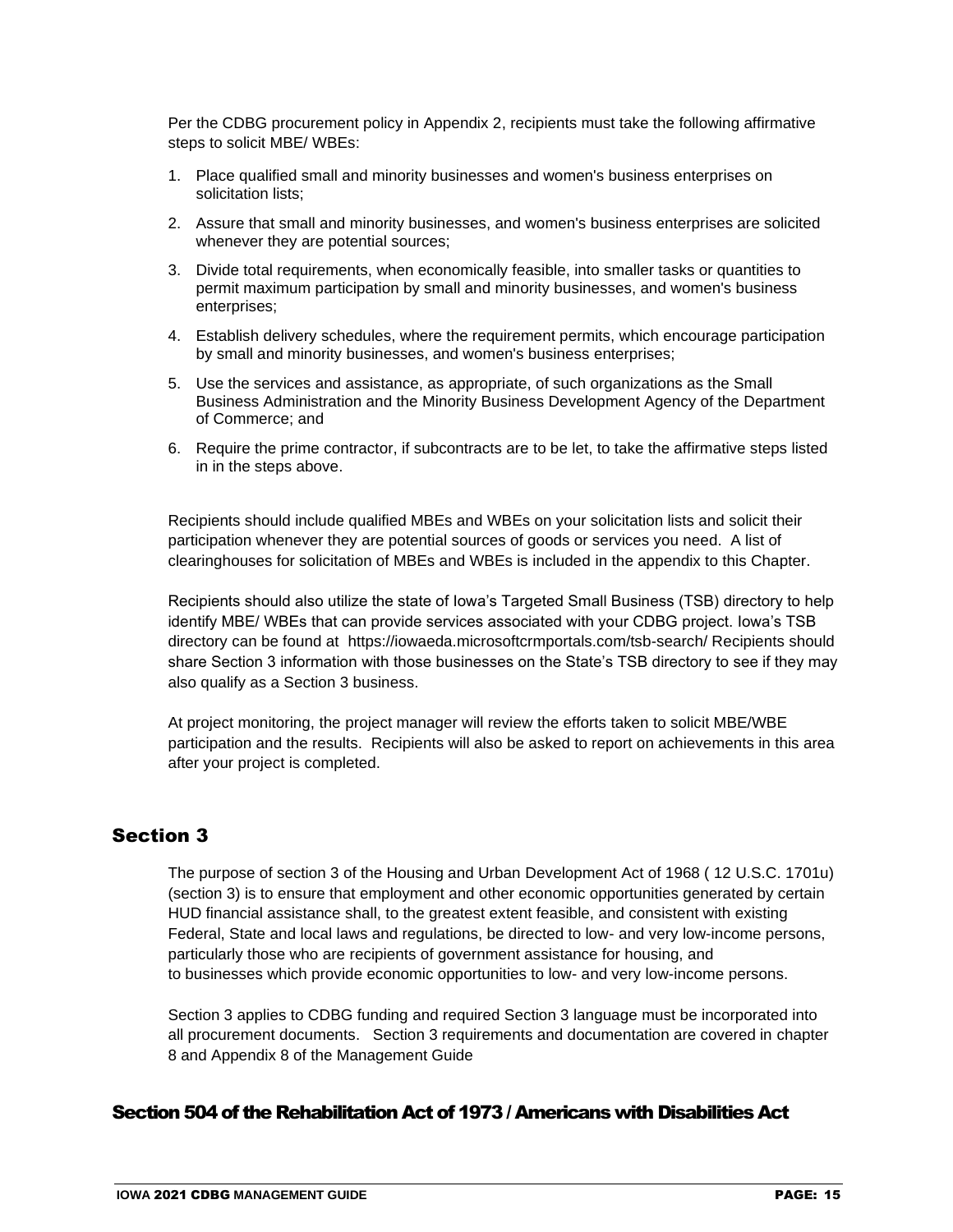Section 504 and the ADA require accessibility of CDBG projects to persons with disabilities. The law requires that new facilities assisted with federal funds be designed and constructed to be readily available to and usable by individuals with disabilities. Alterations to existing (nonhousing) facilities shall, to the maximum extent feasible, be made to be readily accessible to and usable by individuals with disabilities. For existing (non-housing) facilities, recipients shall operate programs and activities receiving CDBG assistance so that the program or activity, when viewed in its entirety, is readily accessible to and usable by individuals with disabilities.

**Recipients should work closely with their architect/engineer to ensure plans comply with Section 504 and ADA.**

## **Labor Standards**

Federal laws and regulations relating to labor standards include the following:

- The Davis-Bacon Act
- The Copeland "Anti-Kickback" Act
- The Contract Work Hours and Safety Standards Act

As applicable, recipients must comply with these laws, and make sure your contractors and subcontractors comply as well. These laws apply to all construction contracts in excess of \$2000.

#### Davis-Bacon Act

Davis-Bacon requires that the wage paid to employees must be equal to or higher than the U.S. Department of Labor's (DOL) determination of the prevailing wage rates for the project type and locality in which the work is being done.

### Copeland "Anti-Kickback" Act

The basic requirements of the Copeland "Anti-Kickback" Act are as follows:

- 1) Payment to employees must be made at least once a week and without subsequent deductions or rebate on any account, except for "permissible" salary deductions.
- 2) You must obtain and review payroll forms, including the "Statement of Compliance" from contractors and subcontractors, on a weekly basis.
- 3) You must retain these documents for five years after work completion; each employer must maintain records supporting the payrolls for three years after work completion.

#### Contract Work Hours and Safety Standards Act

The basic requirements of the Contract Work Hours and Safety Standards Act are as follows:

1) Employees shall not work in excess of 40 hours in any workweek unless they receive overtime compensation at a rate not less than one and one-half times the basic rate of pay for those overtime hours worked. The contractor or subcontractor shall be liable to any affected employee for unpaid wages.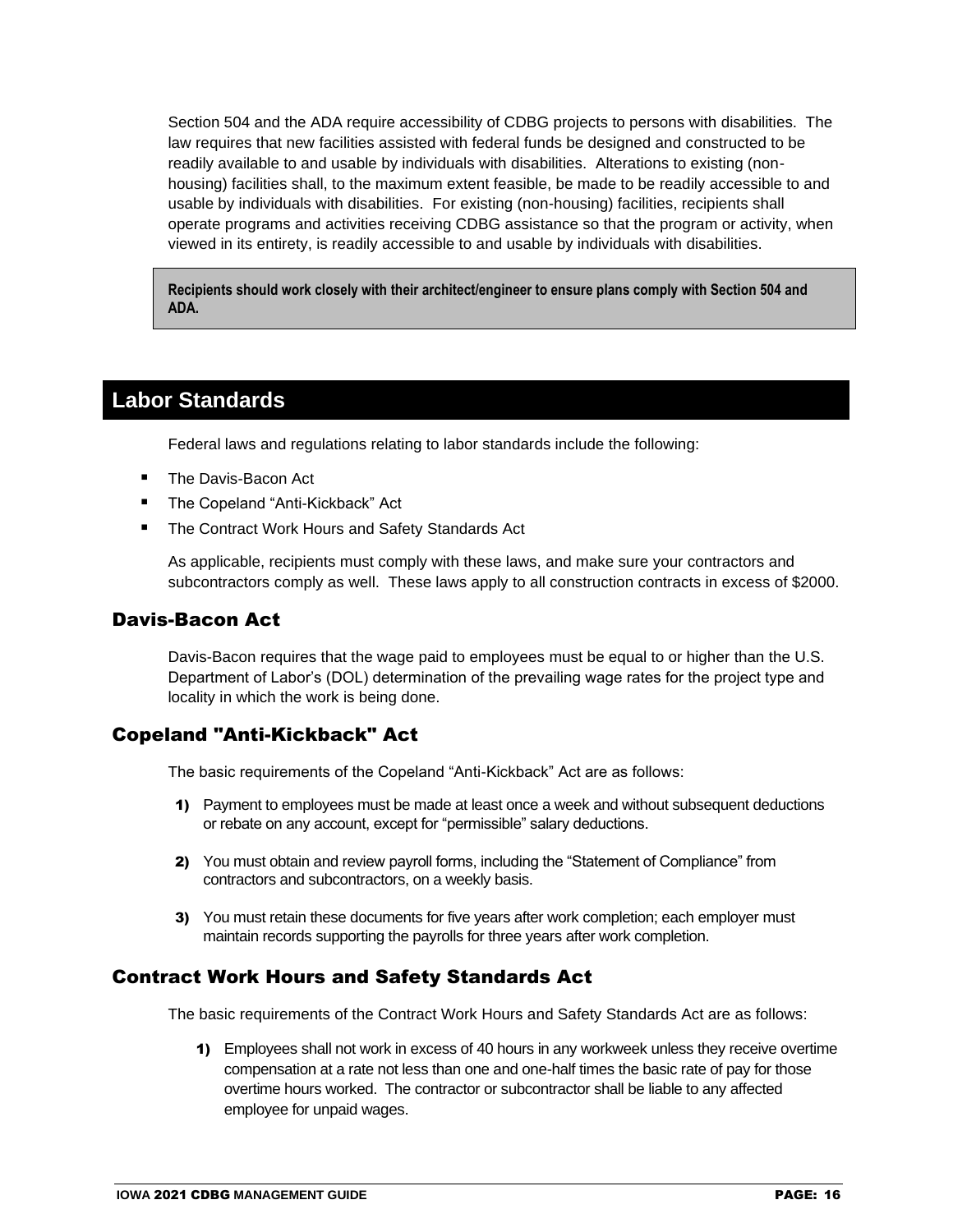2) Contractors in violation of the Contract Work Hours and Safety Standards Act (overtime law) are liable to the United States government for liquidated damages, computed at \$25 per day for each employee who worked overtime and was not paid overtime wages. The contractor must submit a certified check for the total amount of liquidated damages to IEDA upon request. Funds may be withheld from contractors and subcontractors to satisfy unpaid wages and liquidated damages only after the contractor or subcontractor receives written notification that funds will be withheld to satisfy labor standards provisions.

### Labor Standards Compliance Officer

The labor standards described in this section are complicated and require thorough documentation. Therefore, recipients must designate a Labor Standards Compliance Officer. This person has overall responsibility for labor compliance and for maintaining the project's labor files. The Labor Standards Compliance Officer must do the following:

- 1) Visit the construction site to confirm the required posters ("Notice to Employees," "Job Safety and Health Protection" and "Equal Employment Opportunity") and correct wage determinations are posted in clear view of employees. Copies for your reference are included in the appendix to this Chapter; you may receive a complete packet upon request with your wage determination.
- 2) Collect and examine weekly payrolls as they are submitted so any necessary corrective action can be initiated immediately. Items to be reviewed include classification of workers, comparison between the classification and wage to verify the rate is at least equal to that required by the wage rate determination; overtime pay, if applicable; deductions; apprentice/trainee information and statement of compliance signature by owner or officer of contractor. If compliance signature is from a representative other than owner, an authorization for alternative signature must be provided.
- 3) Conduct employee interviews. The number of interviews must be sufficient to establish compliance and must represent all classifications of employees.
- 4) Maintain the labor standards file. The file should include the following:
	- Verification of eligibility of each contractor
	- Wage rate determination
	- Construction bid package
	- Public advertisements for bids
	- Documentation of efforts to solicit minority/women contractor participation
	- List from the general contractor of all subcontractors and lower-tier subcontractors that will work on project
	- Scope of work statement for each contractor and subcontractor
	- Contract documents (with required federal language)
	- Pre-construction conference minutes
	- Indication of construction start date
	- Contractor/subcontractor employee payroll sheets/statement of compliance
	- Employee interview forms (including Section 3 interviews, if applicable)
	- Other related correspondence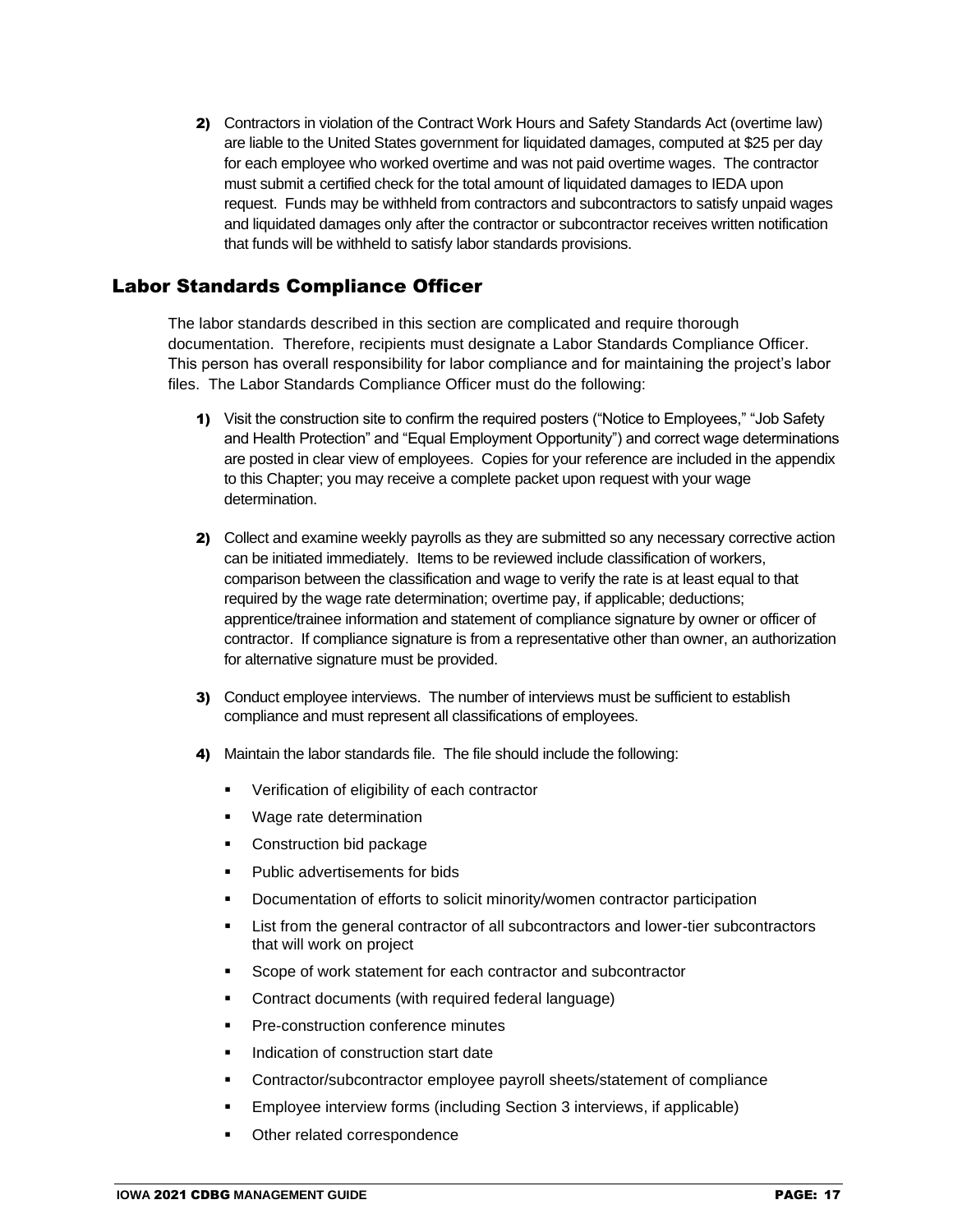- **Resource Documents** 
	- o Federal Labor Standard Requirements in Housing and Urban Development Programs: HUD Handbook 1344.1 Rev. 2
	- o A Contractor's Guide to Prevailing Wage Requirements for Federally-Assisted Construction Projects: Labor Relations Desk Guide LR01.DG

### Requesting Wage Rate Determinations

Recipients obtain wage rate determinations by making a request in Iowagrants.gov. The request should be submitted 30 days in advance of the bid advertisement date. Upon receipt of the request, IEDA will review the information provided and issue the appropriate wage rate determination.

General wage rate determinations published by the DOL Employment Standards Administration, Wage and Hour Division, are effective until superseded or modified in a subsequent published wage rate determination**. You must contact IEDA 10 days before the bid opening date to verify that your wage rate is still current.** Changes to wage rate determinations published less than 10 days before bid opening do not apply if your files include a statement of justification or other documentation establishing that there was not reasonable time available to notify all the contractors planning to submit bids. **You must also contact IEDA for an update if you have not awarded a contract within 90 days after the bid opening.**

Wage rate determinations must be included in all bid solicitations and construction contracts. The construction bid solicitation should include language that the project is a federal project subject to the Davis-Bacon prevailing wage requirements. Contractors must post the wage rate determination in a prominent work site location that is accessible to all workers employed on the project.

### Requesting Approval of Additional Classifications

If a contractor or subcontractor must use a craft or category of worker that is not listed on the wage rate determination, the contractor or subcontractor must submit to you, on the company's letterhead, a description of the craft to be employed and the hourly basic rate and fringe benefits to be paid. The rate must fall within the range of other skilled classification rates in the wage determination. The description must also include a statement signed by the company's CEO and affected employee(s) stating that the reported wage rate is believed to be prevailing for that work classification and geographic area.

Recipients must forward the information described above to IEDA. A sample form is included in the appendix to this Chapter for requesting approval of additional classifications. IEDA will review the request and forward it to the Department of Labor for approval. **Please allow six weeks for this process.**

### Contractor Eligibility

Recipients must verify the eligibility status of all contractors to ensure they are not listed on HUD's Consolidated List of Debarred, Suspended and Ineligible Contractors or DOL's Consolidated List of Debarred and Suspended Contractors. This requirement also applies to engineers, architects, and grant administrators. Recipients must also verify that all contractors are registered in the State of Iowa and have a valid registration number. **Verification must be completed before any contract is awarded.**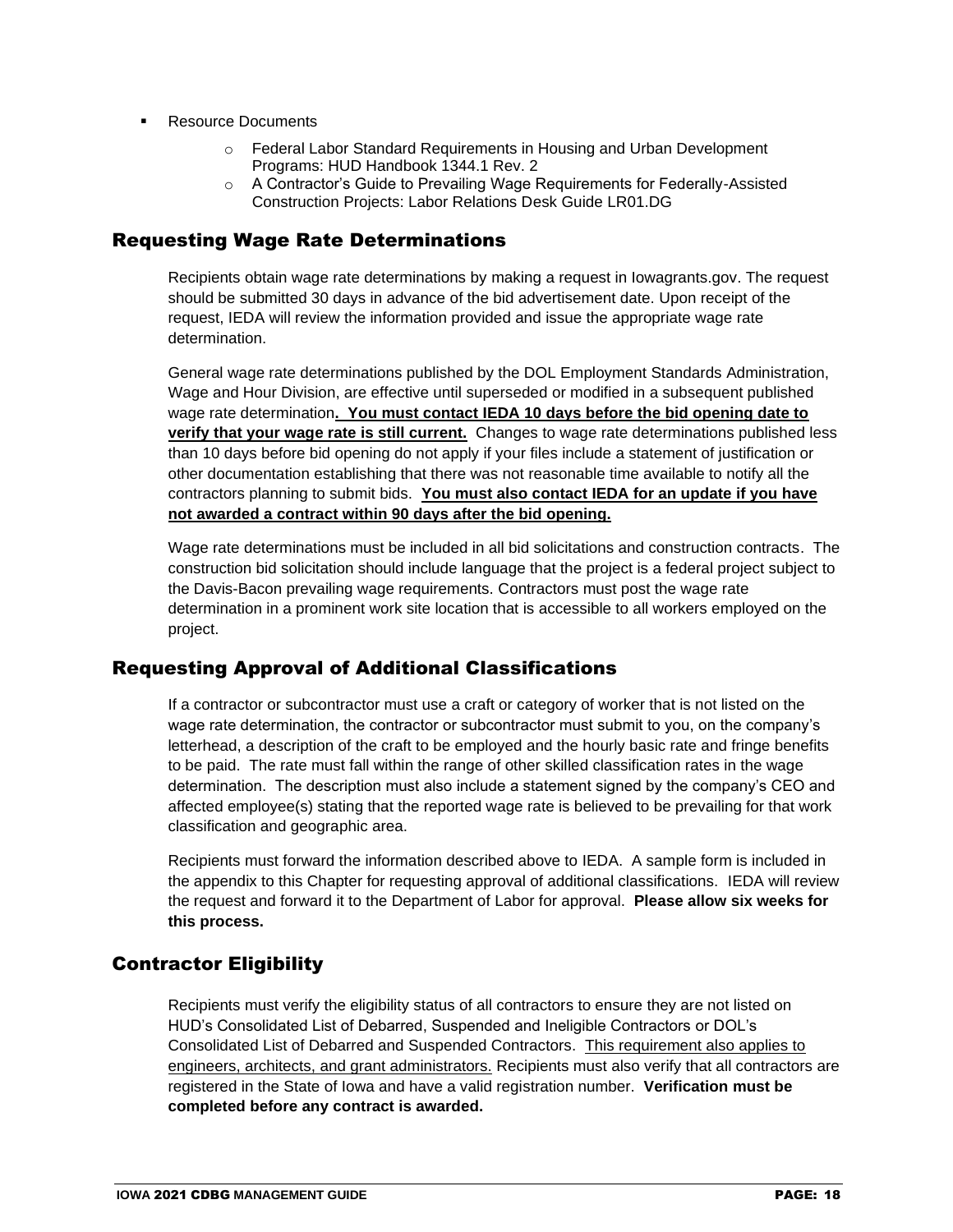Recipients must check the federal SAM database [\(www.sam.gov\)](http://www.sam.gov/) prior to awarding or entering into a contract to ensure contractors are not on the debarred list. Recipients should enter the date that SAM was checked for contractor eligibility in Iowagrants.gov. Recipients can then request verification of contractor eligibility by submitting the request in Iowagrants.gov. Upon receipt, IEDA will verify the listed contractors and email a verification of eligibility to the recipient.

### Labor Standards Administration and Compliance

Other DOL administration and compliance activities which recipients and their contractors and subcontractors are responsible for include the following:

- 1) The prime contractor shall be responsible for compliance by any subcontractor or lower-tier subcontractor with all labor provisions.
- 2) You must hold a pre-construction conference with the prime contractor and available subcontractors before the start of construction. Participants must be advised of their responsibilities to abide by labor standards provisions and the wage determination contained in the contract documents. Minutes documenting each conference must contain the project name, location and description; wage determination number; name of contractor; contract amount; date and place of conference; conference participants and a summary of items discussed. You should retain minutes of each pre-construction conference in your labor standards file.
- 3) Contractors must make pertinent records available for review and permit on-the-job interviews of employees.
- 4) Contractors and subcontractors may be terminated for noncompliance with labor standards and will be liable for any excess cost involved in completing the work.
- 5) Contractors must be able to furnish certificates from the Bureau of Apprenticeship and Training for apprentices or trainees employed on a particular project. All apprentices must be identified in each payroll submission. The ratio of apprentices to journeymen must not exceed the approved ratio under their respective program and their wage rate must not be less than prescribed under those programs. A DOL Summer Youth Program allows contractors to hire 18-22 year old workers at lower than the prevailing wage. Contractors must secure IEDA approval before using these workers and the lower pay scale.
- 6) All construction contracts covered by Davis-Bacon and subject to labor standards must contain standard provisions and certifications. A copy of the "Federal Labor Standards Provisions" is included in the appendix to this Chapter. All contracts entered into by the contractor with subcontractors must include the same provisions and certifications as those of the major contract with respect to federal laws.
- 7) Contractors and subcontractors may use DOL Form WH-347 ("Payroll") or any other alternate form which provides the same information. If an alternate payroll form is used, the certification language on the back of WH-347 must also be attached. Each contractor and subcontractor and any lower-tier subcontractor must submit weekly payrolls to your designated Labor Standards Compliance Officer for each workweek from the time work starts until it is completed. If no work is performed during a workweek, weekly payrolls need not be submitted. Weekly payrolls shall be numbered sequentially, and the final payrolls marked "final." A sample payroll form with instructions is included in Appendix 2. Any subcontractor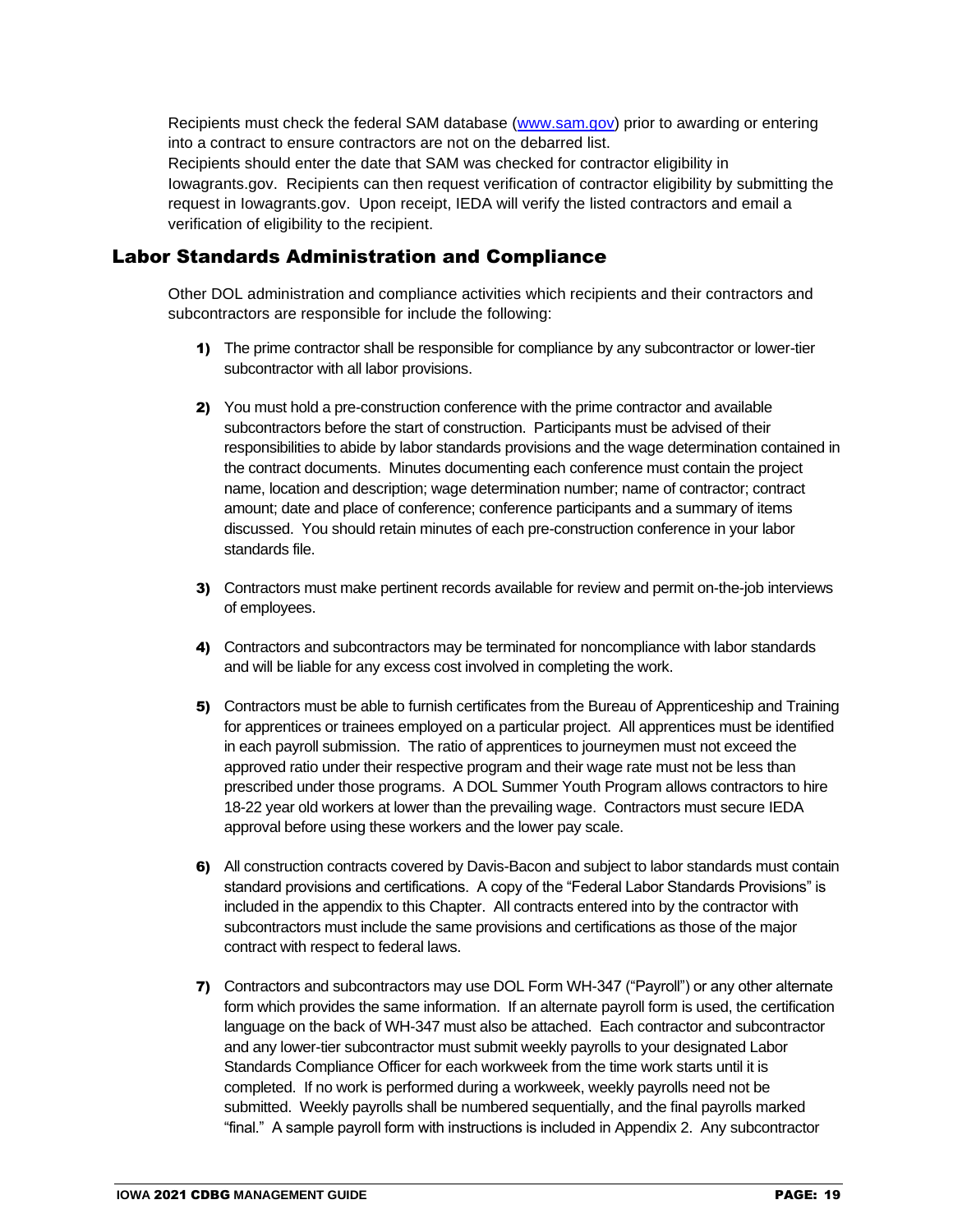whose owner is working without any employees on a given work week must be listed on the general contractor's weekly certified payroll.

- 8) You must examine payrolls and related records to ensure compliance with DOL labor standards clauses and applicable federal statutes. You should examine payrolls, related records and employee interviews; verify that apprentices and trainees are registered or certified; ensure the wage rate determination was posted at the work-site; and check the handling of labor-related complaints.
- 9) Underpayments of \$1,000 or more per employer, contractor or subcontractor must be reported to DOL through IEDA. For further information on reporting requirements, contact IEDA's labor specialist.

#### Summer Youth Employment

Contractors employing workers aged 18-22 (who are bona fide high school, technical school or college students) on HUD-insured or assisted HUD construction projects during the summer (May 15 through September 30) may be exempt from Davis-Bacon and related labor acts. Requirements and stipulations that must be met before summer youth are employed at less than Davis-Bacon rates are as follows:

- 1) Youth must be sponsored by a responsible employment, training and/or community outreach organization, such as the National Association of Home Builders, Associated Builders and Contractors, Urban Coalition, Private Industry Council, National Urban League, organized labor, a local school, or similar organization, as part of a bona fide Youth Opportunity Program.
- 2) Youth must be bona fide students employed on a temporary basis for the summer.
- 3) Where collective bargaining agreements covering workers performing similar or related activities at the work-site to which youth are stationed exist, the union or unions representing those workers must provide concurrence as to the design of the employment project and the use of the youth.
- 4) The employment must be provided in accordance with state and federal statutory safety, child labor and minimum wage requirements.
- 5) Competent supervision must be provided to all youth employed on the project work-sites. Ratios of youth to such supervisors should be no greater than four to one.

To ensure that the administration of summer youth employment complies with DOL policies and regulations, requests for exceptions to Davis-Bacon must be made to IEDA, which will review the request for its appropriateness and forward it the HUD Field Office Labor Relations Staff for final disposition. Requests must meet the requirements listed above and include the number of youth to be employed and the name of the referring organization. IEDA will advise the requesting contractor in writing of the HUD Labor Relations Office decision.

Programs sponsored by the Workforce Investment Act of 1998 (which replaced the Job Training Partnership Act) that are registered with the Bureau of Apprenticeship and Training would be recognized as bona fide training programs. Therefore, they could be exempt from complying with Davis-Bacon requirements. Check with IEDA's Labor Standards Officer if the project employs apprentices under the WIA.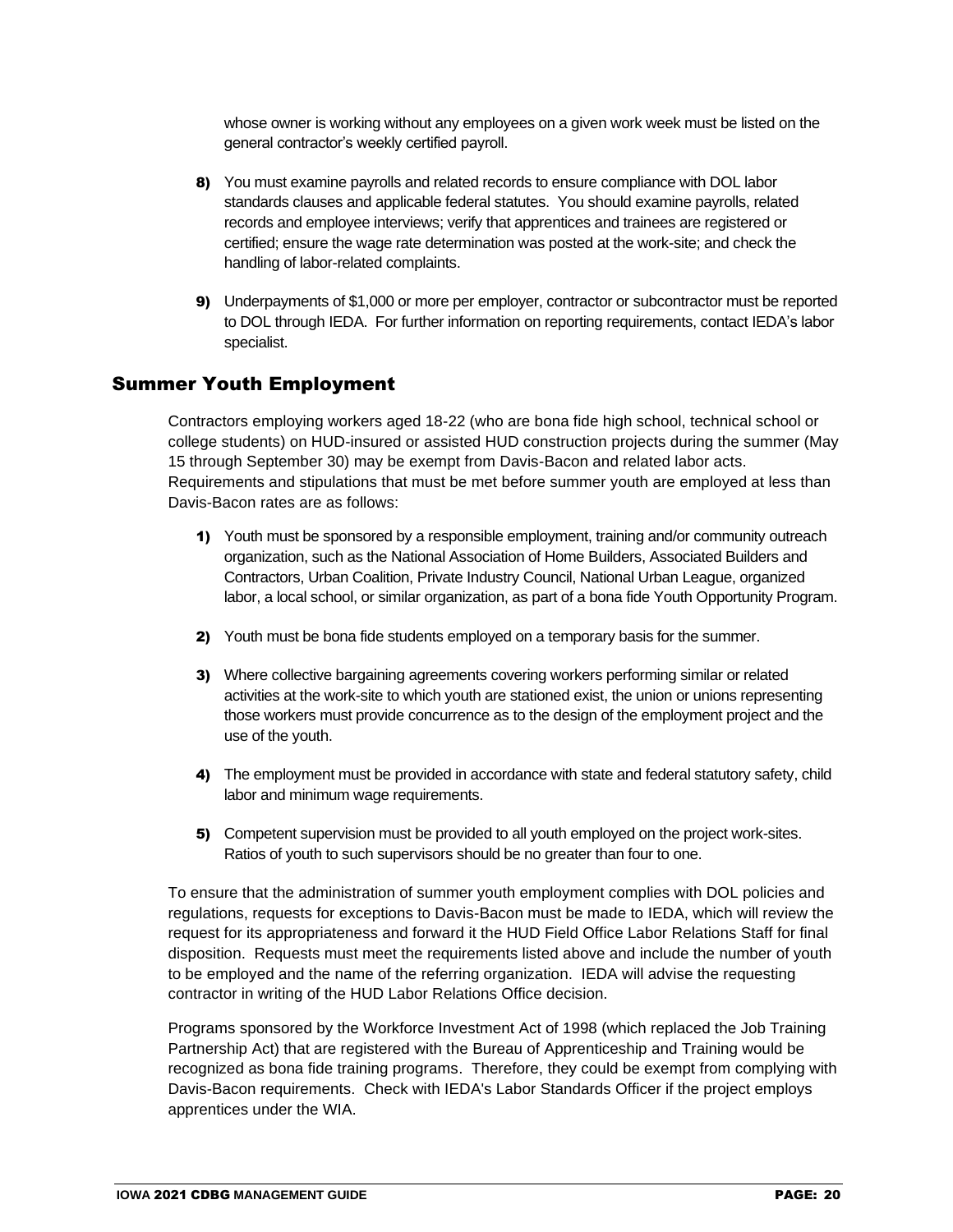# **Required Contract Provisions**

Recipients must certify that all federal requirements listed in their contracts with IEDA are satisfied. Further, the certifications must be part of every contract and subcontract the recipient executes. A full listing of required contract language is included in the appendix to this Chapter.

Recipients must ensure that all contracts include the following provisions, as applicable:

- Davis-Bacon Act
- Copeland "Anti-Kickback" Act
- Contract Work Hours and Safety Standards Act
- Access to records by government officials
- Maintenance of records for five years
- Termination clauses
- Federal Labor Standards Provisions Form 4010 (included in the appendix)
- Required civil rights provisions (included in the appendix)
- Equal Employment Opportunity provisions
- Executive Order 11246, for Contracts in excess of \$10,000 (included in the appendix)
- Required provisions for contracts in excess of \$100,000 (included in the appendix)
- Required provisions for contracts in excess of the simplified acquisition threshold currently set at \$150,000 (included in the appendix)
- Clean Air Act and Federal Water Pollution Control Act for contracts in excess of \$150,000 (included in the appendix)
- Section 3 clause
- Debarment and Suspension
- Byrd Anti-Lobbying Amendment
- Mandatory standards and policies relating to energy efficiency
- Procurement of recovered materials
- Rights to Inventions Made Under a Contract or Agreement.

# **Project Construction Sign**

In order to increase awareness of the benefit that CDBG funds provide to communities, please have a sign placed at the construction site during construction. Specifications for the sign can be found in Appendix 2. You should give these sign specifications to the project architect or engineer so they can be included in the construction specifications book that will be given to each contractor bidding on the project. If you have questions about the project construction sign, please call your project manager.

# **Site and Easement Acquisition and Relocation**

The requirements in this section apply to acquisition of real property and permanent easements or temporary easements necessary for CDBG projects. The primary source for HUD real estate acquisition and relocation policy is HUD Handbook 1378, available on the HUD website: https://www.hud.gov/program\_offices/administration/hudclips/handbooks/cpd/13780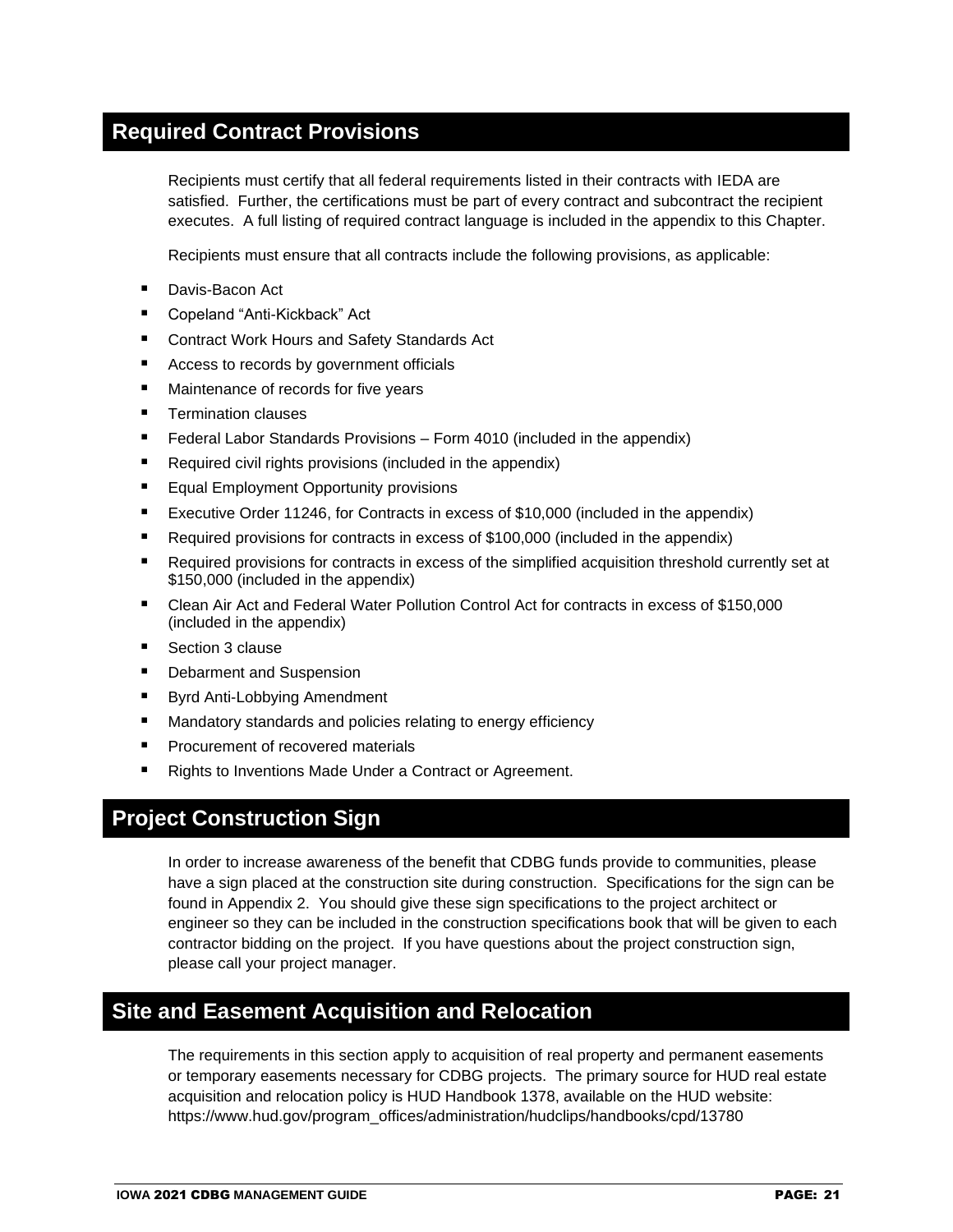There are two laws that govern property acquisition when CDBG funds are involved: The Uniform Relocation and Real Property Acquisition Act of 1970 (URA) and Section 104(d) of the Housing and Community Development Act of 1974. This section provides a general summary of the most common requirements of CDBG recipients under these laws.

Acquisition and relocation requirements are applicable to the CDBG recipient (City or County government) or the subrecipient (non-profit organization or Rural Water District). Regardless of whether property is purchased with CDBG funds or local funds, the purchase must still follow the acquisition and relocation requirements outlined in the following pages.

Section 104(d) requires recipients to provide a one-for-one replacement of all occupied and vacant, occupiable lower-income dwelling units that are demolished or converted to another use in connection with a CDBG assisted activity, unless the State determines that objective data indicates that there is an adequate supply of vacant lower-income dwellings in standard condition available.

# **Acquisitions Procedure**

If the entity purchasing the property does NOT have the power of eminent domain (non profits, Rural Water Districts), the following process should be followed:

- 1) The subrecipient notifies the property owner in writing by certified mail that it does not have the power of eminent domain and therefore, it will be unable to acquire the property in the event negotiations fail.
- 2) Inform the owner in writing by certified mail of the fair market value for the property; an appraisal is not necessary, but the offer must include an explanation of how the value was reached.

A sample notice is included in Appendix 2 of this guide.

If the entity purchasing the property does have the power of eminent domain (City or County), the recipient must determine if the purchase is voluntary or involuntary.

A **voluntary** purchase must meet all of the following criteria:

- 1) No specific property is needed, but the search for alternative sites may be limited to a general geographic area.
- 2) The property is not part of a planned or designated area where all the property in the area will eventually be acquired.
- 3) The recipient agrees that it will not use its power of eminent domain even if negotiations fail.

If all of the above is true, the recipient must inform the property owner in writing by way of certified mail:

- 1) The power of eminent domain will not be used if negotiations fail
- 2) Fair market value for the property; an appraisal is not necessary, but the offer must include an estimate of Fair Market Value. The offer does not have to equal the Fair Market Value.

A sample notice is included in Appendix 2 of this guide. If all of the above criteria for voluntary acquisition are not met, the purchase is involuntary. The recipient must complete the following: **Provide Notice of Interest to the Property Owner:** This notice tells the owner of the recipient's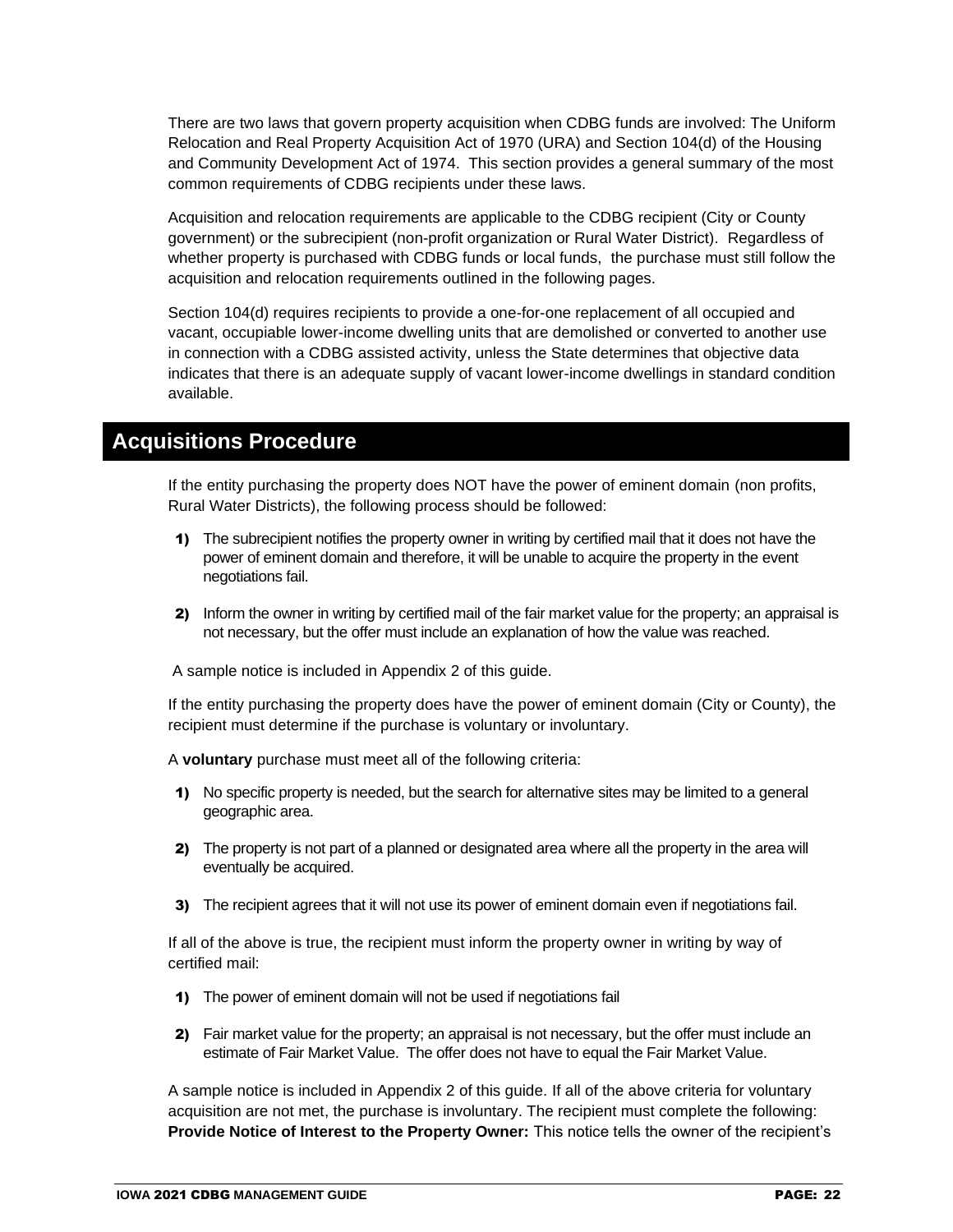interest in acquiring the property. It should be issued as soon as is feasible, following the recipient's identification of the real property in which it has an interest. The notice must outline the protection available to the owner and should include information on the recipient's process and obligation in conducting an appraisal. The HUD brochure "When a Public Agency Acquires Your Property" found in Appendix 2 (Form HUD-1041-CPD) explains the URA policies. The text of this brochure is included in the appendix to this Chapter. Copies of the printed brochure are available upon request from IEDA. This must be given to the property owners.

- **8) Notice:** Recipient must provide, as required, to tenants throughout the process
- **9) Appraisal:** After the owner has been notified of the recipient's interest in the property, an appraisal must be conducted. The appraisal should be done before negotiating the purchase price. The property owner or a representative must be given the opportunity to accompany the appraiser while on site.

Appraisals are defined as written statements setting forth the market value of a specific property on a specific date. This analysis must be conducted independently and impartially by a certified appraiser and must be supported by analysis of relevant market information. The market value of a partial acquisition is the value of the whole property less the value of the remaining property. To the extent possible under the law, the appraiser should disregard any enhanced or decreased value to the property to be caused by the project.

Appraisals conducted for the acquisition of property for federal funded projects must follow the Uniform Standards of Professional Appraisal Practice (USPAP). These standards can be found here:

https://www.appraisalfoundation.org/imis/TAF/Standards/Appraisal\_Standards/Uniform\_Sta ndards of Professional Appraisal Practice/TAF/USPAP.aspx?hkey=a6420a67-dbfa-41b3-9878-fac35923d2af

Appraisals are not required if the owner is donating the property and releases the recipient from its obligation after being informed in writing of the right to an appraisal. Appraisals are also not necessary when the Agency determines that the property valuation problem will be uncomplicated and the available data indicate a market value of less than \$10,000 (up to \$25,000 if the Agency offers the landowner an appraisal and he refuses it in writing). If the above criteria are met then the Agency will prepare a waiver valuation drafted by a person having sufficient understanding of the local real estate market. If the property owner requests an appraisal one will be conducted.

Recipients must establish minimum qualifications for appraisers. These vary according to the difficulty of the review. Inexperienced appraisers should not be asked to examine complex properties. The Financial Institutions Reform, Recovery and Enforcement Act (FIRREA) standards apply to URA. Fee appraisers making a detailed appraisal must be state certified. For a list of state certified appraisers, go to http://www.asc.gov/default.aspx?id=11.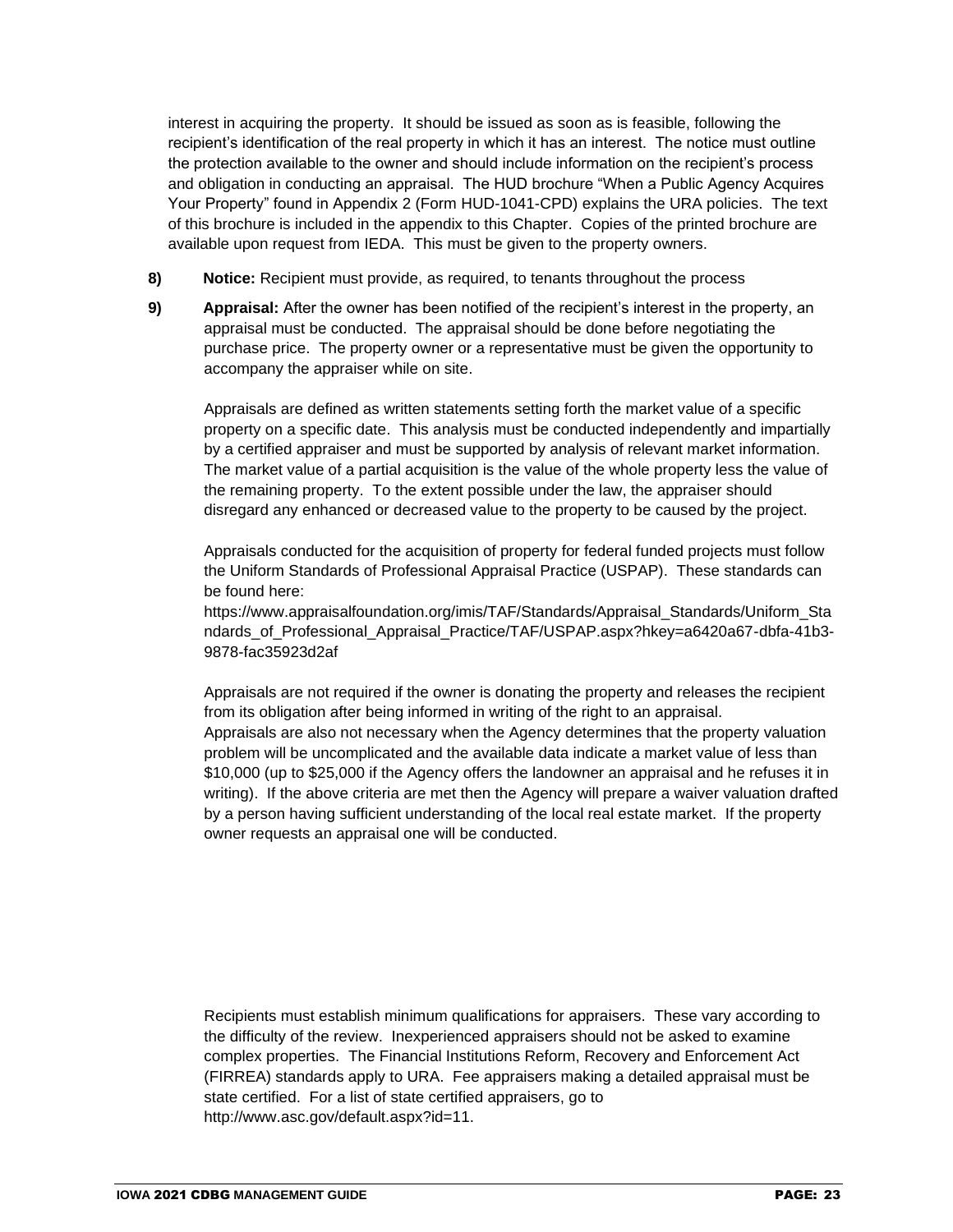Appraisers must not have any conflicts of interest with the owner or property they are to review. This includes direct and indirect ties. Payment for conducting the appraisal may not be tied to the resulting property value.

The appraiser shall disregard any decrease or increase in the market value of the real property caused by the project for which the property is to be acquired, or by the likelihood that the property would be acquired for the project, other than that due to physical deterioration within the reasonable control of the owner.

- **10) Review of Appraisal:** After the initial appraisal is conducted, the appraisal must be examined by a qualified review appraiser. The review appraiser must examine all appraisals to check for accuracy, documentation and soundness of opinion. If the review appraiser does not accept an appraisal, a second full appraisal must be sought. If the review appraiser does not agree with the original appraisal and it is not practical to do a second appraisal, the review appraiser may present and analyze market value information to support a recommended value. The reasons for the change and the new value must be set out in a certified document.
- **11) Purchase offer and Summary Statement of the Basis for Just Compensation:** After an appraisal determines the fair market value of the property and is approved by the review appraiser, the recipient should promptly deliver a Purchase Offer and a Summary Statement of the Basis for Just Compensation to the owners. The Purchase Offer should be at an amount not less than the approved appraisal. The Summary Statement of the Basis for Just Compensation is a written explanation of the purchase offer. Please review Helpful Acquisition Information found in Appendix 2 for what it should contain.

If the acquisition will leave the owner with an "uneconomic remnant," the recipient must offer to buy the full property (an uneconomic remnant is considered to be a parcel of property left after acquisition that has little or no value to the owner). If the owners retain or remove property improvements from the site, the salvage value of the improvements should be deducted from the offer of just compensation.

**12) Negotiation of Purchase Price:** When feasible, negotiations should be conducted in person. Owners have the right to suggest alternatives or additions to the offer of just compensation and to suggest changes in the appraisal. If the owner's information or suggestions warrant a new appraisal, one must be conducted. A review appraisal also may be needed if significant time has passed since the original appraisal. If the second appraisal suggests an increase in the fair market value, this must be communicated to the owner and a new offer of just compensation must be made.

Recipients may not take any coercive action (e.g., advancing the time of condemnation or depositing just compensation funds with the court) to rush or influence the owner's decision. Recipients may allow an owner or tenant to remain on the purchased site at a market rent for the property. However, recipients should ensure that this lease would enable them to legally and readily take possession of the property as required by the project plans.

Recipients may authorize an administrative settlement that exceeds the amount of just compensation. The recipient should document such action with information such as court awards exceeding market value, estimated legal costs or valuation errors. Recipients must not pressure appraisers to change the value of their estimates.

Before taking possession of a property, the recipient must pay the owner the agreed upon price. In the case of a condemnation, money must be deposited with the court for the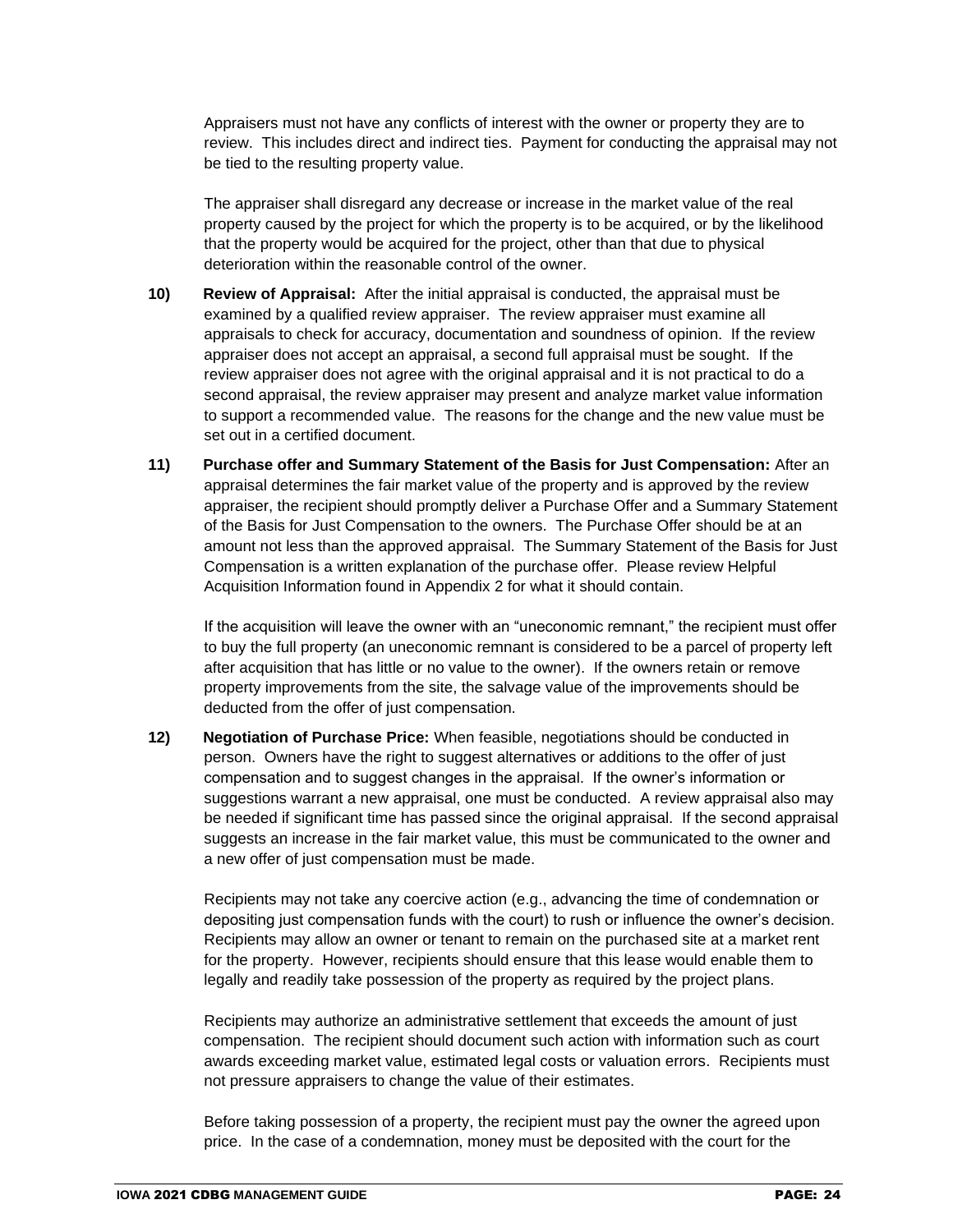owner. This amount should be no less than the market value or court award of compensation. Only in exceptional circumstances and with the owner's approval may the recipient enter the property before payment.

The owner of the real property shall be reimbursed for all reasonable expenses the owner necessarily incurred for the following:

- Recording fees, transfer taxes, documentary stamps, evidence of title, boundary survey and legal description of the real property (however, the recipient is not required to pay costs solely required to perfect the owner's title to the real property);
- Penalty costs and other charges for prepayment of any pre-existing recorded mortgage entered into in good faith encumbering the real property; and
- The pro rata portion of any prepaid real property taxes allocable to the period after the recipient obtains title to the property or effective possession of it, whichever is earlier.
- Whenever feasible, the recipient shall pay for the incidental expenses directly so the owner will not have to pay such costs and then seek reimbursement from the recipient. To avoid duplicate expenditures, the property owner should be informed early in the acquisition process of the recipient's intent to make such arrangements.
- Tenant Assistance: The Recipient must provide advisory services, moving assistance and relocation payment as applicable.

#### Condemnation Proceedings

If a property is to be taken by eminent domain, the recipient must initiate formal condemnation proceedings. Recipients may not require the owner to prove the taking of his/her property. Inverse condemnations are takings in fact, but not through legal means. For example, an airport is placed next to a property and the noise from planes makes the property unusable. Even though this property has not been taken through legal means, the use of it has been lost and the owner is entitled to compensation.

The owner of the real property shall be reimbursed for any reasonable expenses, including reasonable attorney, appraisal and engineering fees, which the owner actually incurred because of a condemnation proceeding if:

- The final judgment of the court is that the recipient cannot acquire the real property by condemnation; or
- The condemnation is abandoned by the recipient other than under an agreed upon settlement; or
- The court having jurisdiction renders a judgment in favor of the owner in an inverse condemnation proceeding or the recipient affects a settlement of such proceeding.

### Property Donation

If a property owner wishes to donate their property, no appraisal is necessary. The property owner must release the recipient from the obligation to conduct an appraisal in writing. The property owner must also be informed of their rights and be sent a copy of "When a Public Agency Acquires Your Property. This document is included in Appendix 2.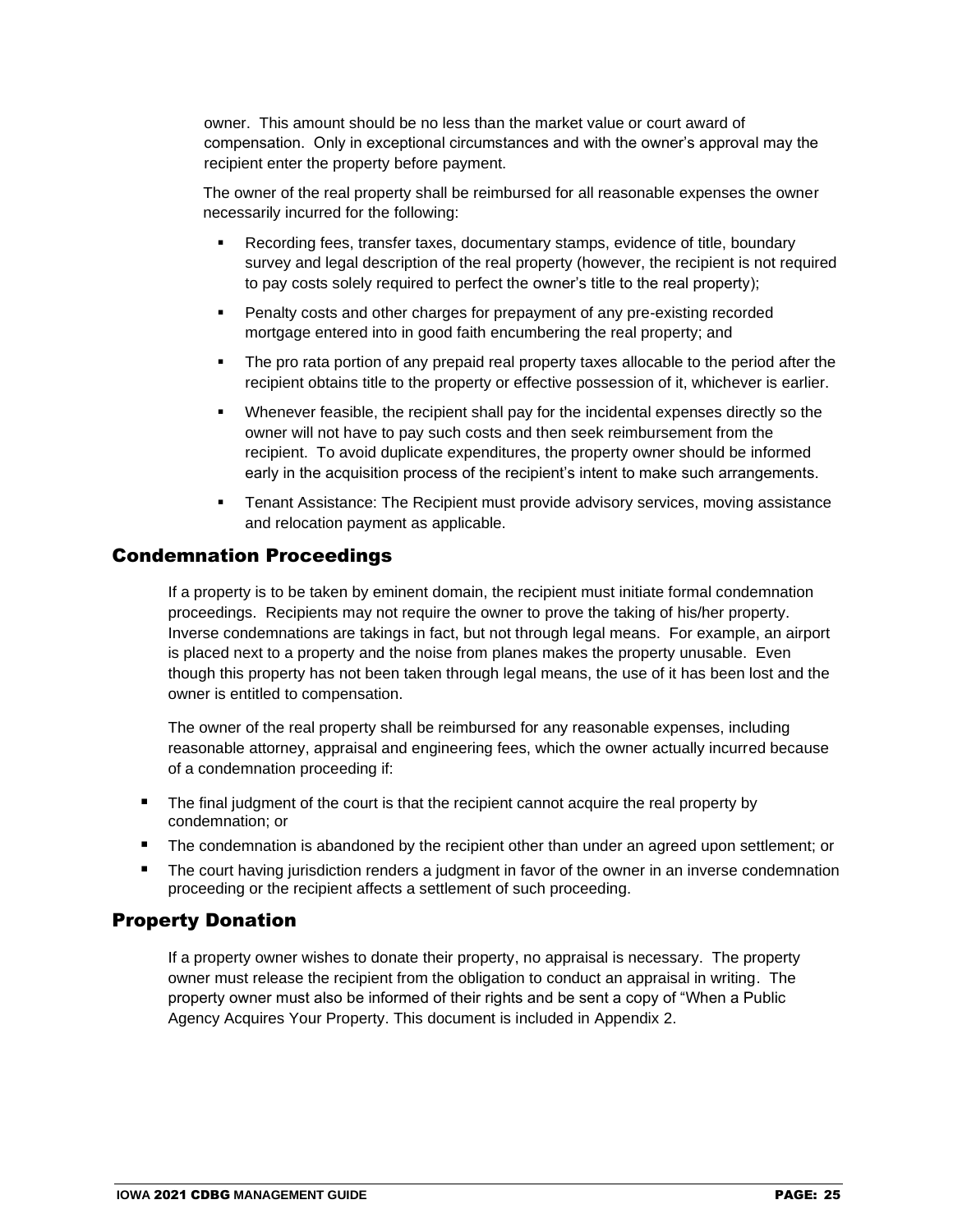# **Relocation Procedure**

If the property that is acquired for the CDBG project includes tenants (households, businesses, non-profit organizations or farm operations) the buyer must provide to each tenant one of the following Notifications: Notice of Relocation Eligibility (NOE) (49 CFR 24.203(b)) or Notice of Nondisplacement.

Tenant households, businesses, non-profit organizations, or farm operations that occupy the property and are **"displaced persons" as defined in the regulations are eligible for all advisory services and financial benefits under either the URA or Section 104(d).** The buyer must provide all the required notifications in a timely manner. Property owners cannot waive these rights for tenants of their properties on a voluntary transaction.

The buyer must provide all the required notices to tenant households, businesses, non-profit organizations, or farm operations that occupy the property and are "displaced persons" as defined in the regulations either at URA or 104d. The notices are in the appendices to Handbook 1378.

## **Prohibited Activities**

In accordance with 24 CFR 570.207 (a): The following activities may not be assisted with CDBG funds:

(a) BUILDINGS OR PORTIONS THEREOF, USED FOR THE GENERAL CONDUCT OF GOVERNMENT AS DEFINED AT § 570.3(D). . This does not include, however, the removal of architectural barriers under § 570.201(c) involving any such building. Also, where acquisition of real property includes an existing improvement which is to be used in the provision of a building for the general conduct of government, the portion of the acquisition cost attributable to the land is eligible, provided such acquisition meets a national objective described in § 570.208.

(b) GENERAL GOVERNMENT EXPENSES. Except as otherwise specifically authorized in this subpart or under 2 CFR part 200, subpart E, expenses required to carry out the regular responsibilities of the unit of general local government are not eligible for assistance under this part.

(c) POLITICAL ACTIVITIES. CDBG funds shall not be used to finance the use of facilities or equipment for political purposes or to engage in other partisan political activities, such as candidate forums, voter transportation, or voter registration. However, a facility originally assisted with CDBG funds may be used on an incidental basis to hold political meetings, candidate forums, or voter registration campaigns, provided that all parties and organizations have access to the facility on an equal basis, and are assessed equal rent or use charges, if any.

# **Monitoring Policy**

All CDBG projects will be monitored byan IEDA project manager during the life of the project. CDBG project monitoring provides IEDA with the opportunity to provide technical assistance, determine the status of grant funded activities, review the recipient's grant management system, and evaluate compliance with state and federal rules and regulations. It is IEDA policy to conduct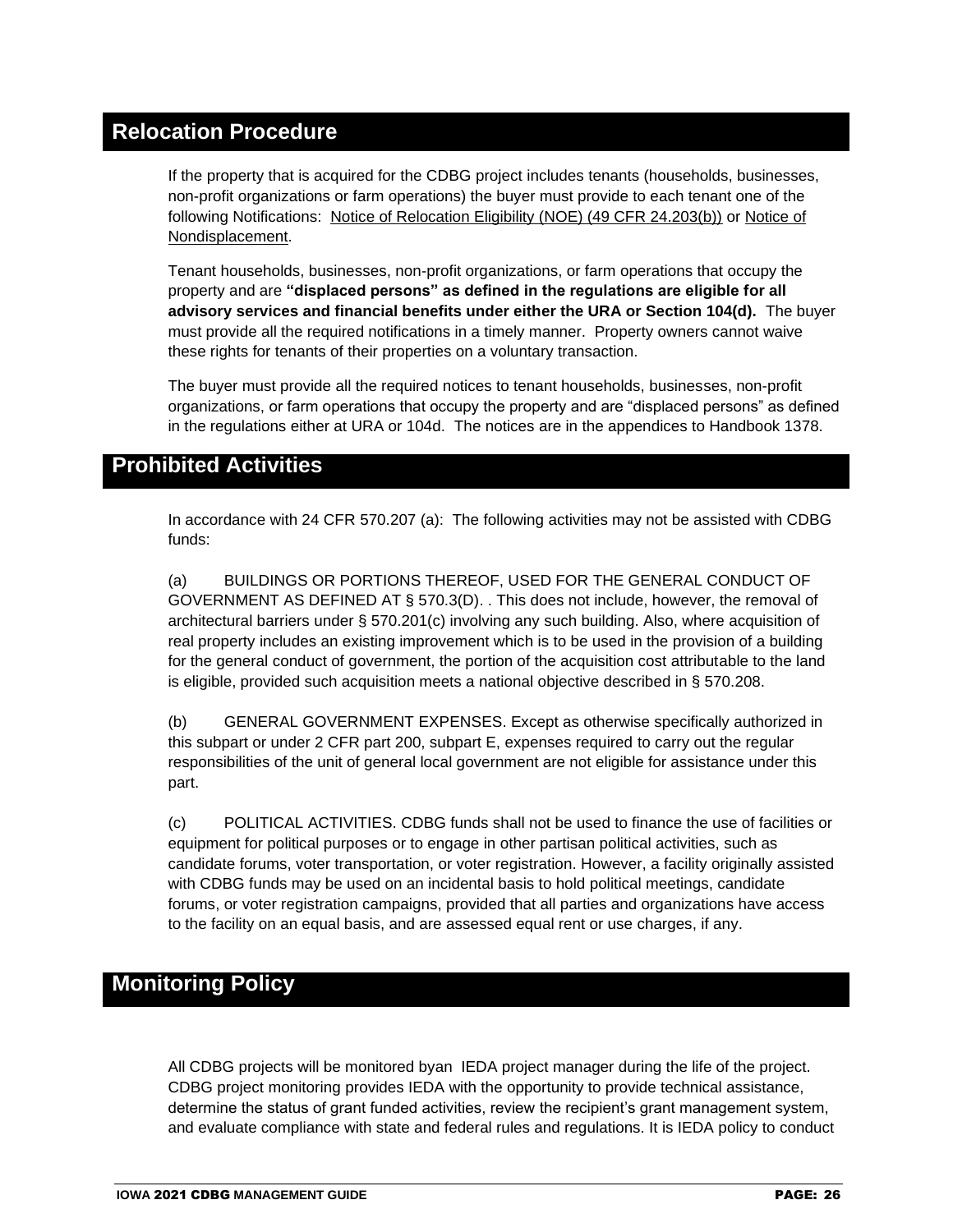at least one monitoring visit for every CDBG project. This may include a desk monitoring or onsite monitoring or a combination of both IEDA staff will set-up an on-site monitoring date with the recipient and grant administrator.

#### *Risk Based Monitoring*:

IEDA will conduct a risk-based assessment annually for all contracts. While each of the activities will be monitored at least once during the life of the grant, the risk-based assessment will assist project managers in determining the timing and frequency of documented monitoring.

The Risk based assessment will be conducted through iowagrants.gov as a component titled "Risk Assessment." This form will be filled out once a year by the project manager, and based on the outcome score, the project manager will determine when the next monitoring is required. Per 200.331(b), IEDA will evaluate each Recipient's risk of noncompliance with Federal statutes, regulations, and the terms and conditions of the subaward for purposes of determining the appropriate level of monitoring, the risk-based assessment will include:

- Financial Risk how large is the grant
- Submitted Draws are claims on schedule as outlined in contract
- Program Management/Capacity is administrator familiar with CDBG and attended training
- Compliance

#### *Monitoring Thresholds*

Regardless of the outcome of the risk-based assessment, IEDA will schedule projects for monitoring at the following project thresholds: Water & Sewer Fund: 50% CDBG funds drawn & 50% construction complete

- Community Facilities 50% CDBG funds drawn & 50% construction complete
- Opportunities & Threats 50% CDBG funds drawn & 50% construction complete
- Housing 50% CDBG funds drawn & 50% construction complete
- Downtown Revitalization 50% CDBG funds drawn & 50% construction complete

Once a project has met this threshold, the project manager should begin making plans to monitor the project.

#### *Monitoring Procedures*

Project managers will complete the relevant fields in the Site Visit component form in [www.iowagrants.gov](http://www.iowagrants.gov/) for each monitoring. Monitoring can be documented either in-person on-site with the subrecipeint, or from the Project Manager's desk top. Each monitoring will be recorded in iowagrants.gov and dated to differentiate monitoring events. Monitoring can assess one, multiple or all of the areas of review. The final monitoring must make sure the following specific areas have been reviewed at least once during the project contract:

- o National Objective / Project Progress
- o Citizen Participation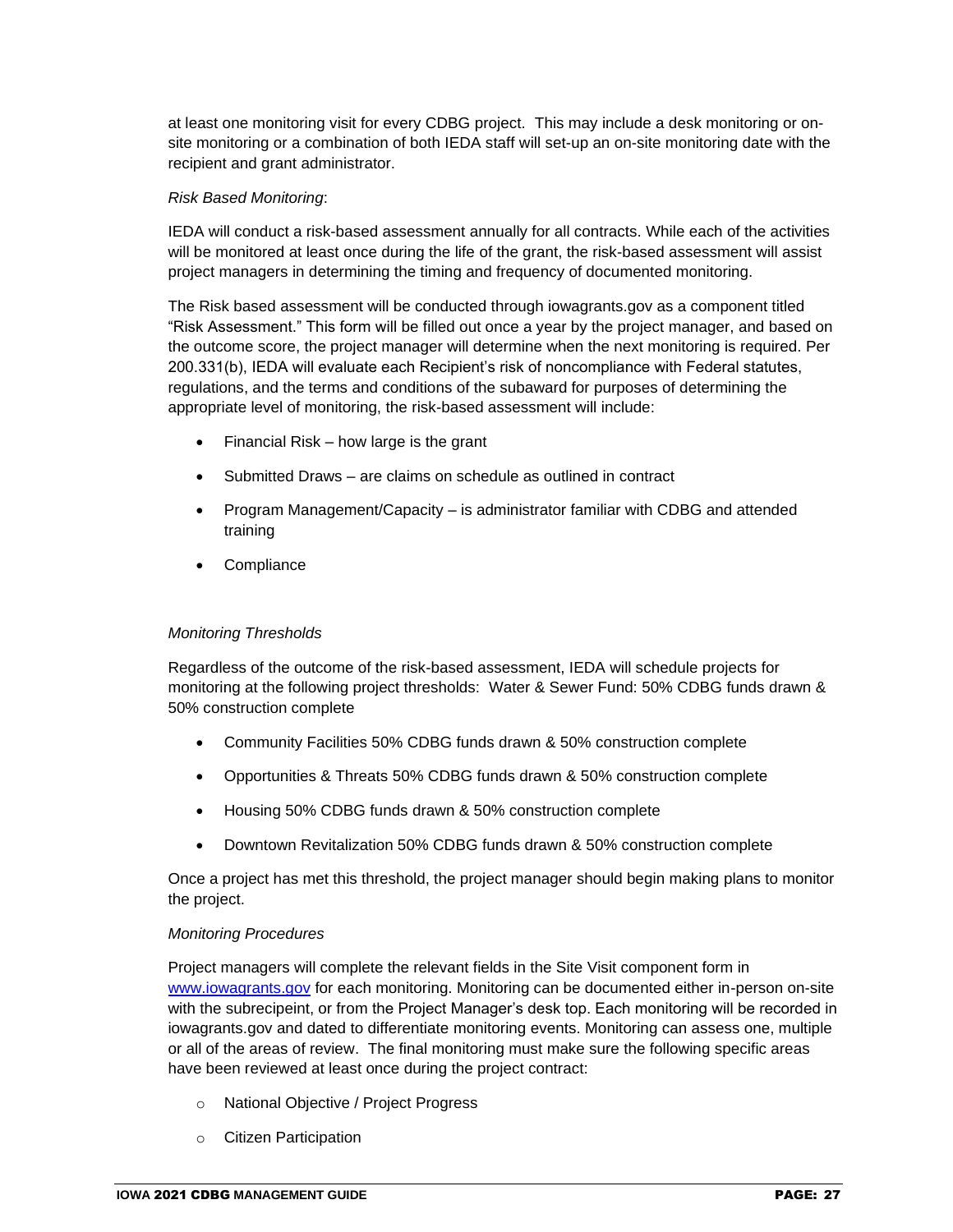- o Environmental
- o Financial Management
- o Procurement
- o Administration
- o Contract Management (Architectural/Engineering)
- o Contract Management (Professional Services)
- o Contract Management (Construction)
- o Labor Standards
- o Housing Review
- o Civil Rights (Section 3, EEO, Fair Housing, MBE/WBE)
- o Acquisition and Relocation

While both On-site and Desk monitoring will look the same in iowagrants.gov, project managers will ensure the following policies are applied to the different types of reviews.

#### *Desk or on-site Monitoring*

Monitoring visits may be conducted through a desk monitoring or on-site visit. Desk monitoring, or sometimes referred to as off-site monitoring, can be used as a substitute for on-site monitoring during the life of the grant. If desk monitoring will be used to replace onsite monitoring the project manager will discuss this decision with the team leader and get their approval. If a desk monitoring is decided upon all the criteria normally reviewed for an on-site visit will be conducted from the office. This process will entail a virtual meeting and/ or uploading all required documents into IowaGrants for review. It will also involve an interview with City officials regarding grant management and financial review. Project managers will also schedule a virtual meeting following this comprehensive review to go over any deficiencies discovered during the monitoring visit with the City/County staff and grant administrator. The project manager will provide a final monitoring report outlining the findings of the visit and any corrective actions required by the recipient.

Deskmonitoring can also be conducted on an ongoing basis and may include general review of project activities and communications to determine if the project is on track and the rules and regulations are being followed.

Project managers may conduct an on-site visit to review materials and inspect the project site. All items discussed during a desk monitoring will be covered at an on-site monitoring.

Project managers may request additional information from the recipient or grant administrator during the monitoring process. Recipients and grant administrators should respond to requests for information in a timely manner.

#### *Monitoring Form*

Monitoring forms are generated by IowaGrants and are program specific. An example monitoring form can be found here:

<https://www.iowaeconomicdevelopment.com/userdocs/documents/ieda/MonitoringChecklist.pdf>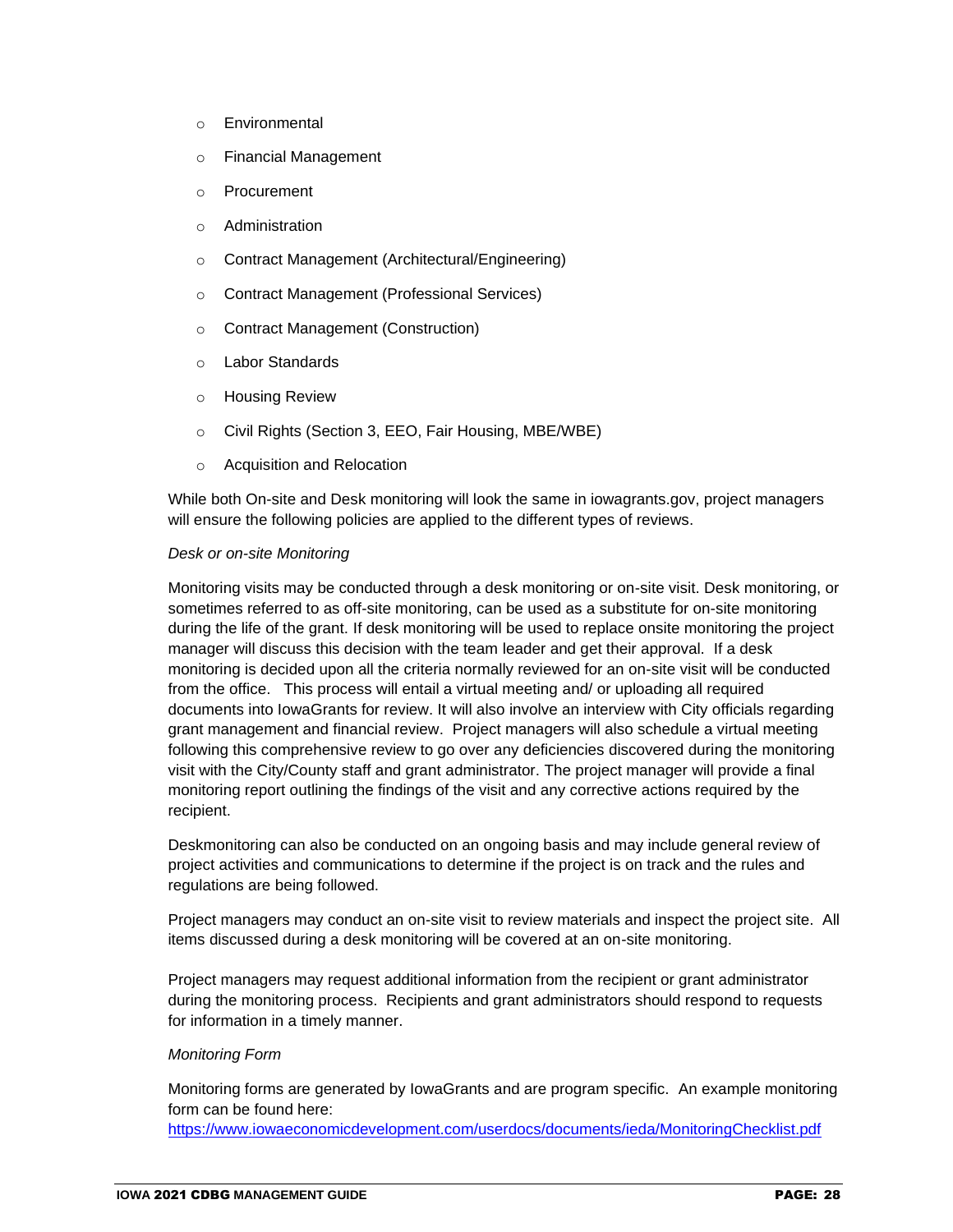#### *Monitoring Follow-Up*

IEDA project managers will send a final monitoring report following every monitoring visit. Project managers will send this correspondence no later than two months following the date that all monitoring visit information was provided. The monitoring report will include a list of satisfactory activities, areas for improvements and any corrections needed. . If the monitoringreport identifies significant compliance issues, the report , will be reviewed by the Team Leader prior to being sent to the recipient. If the monitoring report includes the need for penalties or repayments, the report will be reviewed by IEDA's Chief Programs officer and COO or Director. prior to being sent to the recipient.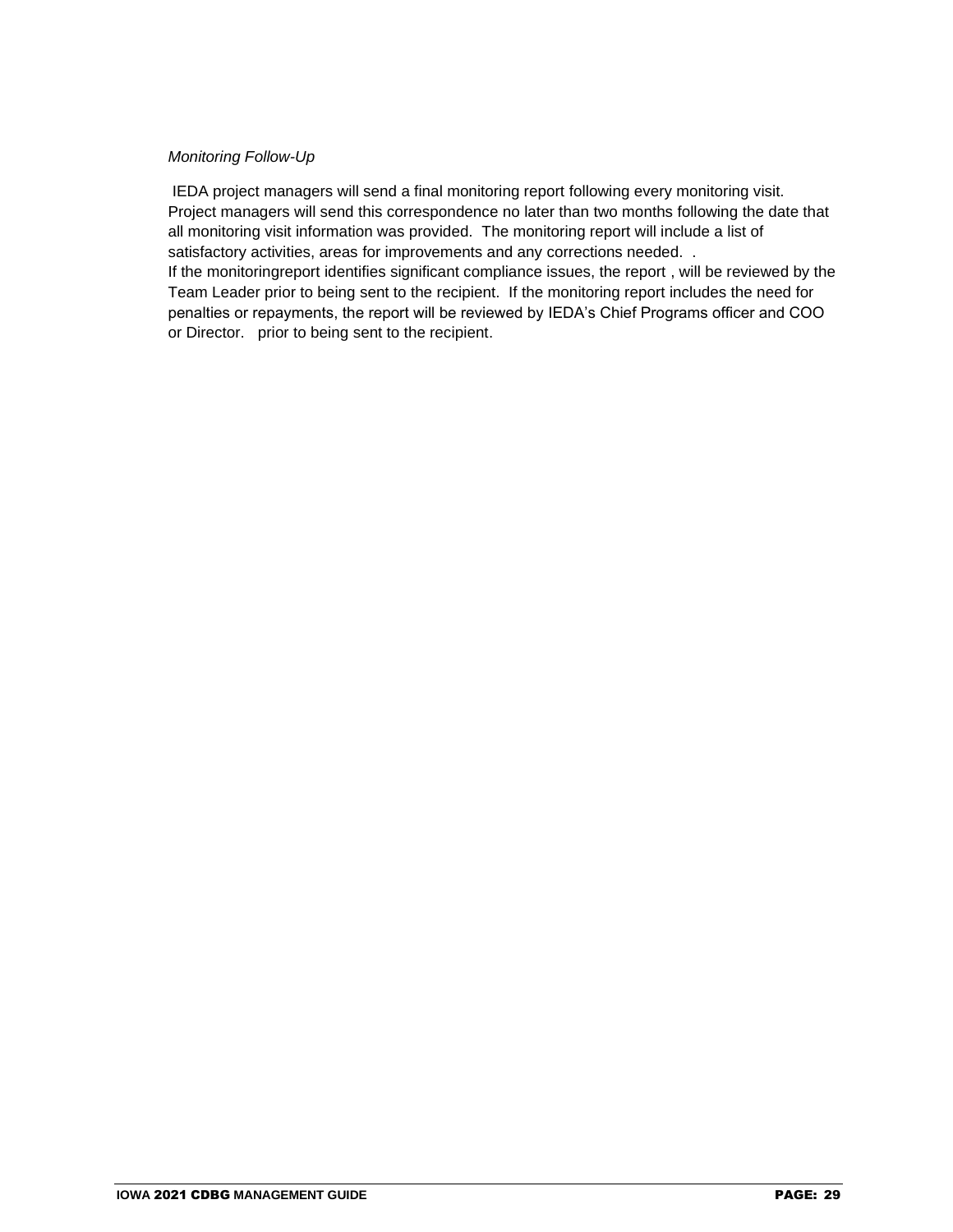# **In the Appendix to Chapter 2**

#### Procurement

- Sample Form of Resolution Procurement Policy
- Instructions for Procurement for CDBG projects
- Sample Evaluation Criteria for Recipient Use in the Procurement of Professional Services
- 2 CFR 200 Frequently Asked Questions
- Sample Form of Resolution Code of Conduct
- CDBG Procurement Regulations (2 CFR 200.318)
- Links to Sample Procurement Documents for Communities
- Certification of Compliance with CDBG Procurement Standards

### Civil Rights and Fair Housing

- Civil Rights Equal Opportunity Applicable Laws and Regulations
- Equal Housing Opportunity Logo
- Sample Public Notice Affirmative Fair Housing Policy
- Clearinghouses for Solicitation of Minority-owned and Female-owned Businesses
- Mandatory and elective Fair Housing strategies for communities

### Labor Standards

- Link to Project Construction Sign: Specifications
- Request for Wage Determination Form
- Request for Approval of Additional Classification Form and Instructions
- Request for Contractor Eligibility Form
- Sample Payroll Form and Instructions
- Record of Employee Interview Forms (English and Spanish)
- Federal Labor Standards Questionnaire (English and Spanish)
- On-line Employee Questionnaire
- Federal Labor Standards Complaint Intake Form
- Links to Job Site posters and Federal Labor Standards provisions

### Required Contract Provisions

Required contract language and provisions

## Acquisition

- "When A Public Agency Acquires Your Property"
- General URA Acquisition Process
- Helpful Acquisition Information
- Guideform Notice to Owner Involuntary Acquisition (Threat/Use of Eminent Domain)
- Guideform Notice to Owner Voluntary Acquisition Informational Notice (Agencies Without Eminent Domain Authority)
- Guideform Notice to Owner Voluntary Acquisition Informational Notice (Agencies With Eminent Domain Authority)
- HUD handbooks and forms for relocation activities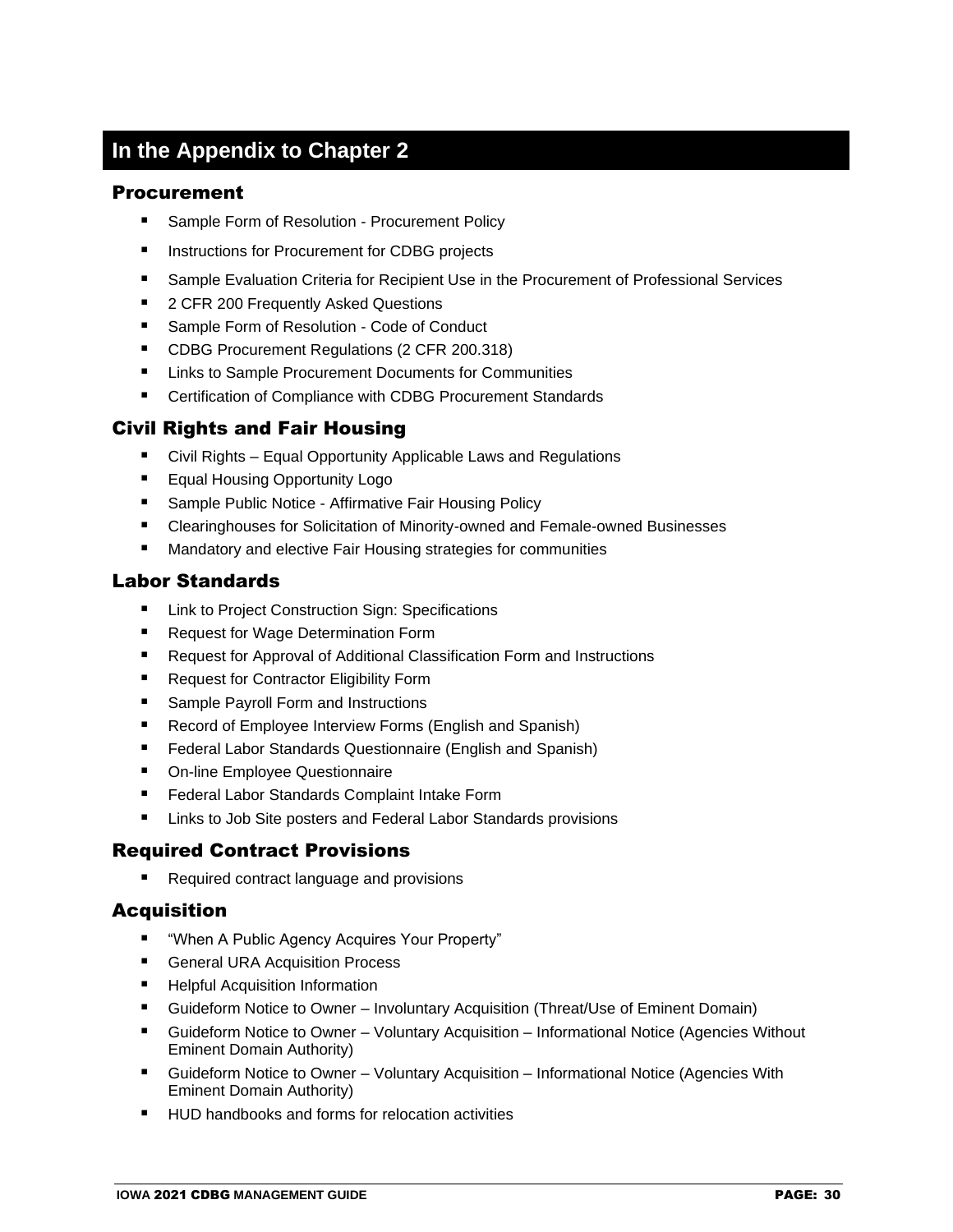# Prohibited Activities

■ 24 CFR 570.207 (a)

# **Your Notes**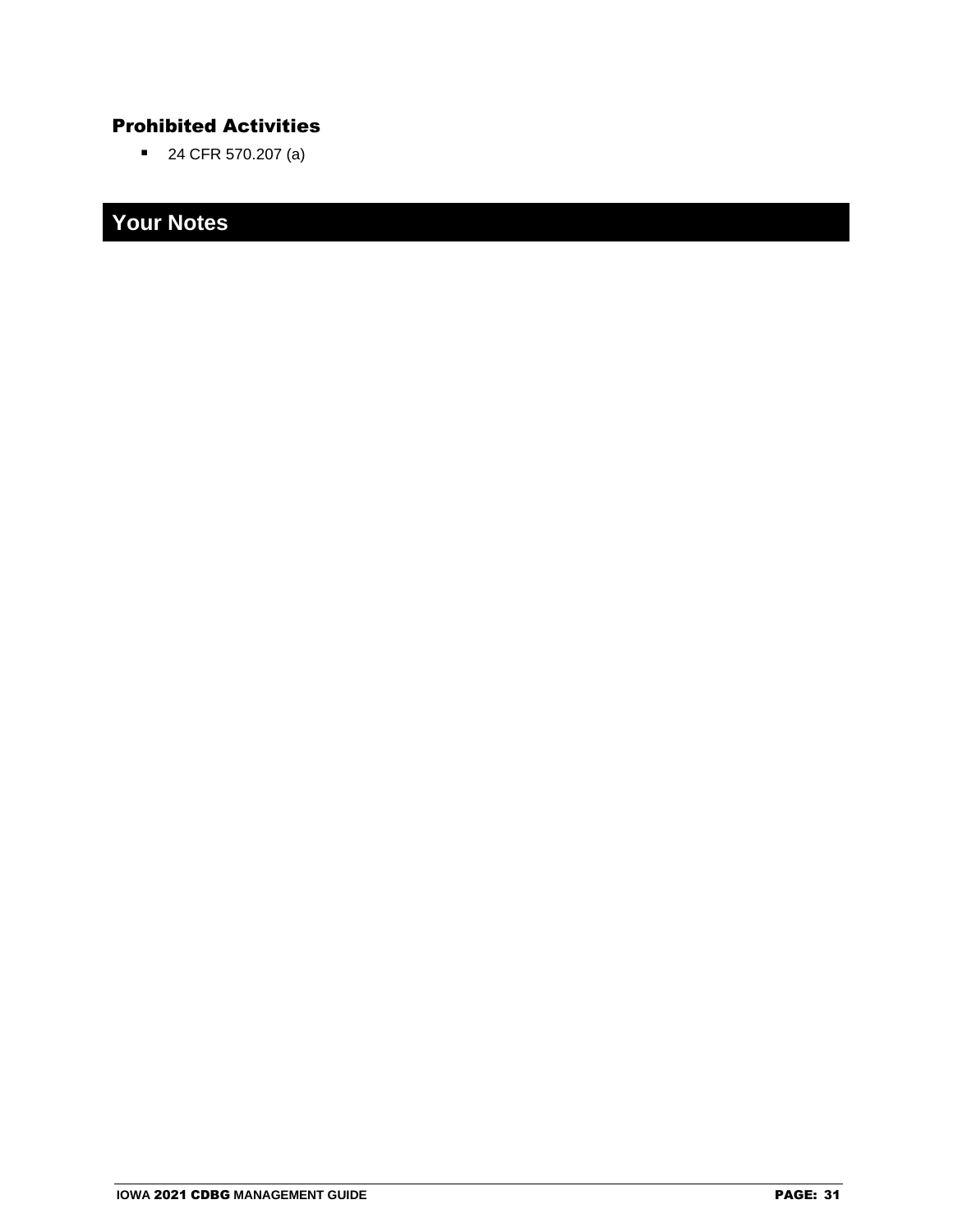

# Environmental Review

# **Overview**

The National Environmental Policy Act of 1969 (NEPA) establishes national policies, goals, and procedures for protecting, restoring and enhancing environmental quality. CDBG recipients must comply with this law and with related federal regulations, which are referenced in 24 CFR Part 58. CDBG recipients must evaluate how projects will affect the environment by complying with the requirements set out in 24 CFR Part 58. The requirements are complex and are only summarized below. For a definitive description of environmental requirements, please consult the regulations, which are found at: [https://www.ecfr.gov/cgi-bin/text](https://www.ecfr.gov/cgi-bin/text-idx?tpl=/ecfrbrowse/Title24/24cfr58_main_02.tpl)[idx?tpl=/ecfrbrowse/Title24/24cfr58\\_main\\_02.tpl.](https://www.ecfr.gov/cgi-bin/text-idx?tpl=/ecfrbrowse/Title24/24cfr58_main_02.tpl)

CDBG recipients assume the responsibility for environmental review, decision-making, and action that would otherwise apply to HUD under NEPA and other provisions of law that further the purposes of NEPA, as specified in Sec. 58.5.

If another federal agency has funds invested in your project, this agency will also be conducting an environmental review. Recipients are encouraged to coordinate your CDBG environmental review with that agency.

However, recipients must ensure the agency's review is adequate to meet responsibilities under 24 CFR Part 58. **An environmental review completed by a federal agency does not replace the environmental review required under the CDBG program.** While recipients may concur with the finding and any assessments conducted by another agency, recipients must ensure the contents of the CDBG environmental review record (discussed later in this section) is complete. Recipients must fulfill the publication and comment requirements outlined in this section. Recipients should note that regardless of approval from another federal agency, until approval under HUD regulations at 24 CFR Part 58 has been obtained from IEDA, recipients may not commit CDBG or non CDBG funds to the project OR undertake "choice limiting activities." Choice limiting actions include but are not limited to: going out to bid, property acquisition or transfer, site clearing activities, rehabilitation, conversion, lease, repair, construction or demolition.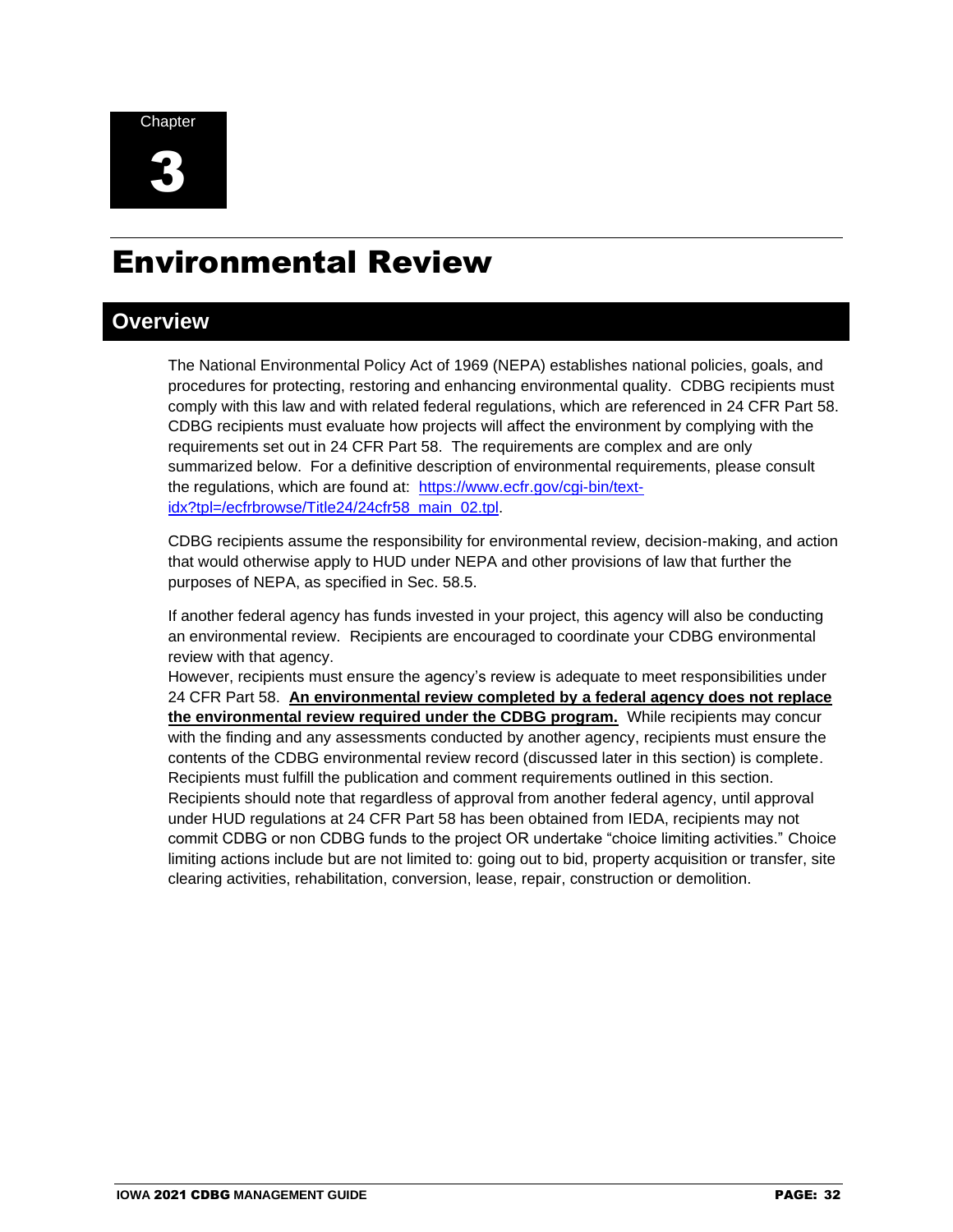## Incurring Costs (24 CFR Part 58.22) and Submitting Draw Requests

**Completion of the environmental review process is mandatory before taking any action on a specific site or making a commitment or expenditure of HUD or any other non-HUD project funds for property acquisition or transfer, rehabilitation, conversion, lease, repair construction or demolition activities. Note: 24 CFR Part 58.22 has limitations on activities pending clearance. "(a) neither a recipient nor any participant in the development process, including public or private nonprofit or for-profit entities, or any of their contractors, may commit HUD assistance under a program listed in 58.1(b) on an activity or project until HUD or the State has approved the recipient's RROF (Request for Release of Funds) and the related certification from the responsible entity. In addition, until the RROF and the related certification has been approved, neither a recipient nor any participant in the development process may commit non-HUD funds on or undertake an activity or project under a program listed in 58.1(b) if the activity or project would have an adverse environmental impact or limit the choice of reasonable alternatives."** 

Recipients can be reimbursed for certain costs incurred prior to the Release of Funds. These costs include:

- Administration costs
- Design costs including architectural and engineering
- Costs associated with the environmental process

These costs must have been incurred after the contract effective date.

For all other project activities, recipients cannot incur costs or draw down funds until the environmental review requirements are satisfied and the IEDA has released funds for the project. If any construction activities, including going out to bid, signing of the construction contract and/or acquiring property are started before IEDA's approval of the Request for Release of Funds, it will result in all construction costs becoming ineligible for reimbursement.

#### Steps to conducting an environmental review

- 1) Create the Environmental Review Record
- 2) Define the project activities
- 3) Determine what level of review is required:
	- Exempt
	- Categorical Exclusions Not Subject to §58.5
	- Categorical Exclusions Subject to §58.5
	- Environmental Assessment
	- Environmental Impact Statement
- 4) Initiate contacts with outside sources, e.g. Tribes, IEDA's Historic Preservation Specialist, etc.
- 5) Collect data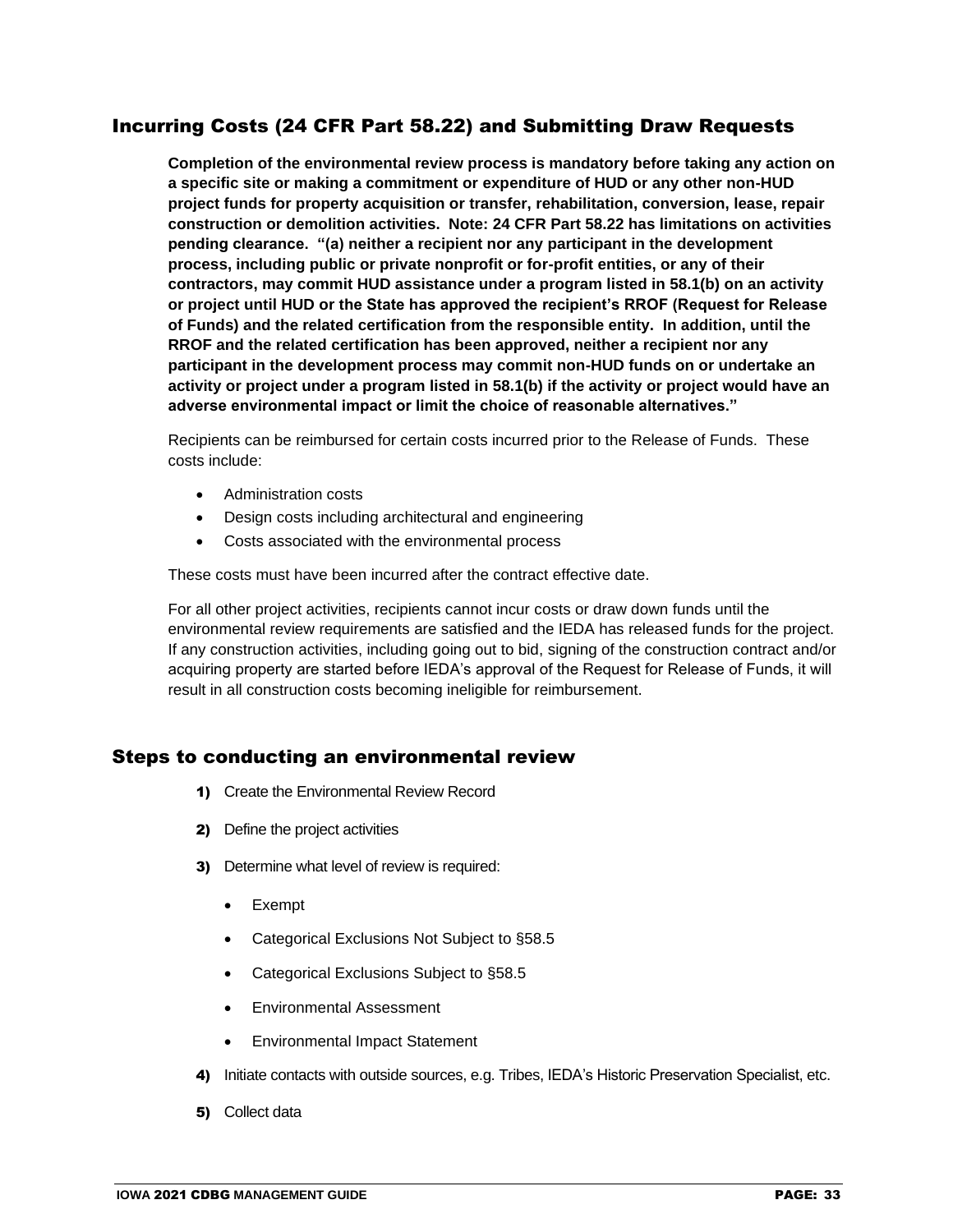- 6) Complete applicable review format, i.e., Statutory Checklist or Environmental Assessment
- 7) Make environmental determination (i.e., compliance with NEPA-related laws and authorities), **or** finding of no significant impact, **or** finding of significant impact
- 8) Publish or disseminate public notices, when applicable
- 9) Submit ERR including the "Request for Release of Funds and Certification" form to IEDA via IowaGrants and also snail mail" a hard copy of the RROF to the Environmental Officer
- 10) Wait for release of funds letter to be uploaded to IowaGrants from IEDA
- 11) Start project commit funds

### The Environmental Review Record (24 CFR Part 58.38)

Each CDBG project must have a written record of the environmental review process. This is the "Environmental Review Record" (ERR), which must be available for public review and comment. The ERR must contain a description of the project and all of its activities (including non-HUD assisted activities); a detailed map of the project area showing the project limits; documentation of compliance with environmental laws; other relevant documents, required notices or information; and public comments on the recipient's environmental review. Public comments and your responses to those comments are extremely important and must be documented in the ERR.

The ERR will vary in length and content by project. Some projects are exempt from NEPA review, categorically excluded from NEPA, found to have no significant impact on the environment, or may require a full environmental impact statement. The steps to comply with NEPA and other applicable laws and regulations are outlined below.

Recipients are required to upload the entire ERR into IowaGrants for IEDA review.

**All projects will need to submit the ERR to IEDA prior to a release of funds being issued.**

**For a project funded through COVID relief monies, please contact the IEDA Environmental Officer as the categorization of eligible activities and comment periods may be differ slightly.** 

### Defining project activities

Defining the project activity is a crucial step in the environmental review process. This step helps determine the level of environmental review and thus sets out the correct path for documenting compliance with 24 CFR Part 58. "Project" means an activity, or a group of integrally related activities, designed by the recipient to accomplish, in whole or in part, a specific objective. When determining the scope of the project one should be sure to include both HUD and non-HUD funds. For example, if non-HUD funds are proposed to acquire property for a community center and HUD funds are planned to construction of the building, both the land acquisition and construction are subject to the environmental review. Likewise, if CDBG funds are being used to acquire a building or site, and non-CDBG funds are used to improve the project or otherwise affect the building or site, all changes to the building and site are reviewed the same.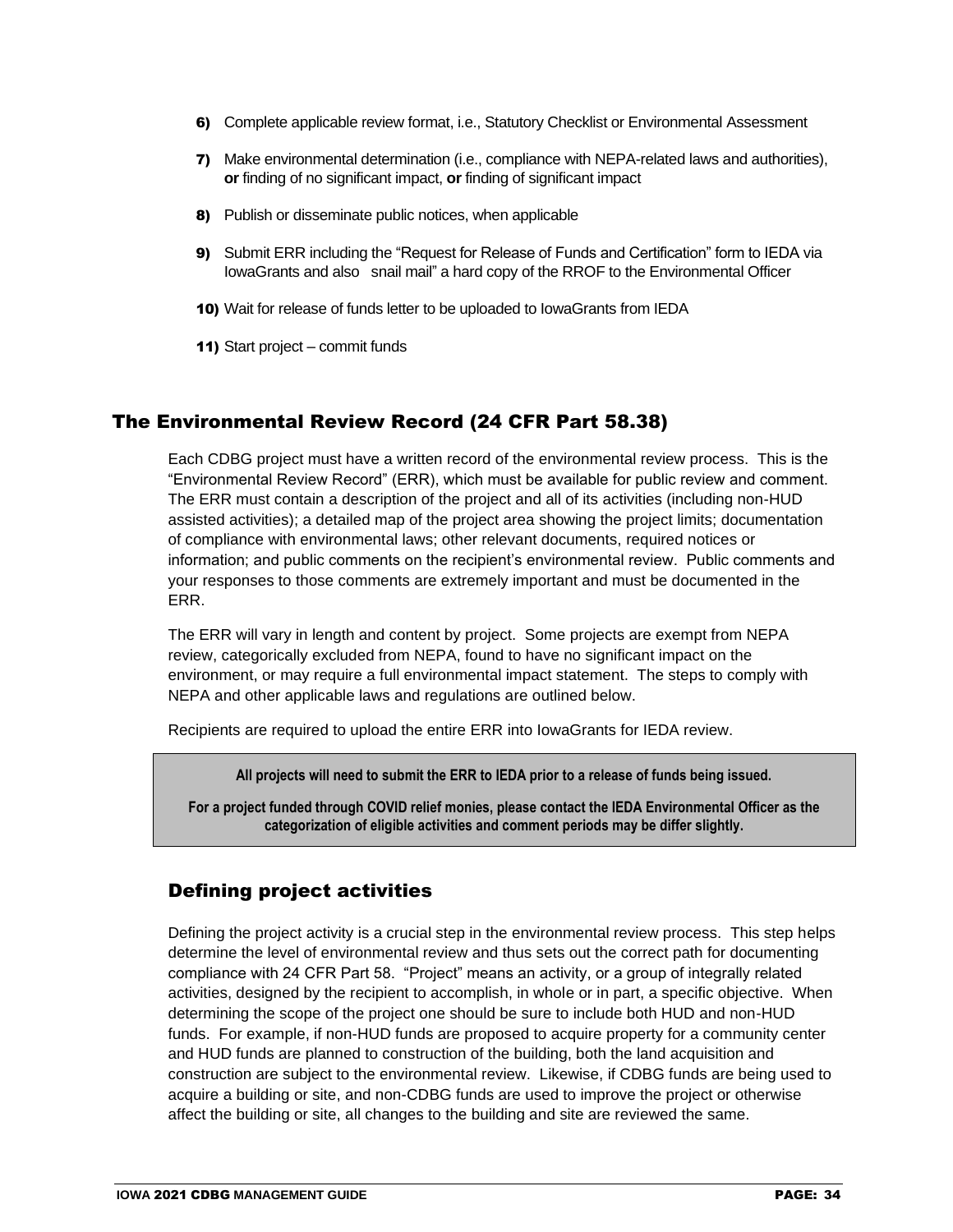## Project Aggregation (24 CFR Part 58.32)

Recipients must group together and evaluate as a single project all individual activities which are related on either a geographical or a functional basis or are logical parts of a composite of contemplated actions. When grouping activities, the recipient should be aware that several sites, each requiring some degree of environmental review, actually might be considered for one project (e.g., 40 units being rehabilitated within a target area). The recipient is well served by grouping activities by projects, common locations and functions, and by activity phasing. Some factors can be considered on an activity-wide basis, while others require site-by-site (Tier II) analysis.

### Project activities taking place in floodplains

When project activities take place in floodplains, the RE must go through the "Eight-Step Decision Making Process" and consider "practicable alternatives" to the proposed action (Executive Order 11988 / 24 CFR Part 55). Please refer to Appendix 3 for a step-by-step list of items that need to be addressed. Be sure to pay close attention to steps 2) and 7) for these call for two publications also located in Appendix 3. There is an early notice followed by a final notice that can be published simultaneously with the RROF and FONSI.

# **Determine the level of environmental review**

Every CDBG project requires some level of environmental review. The level of effort needed to prepare a review and the depth of analysis within should be proportional to the size and complexity of the proposed project. The following are the five levels of environmental review:

- **Exempt**
- Categorical Exclusions Not Subject to §58.5
- Categorical Exclusions Subject to §58.5
- Environmental Assessment
- Environmental Impact Statement

## Exempt Activities (24 CFR Part 58.34)

Few activities funded by the IEDA will be exempt from NEPA requirements and other environmental reviews. For exempt activities, a recipient does not have to submit a RROF and certification, and no further approval from IEDA will be needed by the recipient for the drawdown of funds to carry out exempt activities and projects. However, the responsible entity must document in writing its determination (i.e., "Environmental Determination of Level of Review" form) that each activity or project is exempt and meets the conditions specified for such exemption under this section. The following activities are Exempt under §58.34: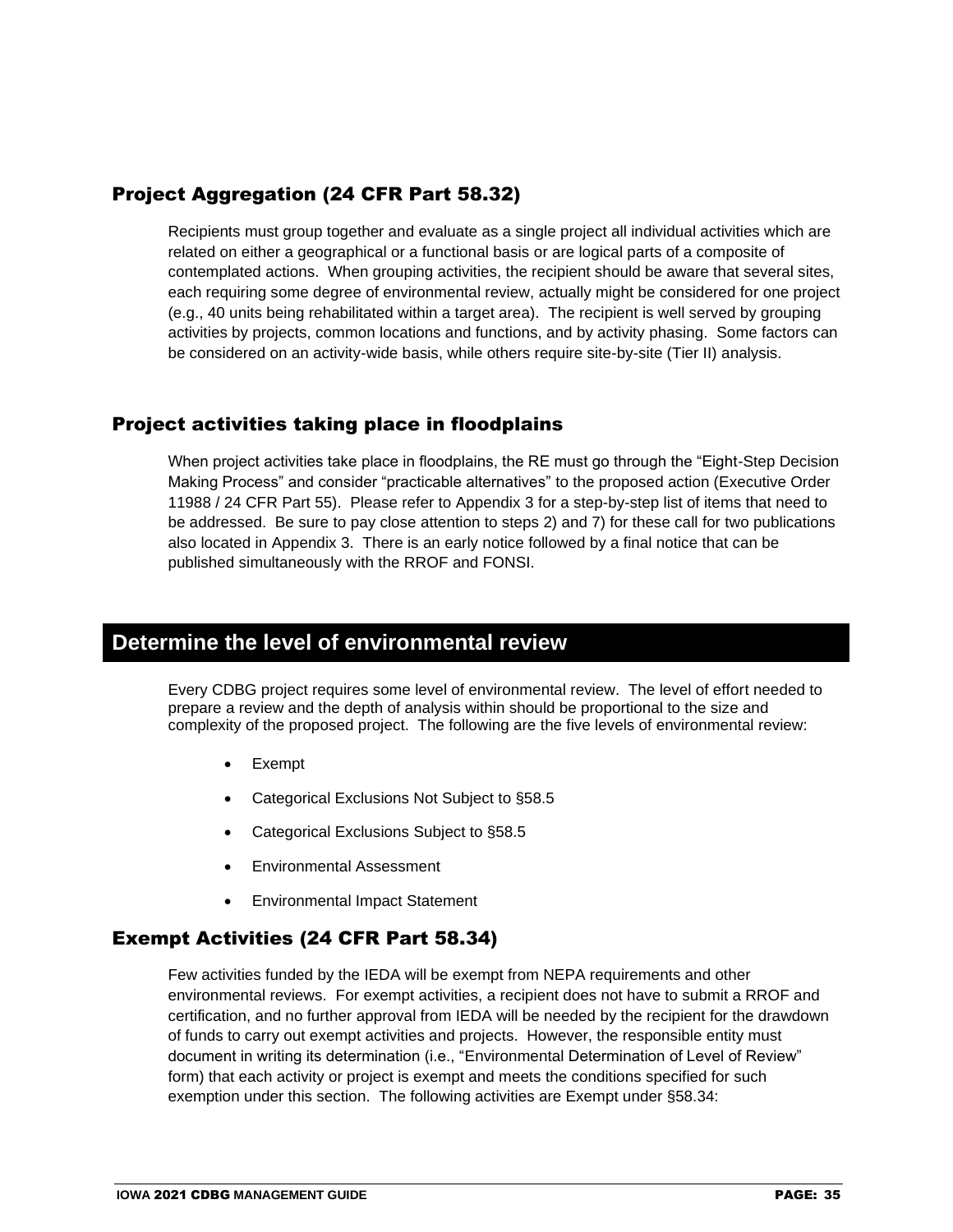- 1) Environmental and other studies, resource identification and the development of plans and strategies;
- 2) Information and financial services;
- 3) Administrative and management activities;
- 4) Public services that will not have a physical impact or result in any physical changes, including but not limited to services concerned with employment, crime prevention, child care, health, drug abuse, education, counseling, energy conservation and welfare or recreational needs;
- 5) Inspections and testing of properties for hazards or defects;
- 6) Purchase of insurance;
- 7) Purchase of tools;
- 8) Engineering or design costs;
- 9) Technical assistance and training;
- 10) Assistance for temporary or permanent improvements that do not alter environmental conditions and are limited to protection, repair, or restoration activities necessary only to control or arrest the effects from disasters or imminent threats to public safety including those resulting from physical deterioration;
- 11) Payment of principal and interest on loans made or obligations guaranteed by HUD;

### Categorical Exclusions (24 CFR Part 58.35)

Categorical Exclusions are those activities that are not exempt and require no environmental assessment. There are two types of Categorical Exclusions, **§58.35 (a)** Subject to §58.5 and **§58.35 (b)** Not Subject to §58.5:

#### **§58.35 (b) Categorical exclusion not subject to Sec. 58.5**

- 1) Tenant-based rental assistance;
- 2) Supportive services including, but not limited to, health care, housing services, permanent housing placement, day care, nutritional services, short-term payments for rent/mortgage/utility costs, and assistance in gaining access to local, State, and Federal government benefits and services;
- 3) Operating costs including maintenance, security, operation, utilities, furnishings, equipment, supplies, staff training and recruitment and other incidental costs;
- 4) Economic development activities, including but not limited to, equipment purchase, inventory financing, interest subsidy, operating expenses and similar costs not associated with construction or expansion of existing operations;
- 5) Activities to assist homebuyers to purchase existing dwelling units or dwelling units under construction, including closing costs and down payment assistance, interest buydowns, and similar activities that result in the transfer of title.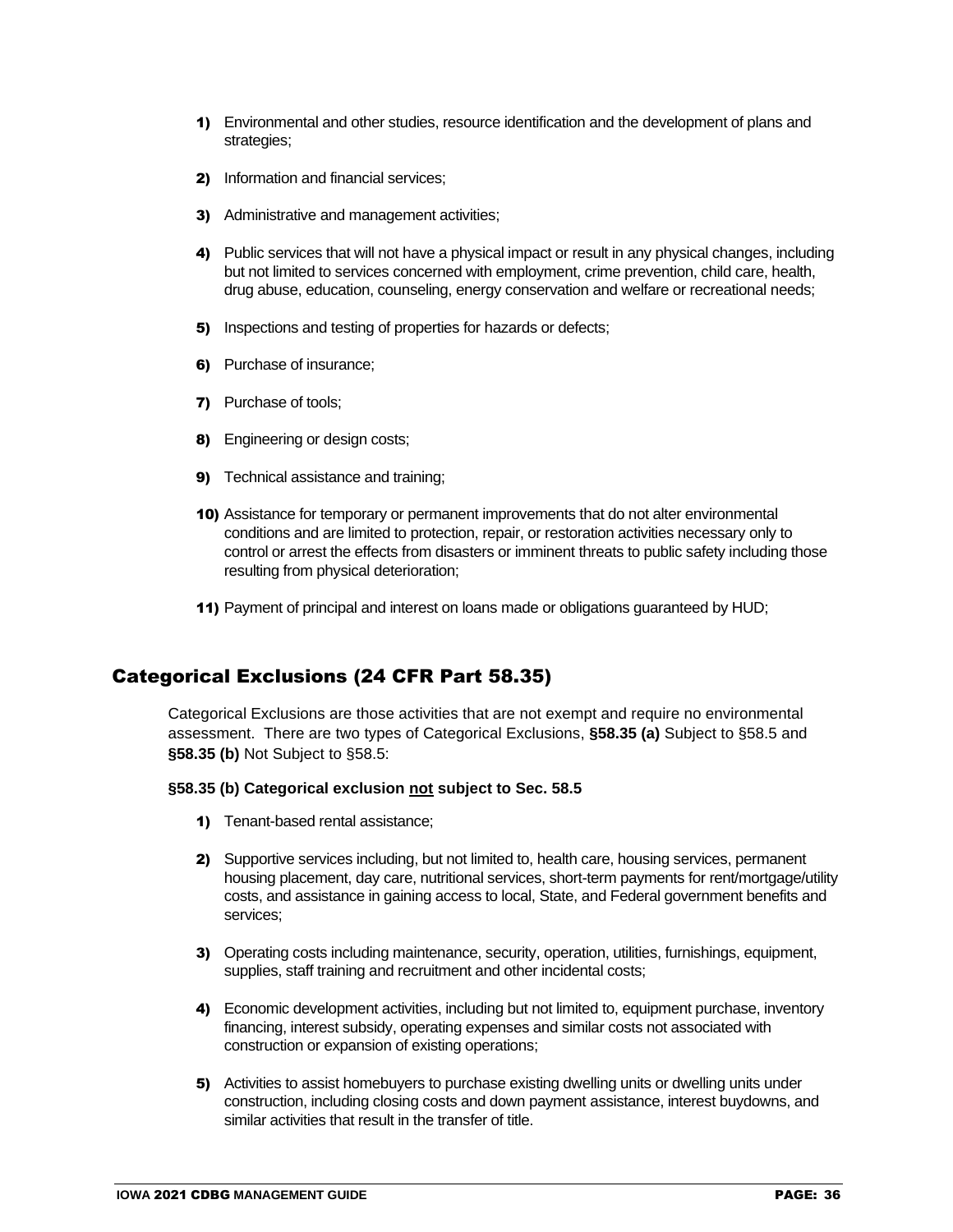- 6) Affordable housing pre-development costs including legal, consulting, developer and other costs related to obtaining site options, project financing, administrative costs and fees for loan commitments, zoning approvals, and other related activities which do not have a physical impact.
- 7) Approval of supplemental assistance (including insurance or guarantee) to a project previously approved under this part, if the approval is made by the same responsible entity that conducted the environmental review on the original project and re-evaluation of the environmental findings is not required under Sec. 58.47. If your project is categorically excluded not subject to Sec. 58.5 using the above criteria you must complete these steps and include documentation in your ERR:
- Complete "Environmental Determination of Level of Review" form
- Complete "Requirements listed at 24 CFR 58.6" form

#### **§58.35 (a) Categorical exclusion subject to Sec. 58.5**

- **1)** Acquisition, repair, improvement, reconstruction, or rehabilitation of public facilities and improvements (other than buildings) when the facilities and improvements are in place and will be retained in the same use without change in size or capacity of more than 20 percent (e.g., replacement of water or sewer lines, reconstruction of curbs and sidewalks, repaving of streets).
- **2)** Special projects directed to the removal of material and architectural barriers that restrict the mobility of and accessibility to elderly and handicapped persons.
- **3)** Rehabilitation of buildings and improvements when the following conditions are met:

i. In the case of a building for residential use (with one to four units), the density is not increased beyond four units, the land use is not changed, and the footprint of the building is not increased in a floodplain or in a wetland;

ii. In the case of multifamily residential buildings:

A. Unit density is not changed more than 20 percent;

B. The project does not involve changes in land use from residential to nonresidential; and

C. The estimated cost of rehabilitation is less than 75 percent of the total estimated cost of replacement after rehabilitation.

iii. In the case of non-residential structures, including commercial, industrial, and public buildings:

A. The facilities and improvements are in place and will not be changed in size or capacity by more than 20 percent; and

B. The activity does not involve a change in land use, such as from nonresidential to residential, commercial to industrial, or from one industrial use to another.

4) Demolition, New Construction or Both

i. An individual action on up to four dwelling units where there is a maximum of four units on any one site. The units can be four one-unit buildings or one four-unit building or any combination in between; or

ii. An individual action on a project of five or more housing units developed on scattered sites when the sites are more than 2,000 feet apart and there are not more than four housing units on any one site.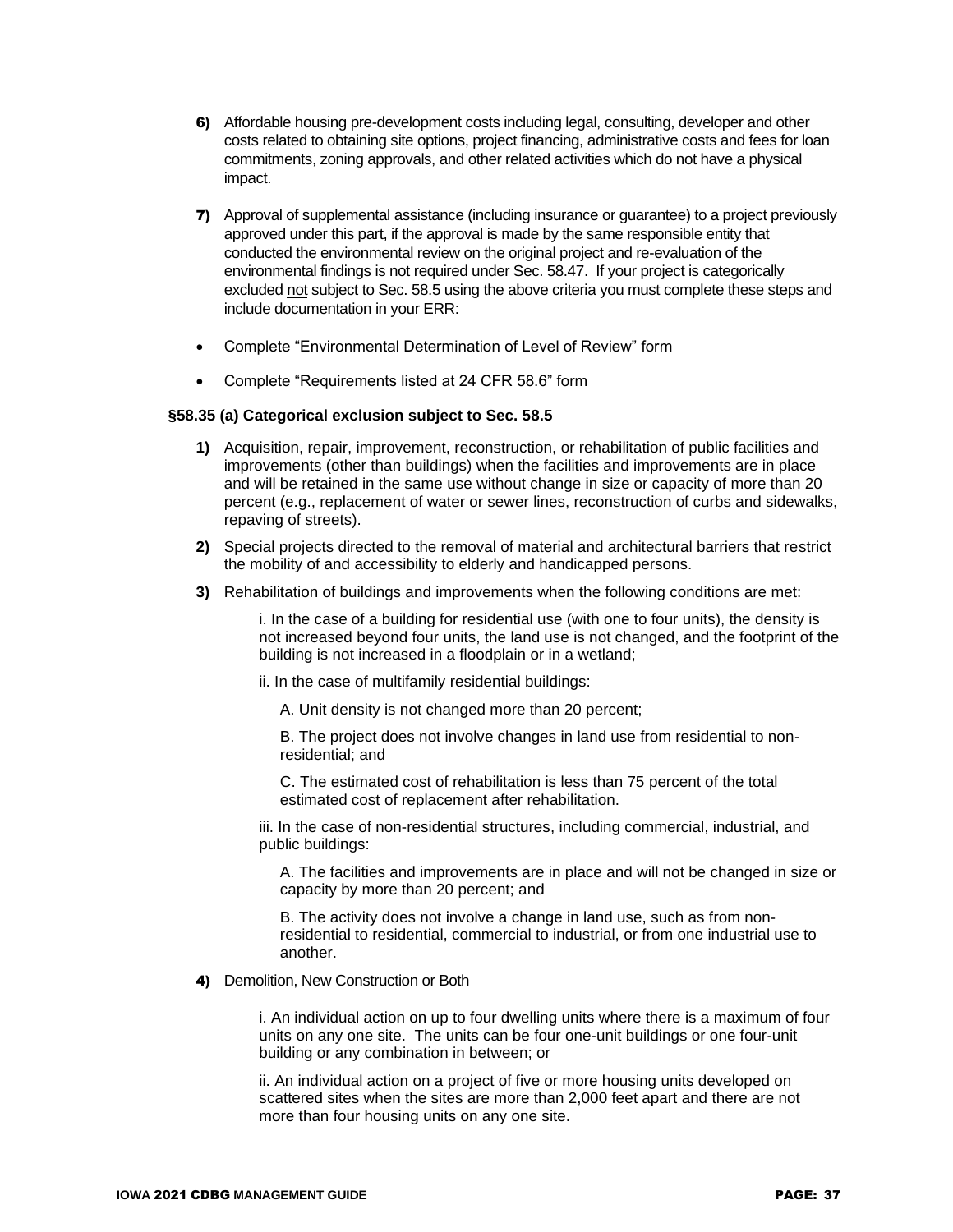iii. Paragraphs (a)(4)(i) and (ii) of this section do not apply to rehabilitation of a building for residential use (with one to four units) (see paragraph (a)(3)(i) of this section).

5) Acquisition (including leasing) or disposition of, or equity loans on an existing structure, or acquisition (including leasing) of vacant land provided that the structure or land acquired, financed, or disposed of will be retained for the same use.

**6)** Combinations of the above activities. If your project is categorically excluded subject to Sec. 58.5 using the above criteria the recipient must complete these steps and include documentation in your ERR:

- Complete "Environmental Determination of Level of Review" form
- Prepare a "Statutory Checklist" and include supporting source documentation
	- o Site visit, maps, photographs, screen shots, tables, calculations, letters
- Complete "Requirements listed at 24 CFR 58.6" form
- Publish or disseminate "Notice of Intent to Request a Release of Funds"
	- $\circ$  If any comments are received in writing, the local government must consider the comments, respond in writing, and provide copies of all correspondence to IEDA.
- Once the local comment period expires, submit a signed "Request for Release of Funds and Certification" form to IEDA.
	- $\circ$  Through the Request for Release of Funds, the recipient accepts the role of responsible federal agency should there be a lawsuit concerning environmental laws and regulations. The CEO assumes responsibility for the jurisdiction when he/she signs the Request for Release of Funds and Certification.
- IEDA will issue a Release of Funds letter after the state comment period expires, pending resolution of any conditions or concerns by environmental agencies, individuals and groups.

After IEDA releases funds, the recipient may draw funds after applicable contract conditions have been satisfied. Following is a **sample** timetable for the RROF process:

- Day 1: RROF notice printed in newspaper ("Notice of Intent to Request a Release of Funds", aka NOI-RROF)
- Day 2: First day of 7-day Local comment period
- Day 8: Last day of 7-day Local comment period
- Day 9: RROF and Certification sent to IEDA, along with proof of publication of NOI-RROF
- Day 12: State receives request
- Day 13: First day of State comment period
- Day 27: Last day of 15-day State comment period
- Day 28: State approves RROF and Certification and issues a Release of Funds Letter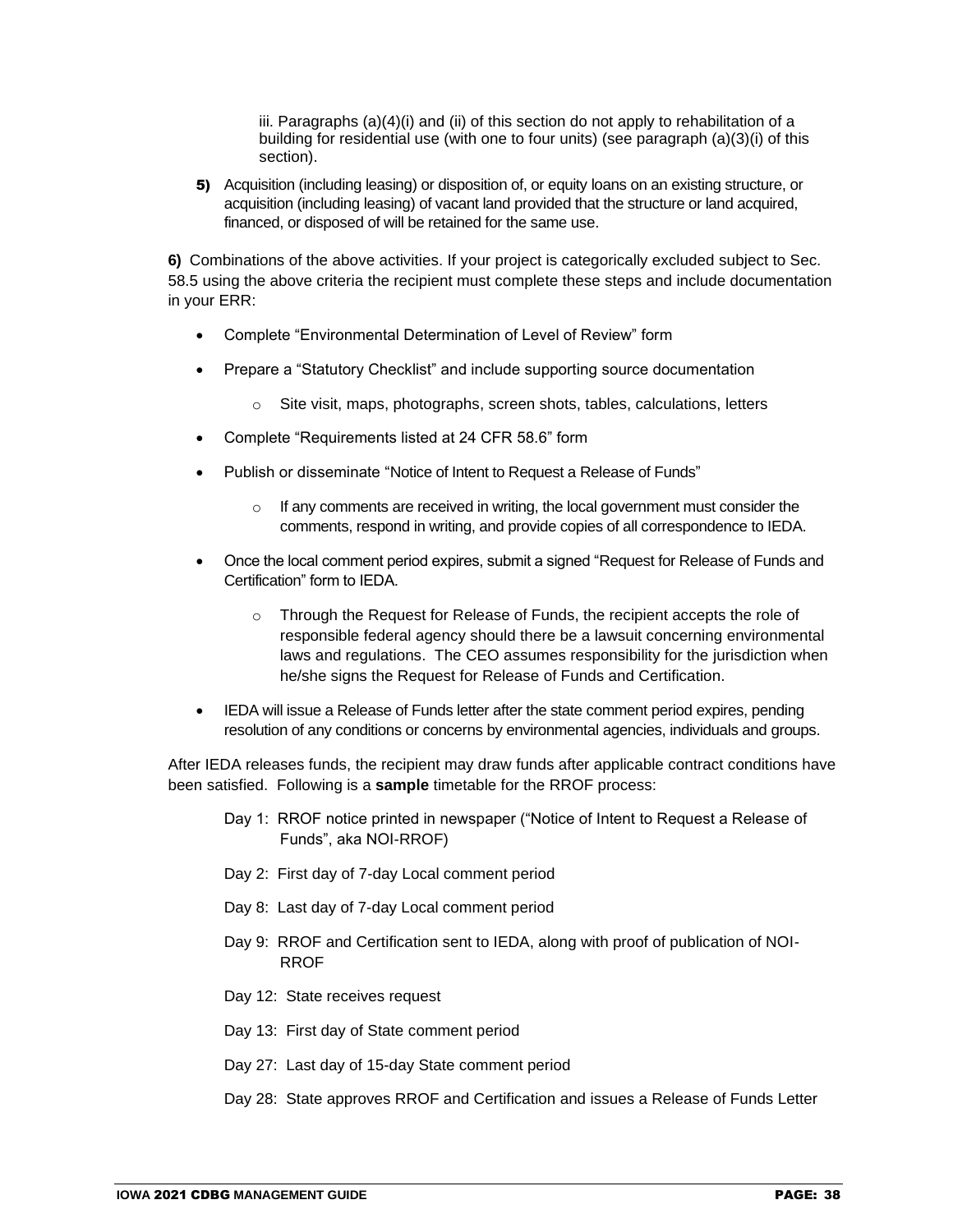#### Environmental Assessment (24 CFR Part 58.36 & Subpart E)

If the activity is neither exempt nor categorically excluded, the recipient must prepare an Environmental Assessment (EA). The EA examines and recommends feasible ways to eliminate or minimize adverse environmental impacts and examines alternatives to the project itself, if appropriate.

The EA is a "concise public document" (40 CFR 1508.9) which should focus on issues that are truly important rather than "amassing needless detail" (40 CFR 1500.1) and "analytic rather than encyclopedic" (40 CFR 1502.2). The EA should include direct effects (same time & place) as well as indirect effects – those that are "reasonably foreseeable" (40 CFR 1508.8).

The Environmental Assessment Worksheet is included in the appendix to this Chapter. When properly completed, this form serves as the EA and complies with the environmental requirements in 24 CFR Part 58.40.

If your project requires an EA you must complete these steps and include documentation in your ERR:

- Complete "Environmental Determination of Level of Review" form
- Complete "Environmental Assessment Worksheet" and include supporting source documentation
- Publish or disseminate combined "Notice of Finding of No Significant Impact and Notice of Intent to Request a Release of Funds" (FONSI/NOI-RROF)
	- $\circ$  If any comments are received in writing, the local government must consider the comments, respond in writing, and provide copies of all correspondence to IEDA.
- Once the local comment period expires, submit a signed "Request for Release of Funds and Certification" form to IEDA.
	- Through the Request for Release of Funds, the recipient assumes the role of the responsible federal agency should there be a lawsuit concerning environmental laws and regulations. The CEO assumes responsibility for the jurisdiction when he/she signs the Request for Release of Funds and Certification. (24 CFR Part 58.4)
- IEDA will issue a Release of Funds letter after the state comment period expires, pending resolution of any conditions or concerns by environmental agencies, individuals and groups.

After IEDA releases funds, the recipient may draw funds after applicable contract conditions have been satisfied.

**If the EA indicates an activity may significantly affect the environment and requires an Environmental Impact Statement, contact IEDA Environmental Officer for assistance.**

- **1)** If an amendment to the activity is proposed, the recipient must reevaluate its EA findings of no significant impact. An amendment may include new circumstances and/or environmental conditions arising during implementation or if an alternative not considered in the original EA is selected. The reevaluation determines if the FONSI is still valid. If it is, but data or conditions have changed, the recipient must amend the original EA and update the ERR.
- **2)** If the project site changes, a new EA must be completed for the new site.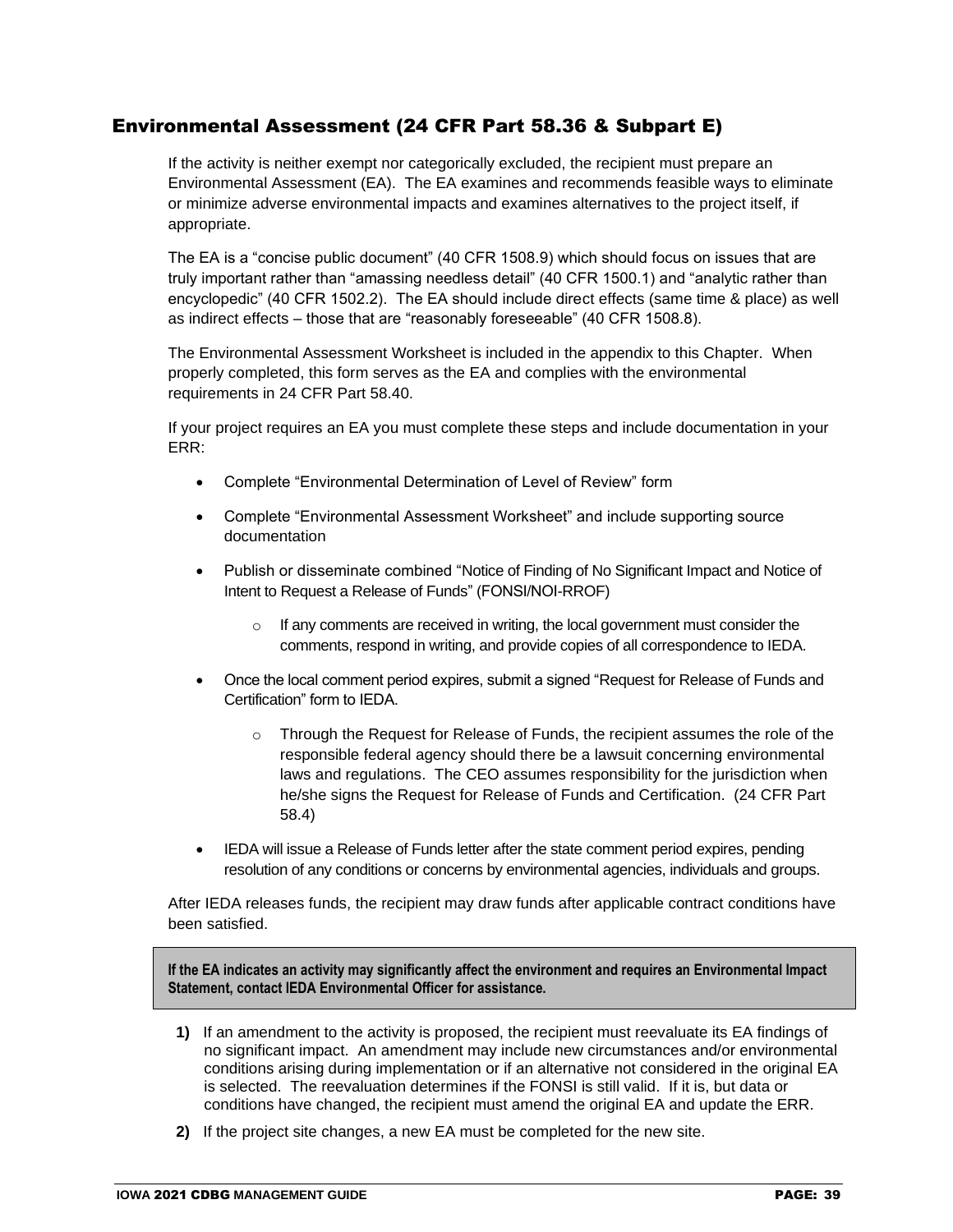Following is a **sample** timetable for the FONSI/RROF process:

- Day 1: FONSI/NOI-RROF notice printed in newspaper
- Day 2: First day of 15-day Local comment period
- Day 16: Last day of 15-day Local comment period
- Day 17: RROF and Certification sent to IEDA, along with proof of publication of FONSI/NOI-RROF
- Day 20: State receives request
- Day 21: First day of State comment period
- Day 35: Last day of 15-day State comment period
- Day 36: State approves RROF and Certification and issues a Release of Funds Letter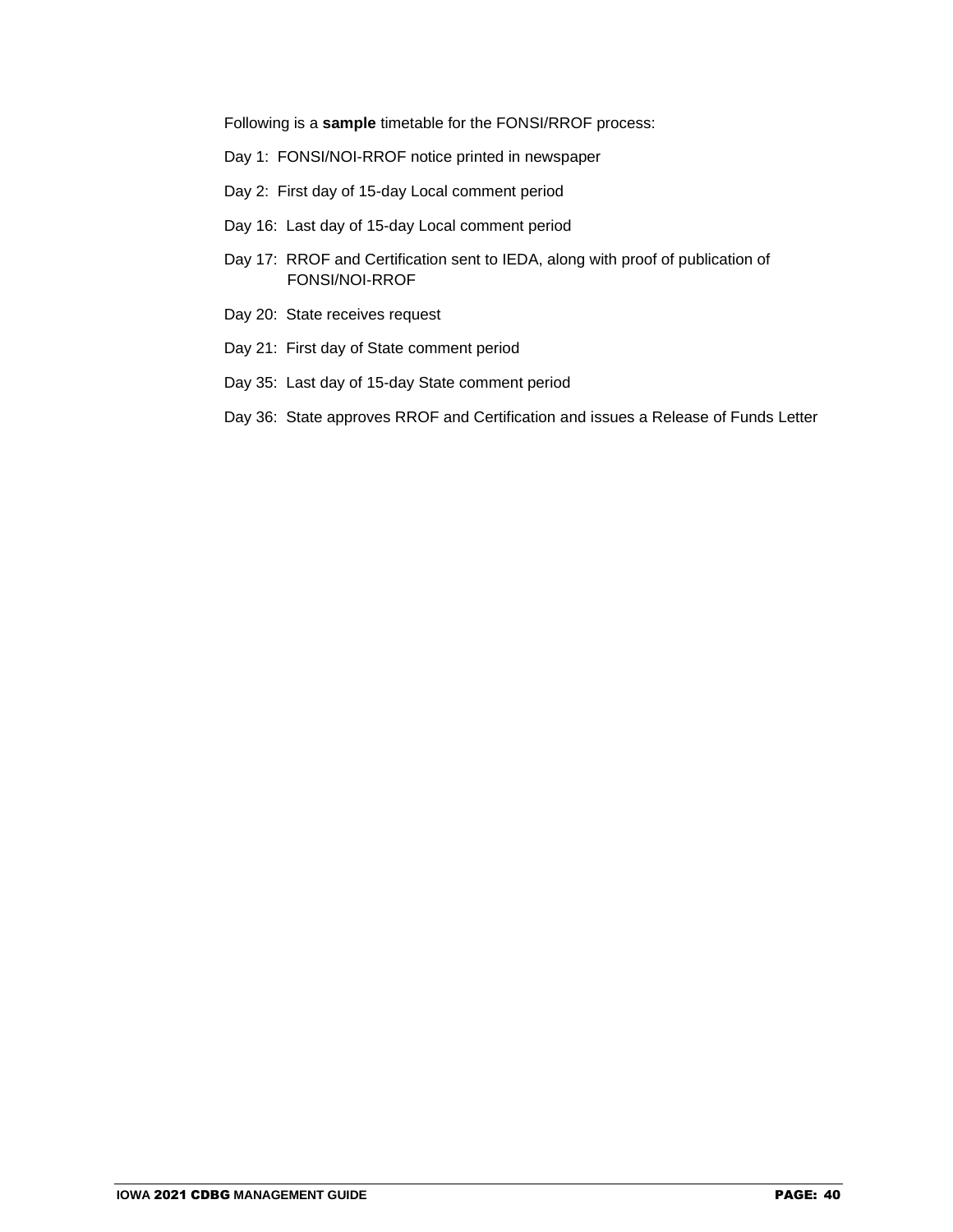## **In the Appendix to Chapter 3**

#### Environmental Review

- **Commonly Used Environmental Acronyms**
- Environmental Process Flow Chart
- CDBG Recipient Guide to Lead Federal Agency Designation
- C Noise Assessment Guidelines
- IEDA CDBG Request for Release of Funds and Certification Instructions
- Instructions for Completing Request for Release of Funds and Certification Form (HUD 7015.15)
- Links to Environmental Review Forms and Program Guidance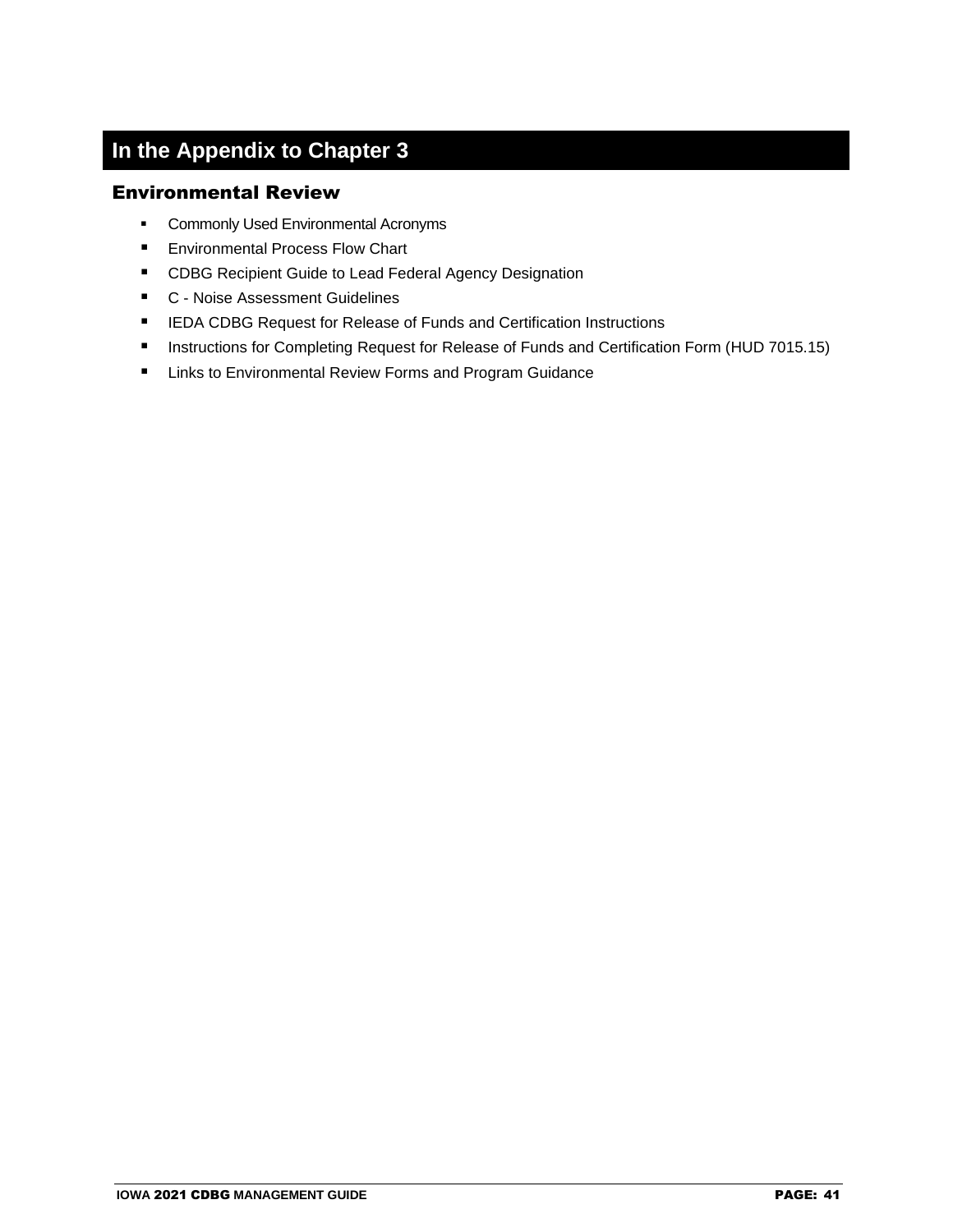## **Your Notes**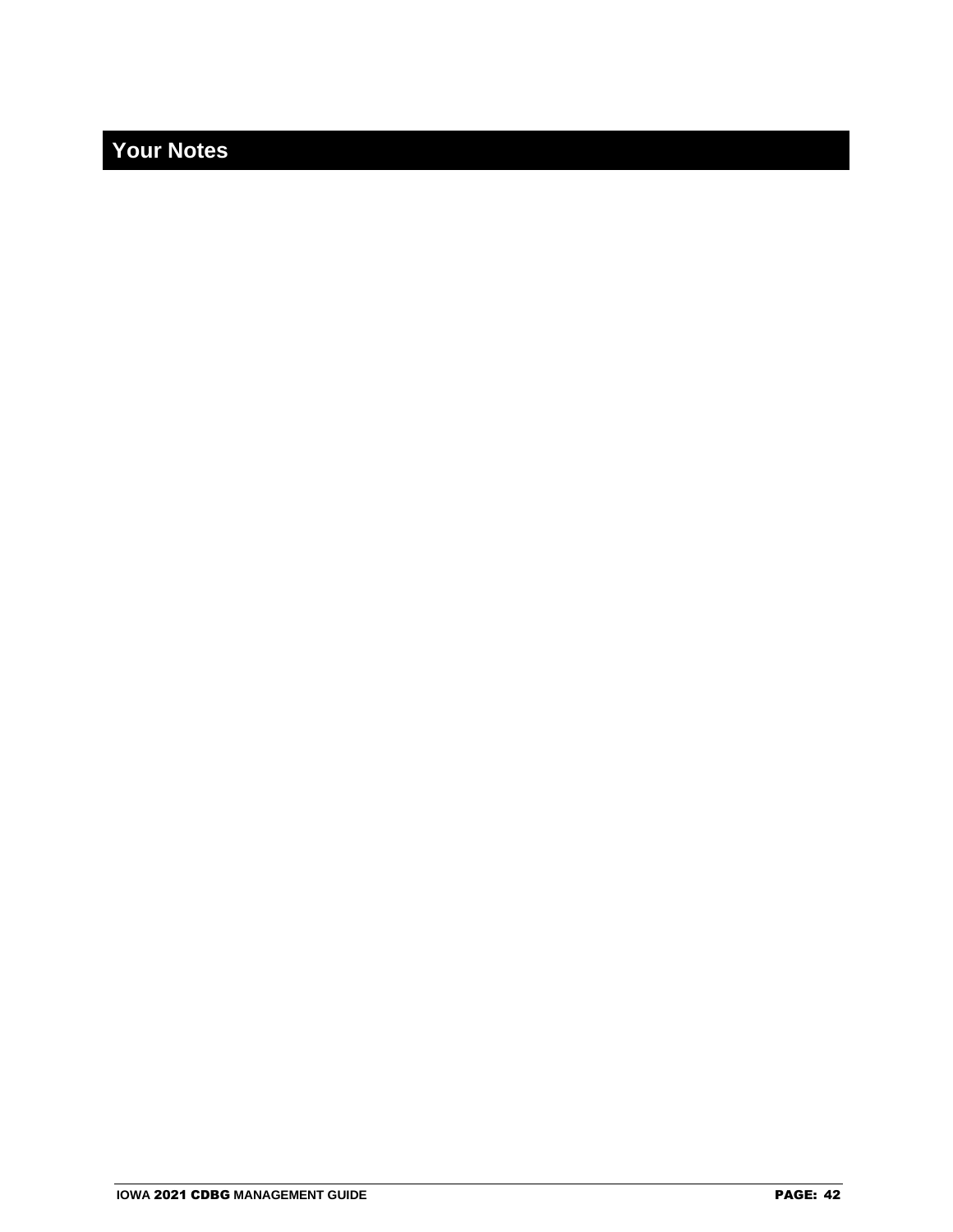

# Financial Management

## Issues Related to Requesting and Using CDBG Funds

### **Financial Management**

Your financial management system must provide for accurate, current and complete disclosure of the financial activities related to the CDBG project.

#### General Guidelines

If you use a cash basis accounting system, you are not required to use an accrual system under the CDBG program.

Your records must adequately identify the sources and uses of funds for CDBG projects. The records must contain information pertaining to the CDBG award and authorization, obligations, unobligated balances, assets, liabilities, outlays and income. All local effort (or other funds) must be documented in the same manner as CDBG funds and be incorporated into the project financial records. You must maintain separate records that readily identify the revenues and expenditures of CDBG and local funds.

You must adequately safeguard all funds, property and other assets through effective internal control and accountability and ensure that they are used solely for the purposes authorized. Your financial management system must provide for a comparison of actual outlays with budgeted amounts and show the relationship of financial information to program performance.

You must adopt procedures to minimize the amount of cash on hand (guideline is \$500 maximum if held for 10 working days or longer) and the time elapsing between receipt of funds from IEDA and disbursement for project activities. You should make requests for funds – called "draws" – from IEDA as close as possible to the time of disbursement, through a procedure that ensures funds are expended within 10 working days of receipt.

**Recipients must draw funds on CDBG project activities at least every 6 months.** Every 6 months, funds should be drawn on both the CDBG activity AND grant administration. Failure to meet this requirement may result in a non-compliance finding at project monitoring.

**You should inform your contractors there might be a 4- to 6-week delay between their submission of an invoice and receipt of payment. Best practice is for the recipient to establish a line of credit to pay invoices while waiting for reimbursement from the State.**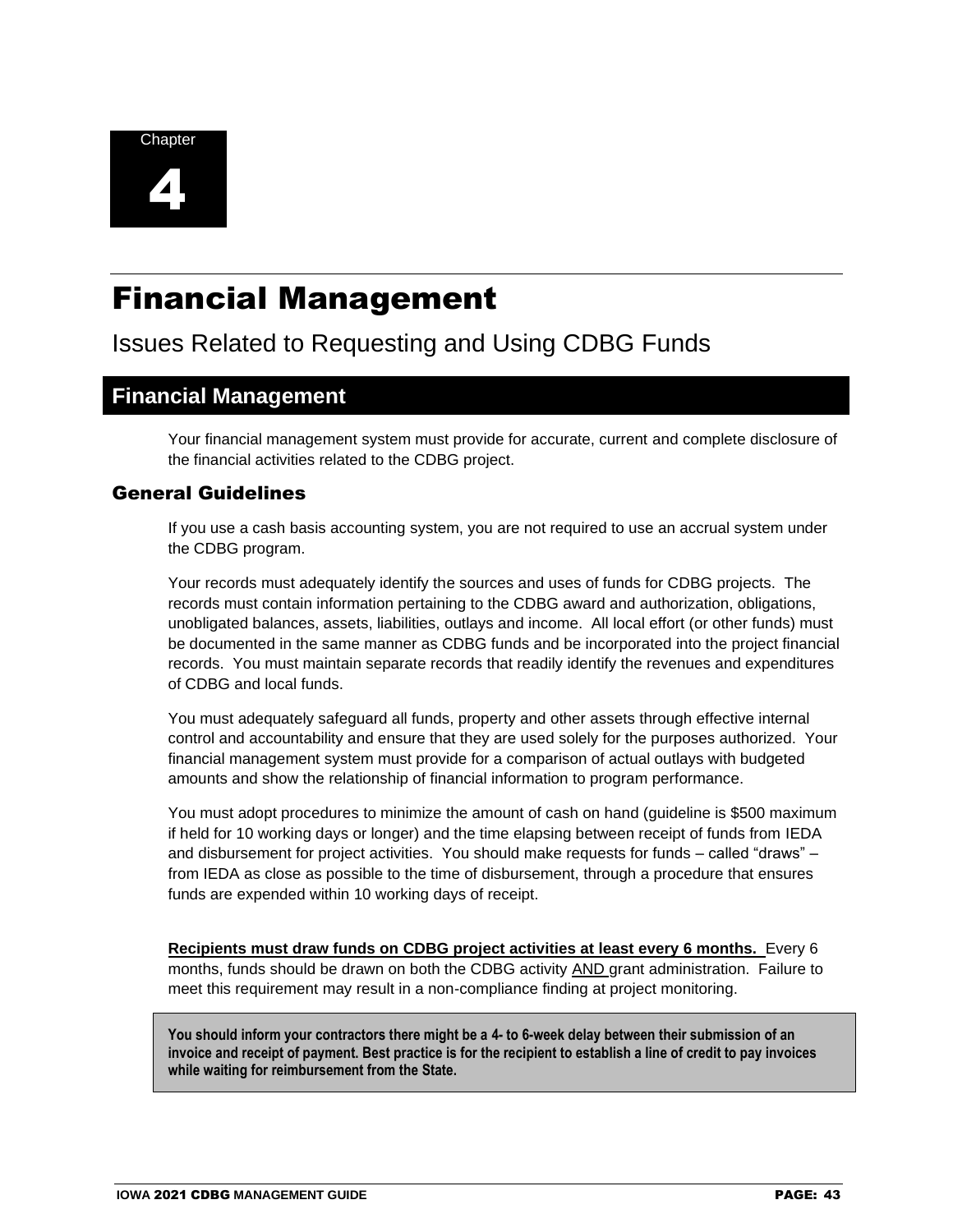Recipients must have a procedure for determining the reasonableness and allowability of costs in accordance with OMB Circular 2 CRF PART 200, Principles for Determining Costs Applicable to Grants and Contracts (found in Appendix 5). This circular provides the principles under which costs are allowable and makes the recipient responsible for grant administration through sound management practices and expenditures in compliance with the contract. Recipients must ensure all costs are reviewed for allowability under the principles adopted by IEDA from 2 CFR part 200, the Housing and Community Development Act of 1974 as amended, state administrative rules and your CDBG contract.

#### Allowable Costs

Costs incurred in CDBG projects are allowable only under the following conditions:

- The CDBG contract with IEDA has been properly executed.
- Administrative and exempt activity costs are incurred on or after the date of receipt of a letter authorizing such costs or after the effective date of the CDBG contract.
- All other costs are incurred only after all necessary environmental requirements have been completed, and all applicable special conditions have been satisfied.
- Costs are accounted for in accordance with generally accepted accounting principles and are not prohibited by federal, state or local laws.
- Costs are authorized in the award made by IEDA and based on the project as defined in the application or otherwise approved as project modifications by IEDA.
- Costs are incurred for activities eligible under the CDBG program.
- Costs must be documented in your accounting records (e.g., by invoices, vouchers, etc.).

**Employees paid in whole or in part from CDBG funds or whose time is to be credited to the project as community financial support must prepare timesheets showing the time they worked on the assisted activity each pay period. The recipient must maintain a payroll analysis showing the time and pay associated with CDBG funds.**

#### Property Management

Expendable personal property costing less than \$5,000 in the aggregate may be purchased without prior approval from IEDA. Such purchases must meet all other tests of allowability. Equipment with a purchase price of \$5,000 or more in the aggregate ("non-expendable personal property") requires the written approval of IEDA prior to purchase (2 CFR 200.439(b)(2) & (5). This condition is considered satisfied when such equipment is specifically referenced in the contract (in the project description or budget). For the use of equipment not purchased with federal funds, allowable use or depreciation charges may be allowed. See 2 CFR Part 200 for guidance on determining "allowable" charges.

#### Payment of Interest Costs

Interest costs that can be construed as reasonable and necessary for the delivery of CDBG activities and projects are considered project related and eligible. Interest costs are considered reasonable and necessary if the eligible project could not be implemented without incurring the interest costs. Related legal fees and bonding costs are also eligible.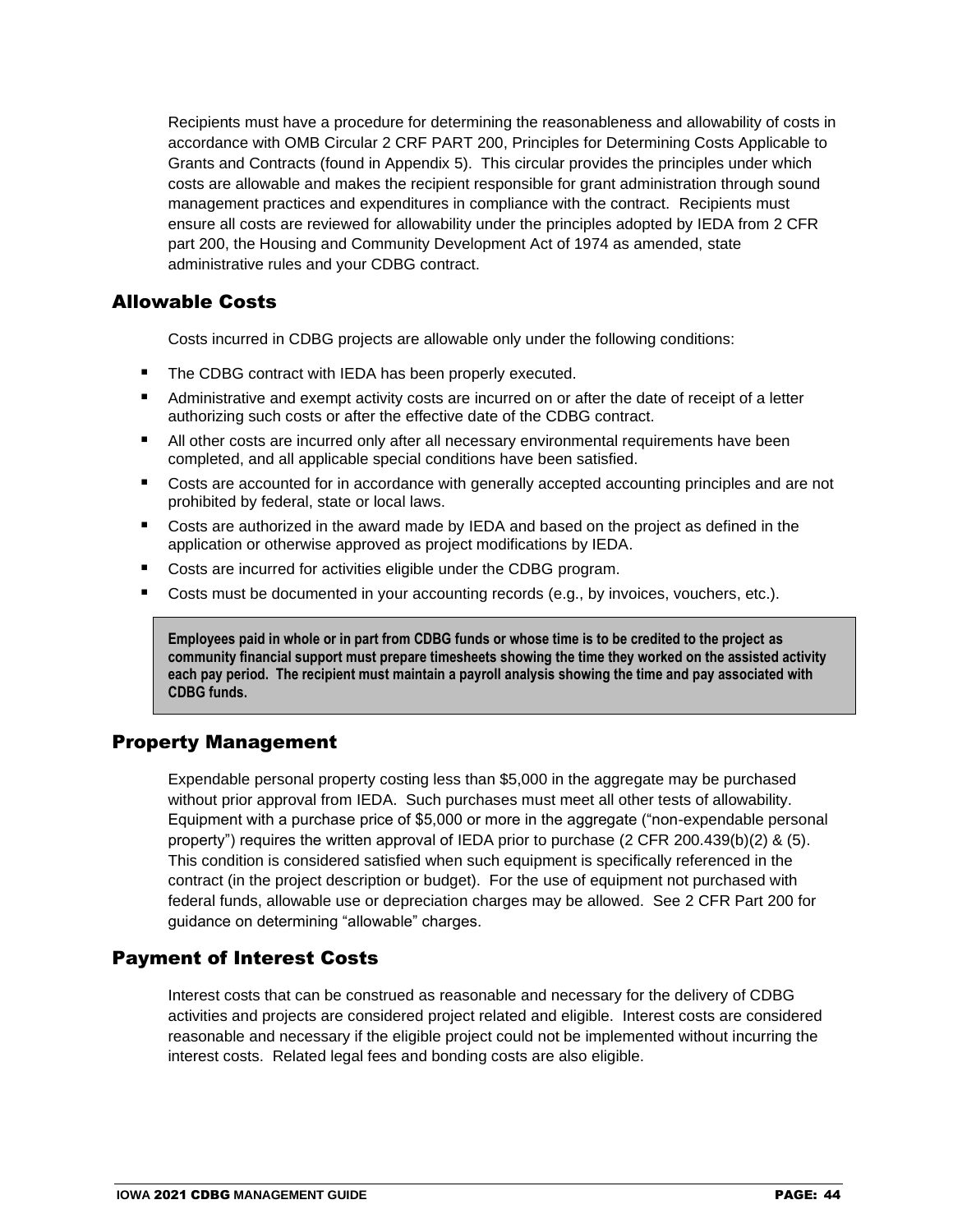#### General Accounting Procedures

Recipients must use a financial management system that assures proper and efficient administration of CDBG funds. Three basic principles should guide the development of your financial management system:

- **1)** Procedures should be formalized so they can be applied consistently.
- **2)** Procedures should be designed to ensure adequate internal control of funds.
- **3)** Financial transactions should be documented so they can be clearly tracked in an audit.

Regardless of the financial management system used, separate accounting records must be maintained for CDBG funds to distinguish them from all other funds. CDBG revenues and expenditures must be readily identifiable in your accounting records.

#### Recommended Accounting Documents

Your financial management system should include the following accounting documents (or their equivalent):

- **1)** Cash Receipts Journal: A journal to record the receipt of all funds applied to the project. The journal should include the date funds were received, the amount of funds received, the source of funds and the accounts into which funds were assigned. Each receipt should be listed separately.
- **2)** Cash Disbursement Journal: A journal to record all checks issued for payment of program costs, including the date of payment, the payee, the check number, the amount and the program and expense account to which the charge was made.
- **3)** General Ledger: A ledger maintained to summarize monthly cash receipts and disbursements for each activity included in the project.
- **4)** Journal Entry Vouchers or General Journal: Records showing explanations and amounts of adjustments to the general ledger accounts.
- **5)** Fixed Assets Ledger: A listing of all fixed assets acquired with CDBG funds.
- **6)** CDBG Federal Cash Register: A record of draws (requests for funds), federal checks, EFT's, received and balance of CDBG funds.

#### Receipt and Disbursement of Funds

A critical factor in requesting and expending federal funds is the timing of receipt and disbursement of funds. Funds may be drawn down only for immediate cash needs and no more than 10 working days may elapse between receipt of funds and disbursement by the recipient. IEDA uses a guideline of \$500 maximum cash on hand following the 10-day limit in determining non-compliance. In cases of non-compliance, IEDA reserves the right to convert the recipient to a mandatory reimbursement system, where the recipient expends its own funds and then requests federal funds to cover the expenditure.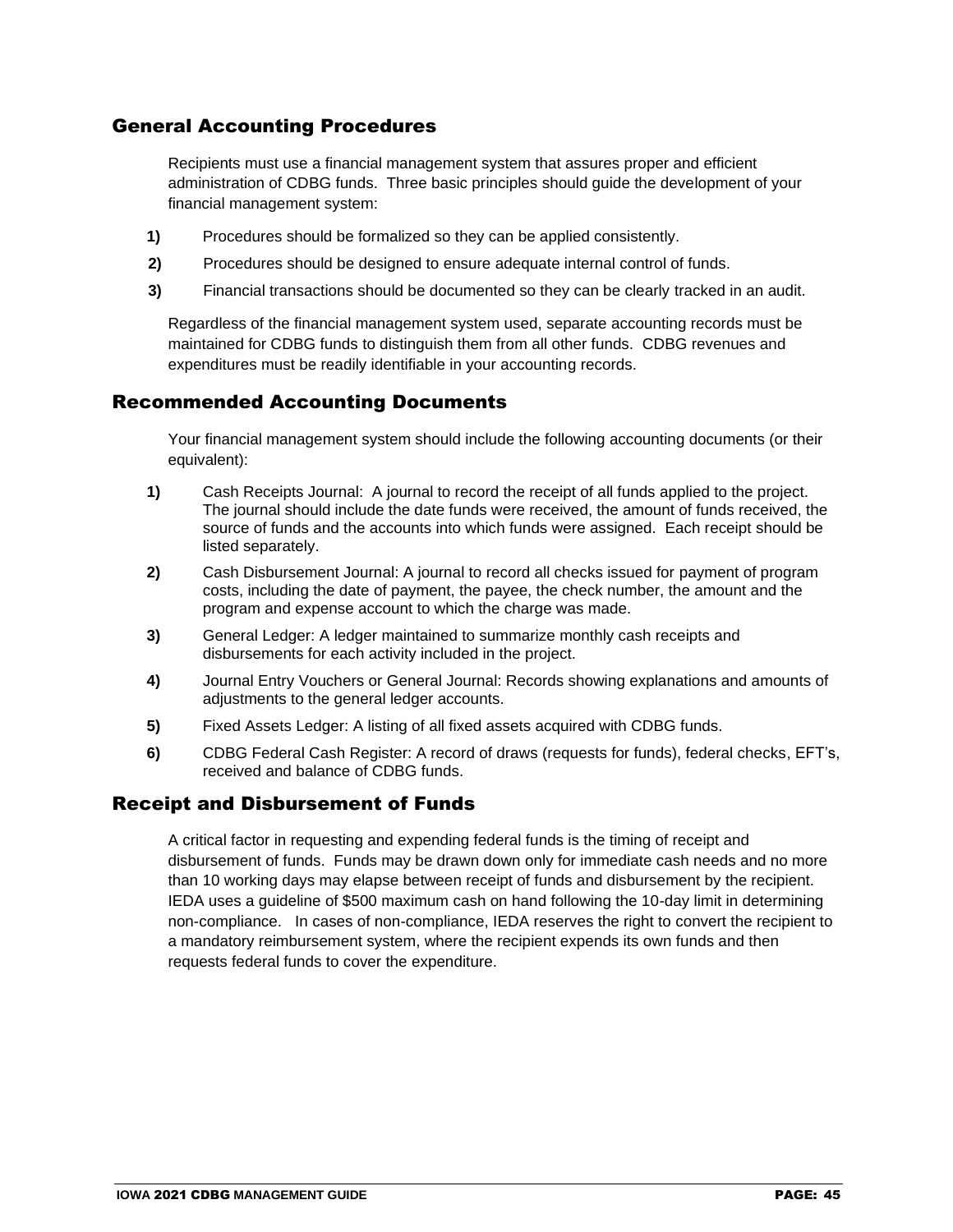## **Requesting CDBG Funds and Reporting on Activity Status**

Recipients request CDBG funds report expenditures, and report project status using iowagrants.gov GAX form. A copy of this form and the instructions are included in the appendix to this Chapter. The GAX form is also available in Iowagrants.gov.

When requesting funds, recipients must submit the electronic claims form and upload the sign GAX form in iowagrants.gov**.** In addition, please complete the Contract Activity Status section of the report, including the Status of Special Conditions, included in the iowagrants.gov electronic claims form.

You should not automatically request CDBG funds in the amount needed to cover all expenses when portions of those expenses will be paid with local or other funds. Rather, CDBG funds should be drawn down proportionately. Requests for funds are to be made on an accrual basis.

**The contract between IEDA and the CDBG recipient requires that requests for CDBG funding, or draws, be made at least every six months from the time the contract is executed.** It is critical that CDBG funds be requested in a timely manner, to ensure compliance with HUD requirements.

Once a project is under construction, claims for only administrative costs will not be processed, unless approved by a project manager. **Recipients must draw on both the project activity AND administration once construction has started.** 

**Funds must be drawn down for each activity in whole dollar amounts. Requests should be in amounts of no less than \$500 unless a final draw request.**

Requests must be signed by the contract signatory, or by an officer or employee of the recipient designated by the contract signatory and whose attested signature and designation letter are on file at IEDA. See Chapter 1 for more information on designating alternate signatories. Alternate signature forms must be uploaded to electronic documents in iowagrants.gov

Claims for expenses must be made in the appropriate fiscal year. Recipients should submit claims for reimbursement for the fiscal year by June  $30<sup>th</sup>$  of each year. Claims should not include expenses incurred over multiple fiscal years.

IEDA staff will review draw requests for completeness, accuracy, proper signature, and reasonableness in relationship to the status of the project. Deficiencies may result in the request not being processed; Recipients may be asked to correct and resubmit the draw. If there is a minor deficiency, IEDA may correct it and notify you so you can correct your records.

Recipients can anticipate a time lapse of 3-4 weeks between IEDA's receipt of a request and the direct deposit of funds in the recipient's designated account.

IEDA will send the recipient the state warrant or separate notification that a direct deposit is occurring. Please note the date of deposit to verify the availability of funds. Typically, funds will appear in the account withing threebusiness days from the date shown on the deposti notification. CDBG funds will be transferred to the account the city or county has previously set up with the State of Iowa. If you need to changethe account whereCDBG funds should be deposited, please contact Tammy Agey at 515.348.6153 or tammy.agey@iowaeda.com.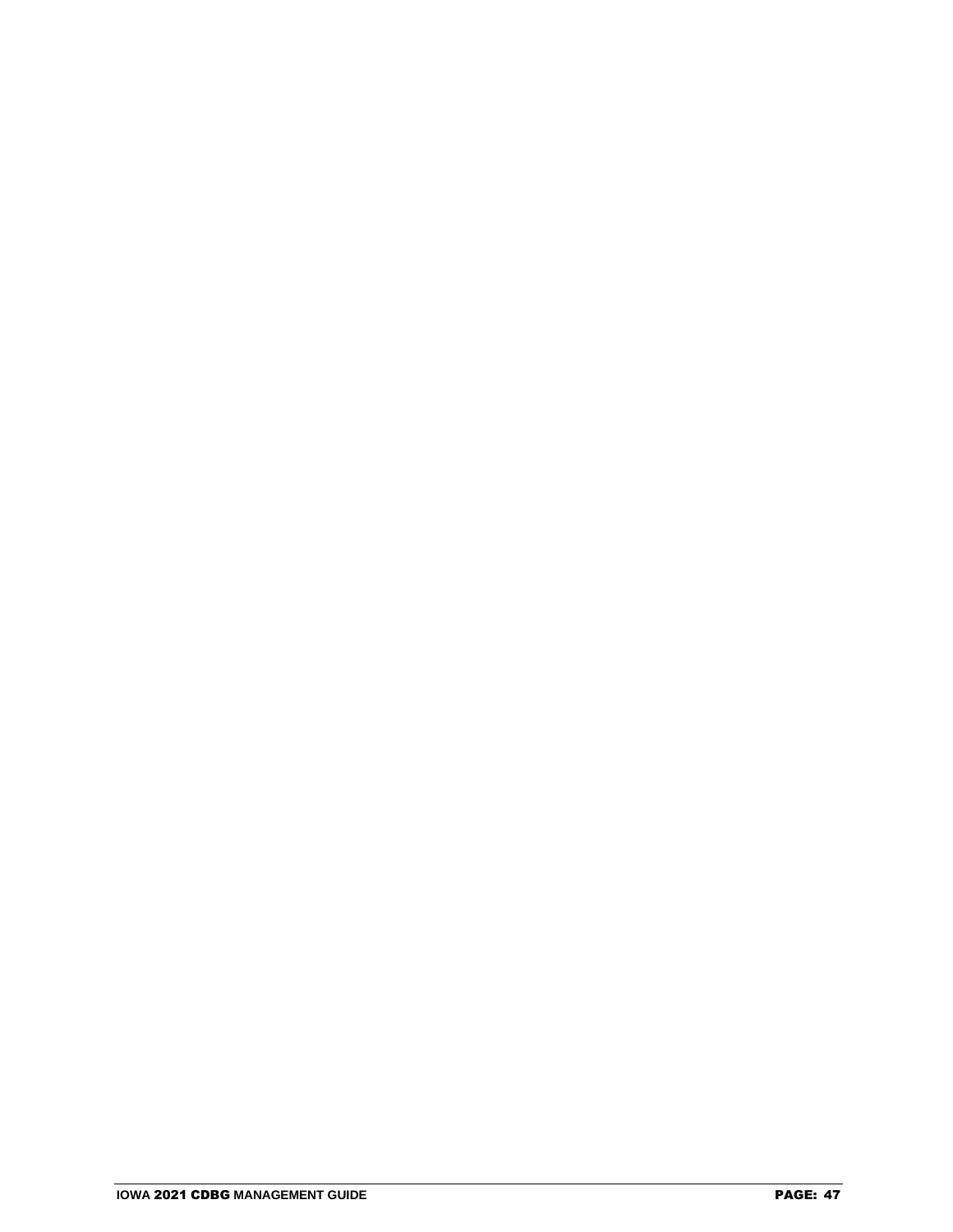## **Program Income & Recaptured funds**

#### Definition of Program Income

Program income refers to income a recipient receives that is directly generated from the use of CDBG funds. Program income also includes funds generated by the use of other program income. Examples of program income include the following:

- Payments of principal and/or interest on loans made using CDBG funds (or program income funds);
- **•** Proceeds from the disposition by sale or long-term lease of real property acquired, rehabilitated or constructed with CDBG funds (or program income funds);
- Interest earned on funds held in a revolving loan account; and
- Interest earned on program income pending its disposition.

**If you receive less than \$35,000 of program income (cumulative of all CDBG grants) in a program year, it is considered miscellaneous revenue and may be used for any purpose. Otherwise, program income must be used for the same activity from which it was generated, and all CDBG requirements remain in effect. When program income is generated by projects that are only partially assisted with CDBG funds, the program income amount is pro-rated to reflect the percentage of CDBG funds used.**

#### Recaptured funds

Recaptured funds are different from program income. Recaptured funds are those funds that are recouped by recipients when a CDBG assisted homeowner does not continue to be the principal residence of the assisted homebuyer for the full affordability period. Contact your project manager with questions regarding the use of recaptured funds.

#### Handling Program Income and Recaptured funds

Due to federal reporting requirements, **recipients must return all program income and recaptured funds to IEDA when received.**

Recipients should contact their project manager if their CDBG project generates program income or recaptured funds for more information on returning funds to IEDA.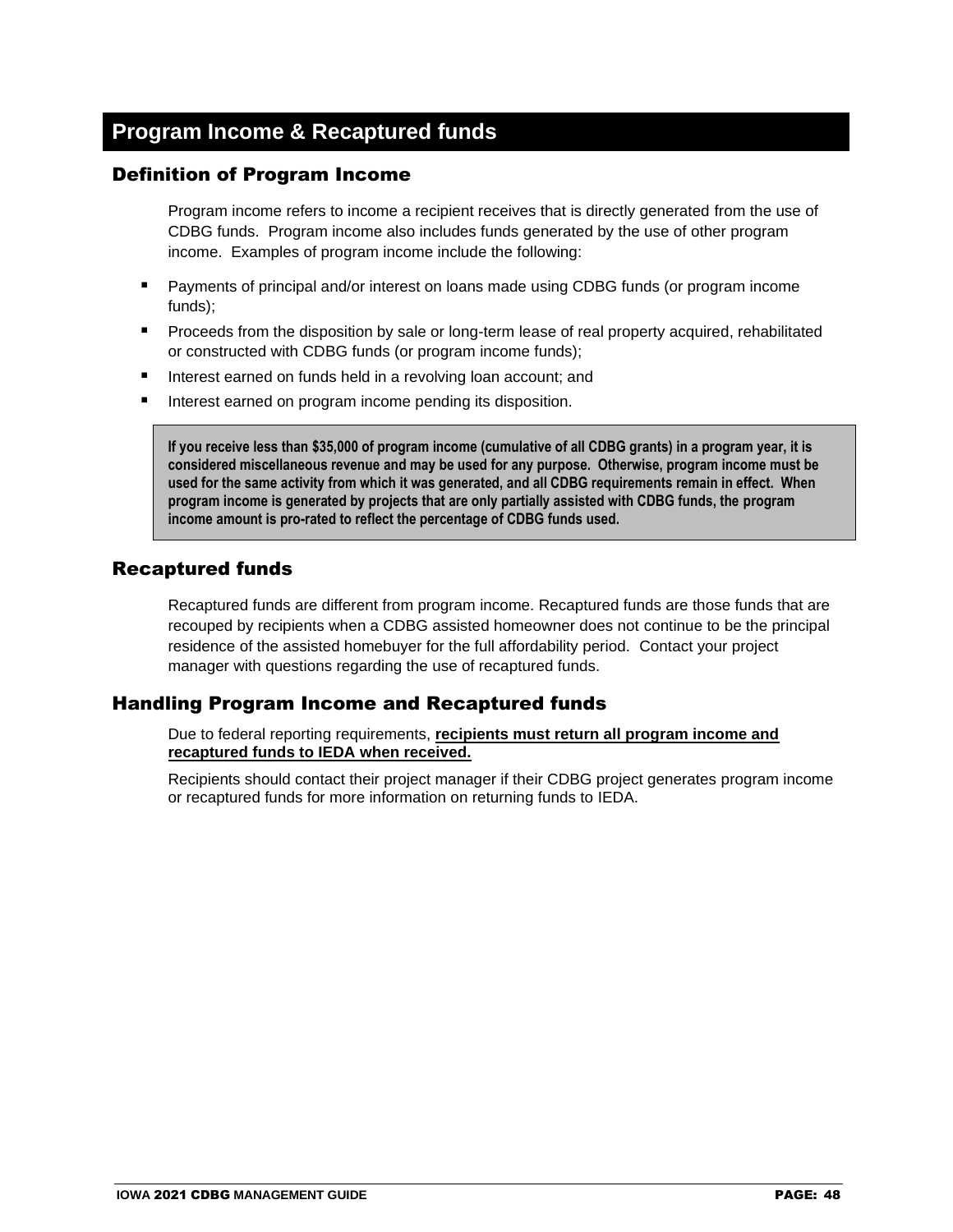## **In the Appendix to Chapter 4**

- When documents are due to IEDA
- Request for GAX payment signature form and instructions
- Electronic Funds Transfer (EFT) Authorization Form
- Iowagrants.gov claim instructions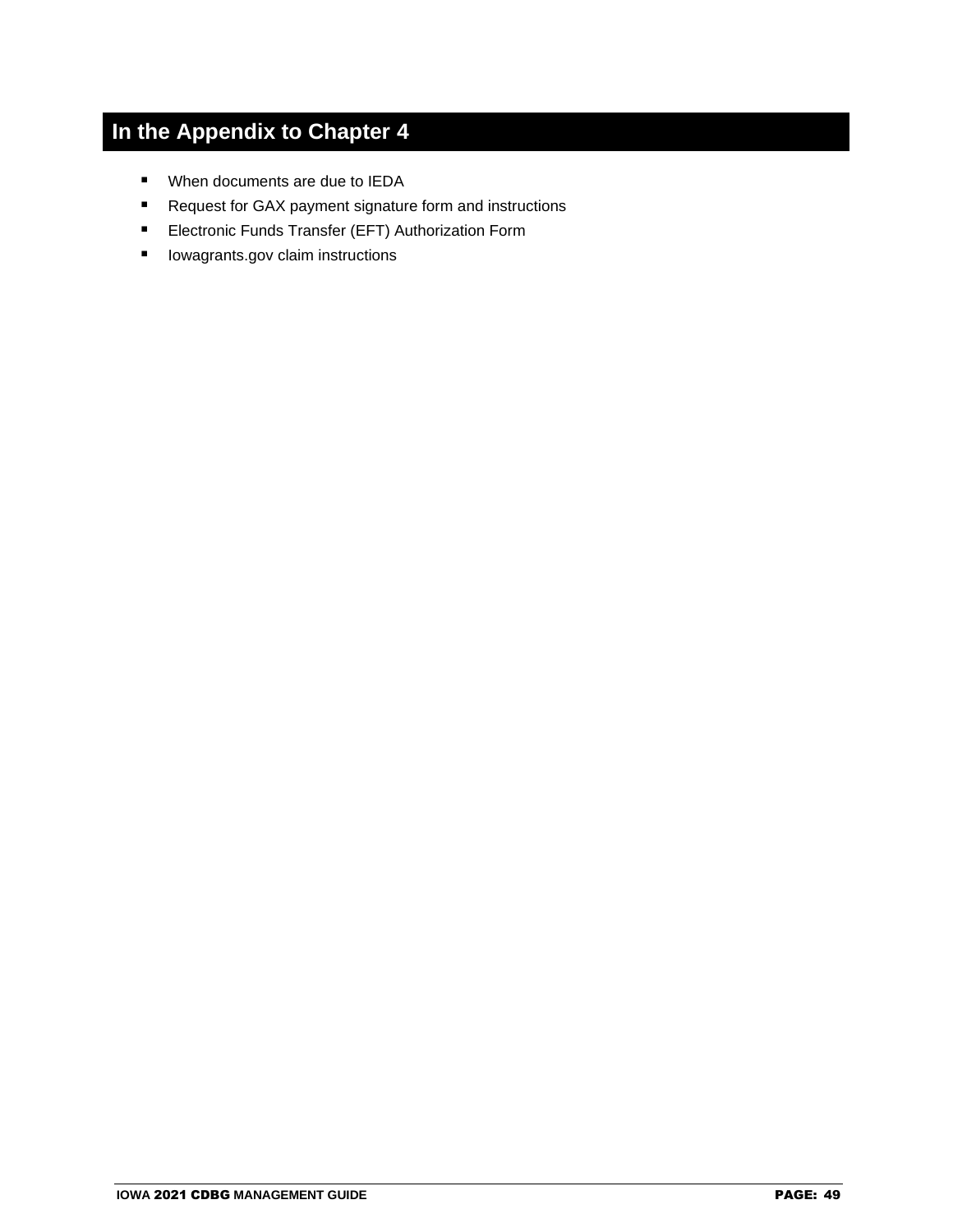## **Your Notes**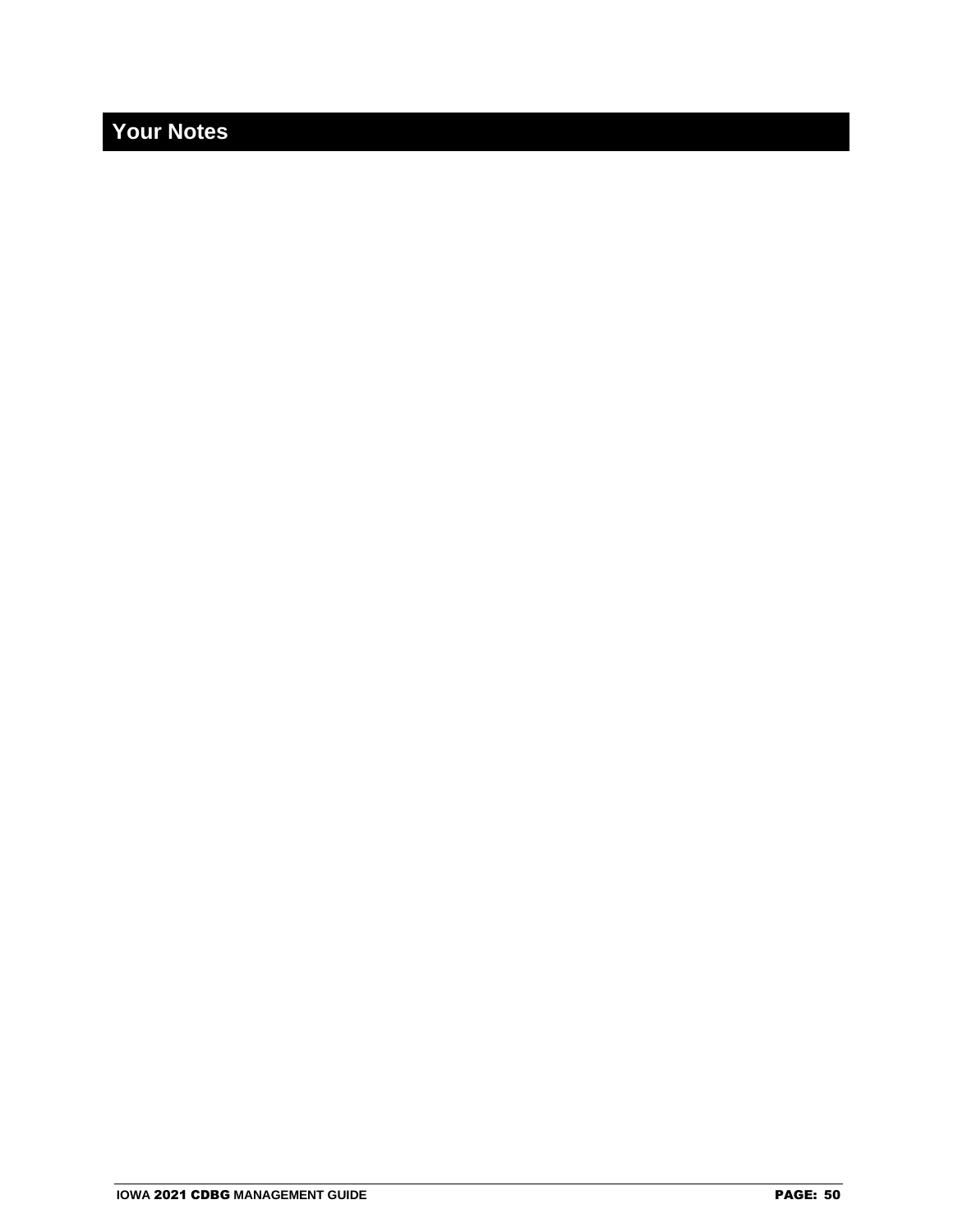

# Housing Programs

### **Overview**

This Chapter describes the three (3) Housing Programs of the Iowa Economic Development Authority's CDBG program.

- ❖ **Upper Story Conversion Program** This program is to rehabilitate un-occupiable units or to convert existing space of an upper story downtown building into new units.
- ❖ **Homebuyer Assistance Program** This program is to facilitate and expand homeownership among low and moderate-income homebuyers.
- ❖ **Housing Sustainability Program** This program offers three different types of owneroccupied rehabilitation activities that will assist homeowners with much needed or necessary improvements to their dwellings. Please note that a property may only receive one type of assistance at a time.
	- **Architectural Barrier Removal Program** This program is to assist low- and moderate-income homeowners, who themselves meets or has a member of the household that meets the definition of elderly (60+) or a "Severely Disabled" person, in removing physical architectural barriers to allow them to remain in their home.
	- **Energy Efficiency Improvements Program** This program is to assist low- and moderate-income homeowners in implementing energy efficiency improvements in their home.
	- **Exterior Home Improvements Program** This program is to assist low- and moderate-income homeowners in improving the outside envelope of their home.

Recipients should review this chapter carefully, as well as the guidance and sample documents in Appendix 5 to ensure program compliance.

## **Homebuyer Assistance Program**

#### Eligible Homebuyer

Homebuyers receiving assistance must be low to moderate income persons. An assisted homebuyer must have a gross annual income that does not exceed 80 percent of the area median income (AMI) by household size, as established by HUD for the County jurisdiction in which the home is located. Initial verification of income eligibility (based on annual gross household income per 24 CFR 5.609) is valid for twelve (12) months. To ensure a prospective homebuyer is eligible, the income needs to be verified early in the process. The verification must be updated if more than twelve (12) months transpires or if the household income changes from the date of initial verification to the commitment of funds.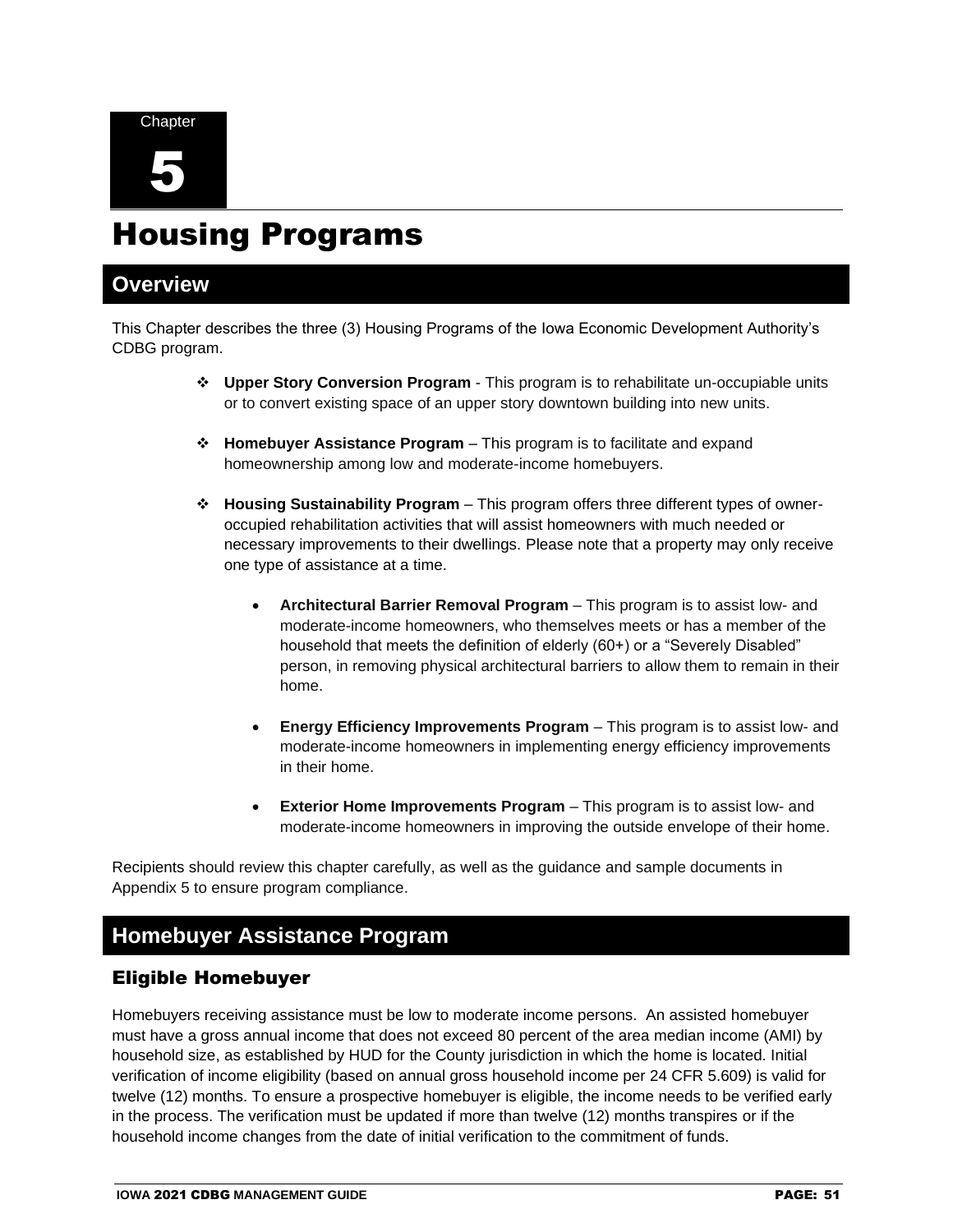The homebuyer does not need to be a first-time homebuyer; However, the property the homebuyer is purchasing must be their principal place of residence once the purchase is finalized.

#### Eligible Property Types

Homes to be purchased must meet local/state building codes. Homes may be new; however, they must be constructed and complete at the time the property is purchased. IEDA will consider the unit complete if a certificate of occupancy has been issued for the unit.

CDBG assistance may be provided to Homebuyers purchasing manufactured homes ONLY if ALL the following criteria are met:

- The manufactured home was constructed after 1976.
- The manufactured home is permanently affixed to a site-built permanent foundation and has had its towing hitch and running gear removed.
- The homeowner will own the land on which the manufactured home is installed.
- The manufactures home is taxed as real estate (real property) by the community.

Properties included in the 100-year flood plain are not eligible for the program.

Properties must be on city owned, or other owned and regulated, water and sewer services. Properties with septic systems and wells are not eligible for program assistance.

#### Property Standard

A homebuyer may choose to have a professional home inspection conducted by a certified inspector prior to closing. The cost to be reimbursed with CDBG funds must not exceed \$300.

The CDBG program is impacted by HUD's Lead Safe Housing Regulations. This legislation is formally known as the "Requirements for Notification, Evaluation and Reduction of Lead-Based Paint Hazards in Federally Owned Residential Property and Housing Receiving Federal Assistance; Final Rule" (24 CFR, Part 35, et. al.).

If the home being purchased with funds from the CDBG Homebuyer Assistance Program is built prior to 1978, a Lead Inspection/Risk Assessment must be conducted to determine where surfaces are positive for lead-based paint and are a hazard. A scope of work will be written so that Lead Safe Work Practices may be conducted prior to occupancy. HUD has also issued interpretive guidance for lead safe housing regulations which is included in the appendix to this chapter. Please review the Lead Summary and other sample documents in Appendix 5.

#### Eligible Assistance

The homebuyer will seek a realtor and lending institution to work with. The recipient may help facilitate this activity depending on how they have established their program in their Administrative Plan. The homebuyer may receive hard costs of assistance up to \$24,999, to include, 50% of the lender's required down payment, closing costs not to exceed \*\$3,500 and the home inspection not to exceed \$300. Please note the following.

- Closing costs only include those costs as shown on a "Loan Estimation Worksheet". They include Total Loan Costs or A. Loan Costs, B. Services Borrower Did Not Shop for and C. Services Borrower Did Shop For. They do not include, Total Other Costs or E. Taxes & Other Government Fees, F. Prepaids, G. Initial Escrow Payments at Closing and H Other.
- If the loan the homebuyer is fusing to finance their property with, such as, but not limited to, a VA or USDA loan, and no down payment is required, the homebuyer is not eligible for assistance under this program.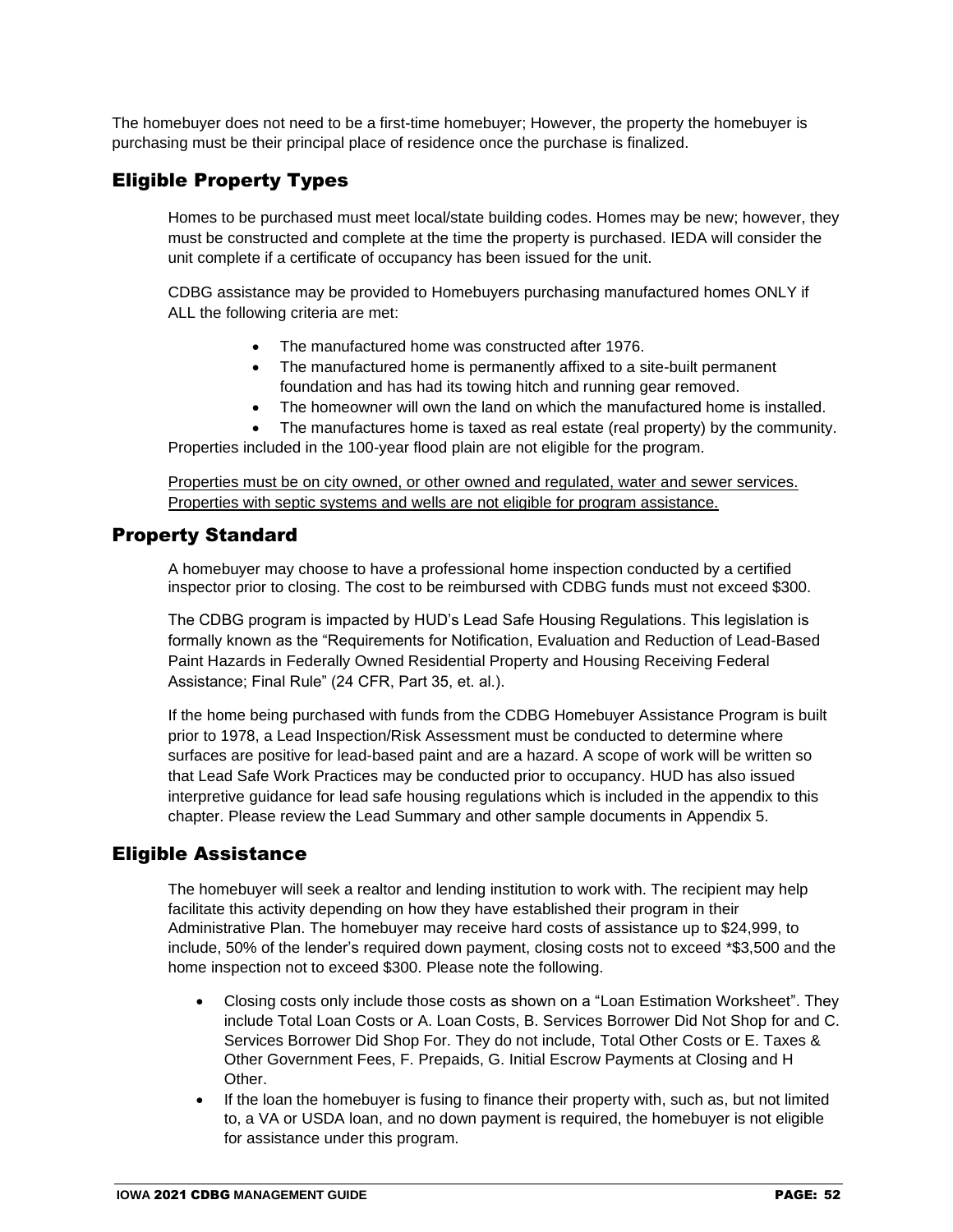All homebuyers must enter in to a 5-year receding, forgivable loan agreement with the community. The property must remain the homebuyer's principal residence for five years following the project acceptance date for the loan to be forgiven. The community must file a lien/security interest against the property in the amount of the hard costs of CDBG assistance received.

If a homeowner were to refinance the property within the first five (5) year period, they may only do so for the purpose of lowering their interest rate and not for the purpose of receiving cash out. Verification of such will be required from the lender. The homeowner must seek the recipient's approval prior to refinancing in the form of a sub-ordination agreement.

A recipient may recapture funds when a housing unit assisted by CDBG funds does not continue to be the principal residence of the assisted homebuyer/homeowner (i.e., is sold or transferred) for the full affordability period. If funds recaptured are above the program income threshold of \$35,000 in a year, the community must return all proceeds to IEDA.

#### Environmental Review

Homebuyer assistance is categorically excluded not subject to § 58.5. (24 CFR 58.35 (b)(5). The activity is considered by HUD to not alter any conditions that would require a review or compliance determination under the Federal laws and authorities cited in § 58.5. When homebuyer activities are undertaken, the responsible entity does not have to publish a NOI/RROF or execute a certification and the recipient does not have to submit a RROF to the State. Following the award of assistance, no further approval from the State will be needed with respect to environmental requirements.

An environmental form will need to be created in IowaGrants. The recipient will upload the Level of Review" form appropriately marked and signed by the RE. The form can be found in the Environmental Review appendix.

An official Release of Funds letter will not be issued. However, after the level of review form is uploaded in IowaGrants, recipients may proceed with the project after receiving acknowledgement from IEDA's Environmental Officer.

## **Upper Story Conversion Program**

#### **Overview**

The property must be an existing building, in the downtown, that requires rehabilitation of upper story unoccupiable units or the conversion of existing upper story space into new units. The maximum number of new units allowed is seven (7).

All projects must:

- Meet the CDBG national objective of benefiting persons of low to moderate income (LMI).
- At least 51% of all rental units in the project, rounded up to the nearest whole number, shall be made available to and occupied by LMI tenants and be proportionate in bedroom sizes.
- Funding must be proportional to the number of LMI units in the project.
- Enter into a Development Agreement between the Recipient and the Developer/Owner.
- Competitively bid all construction contracts through standard federal procurement procedures (2 CFR 200).
- Finalize the securing of all other financial resources above the CDBG funding limitation if awarded.
- Prior to the first construction payment, each property receiving CDBG funds will be required to enter in to a five (5) year non-receding forgivable loan/mortgage and agreement for covenants and restrictions in the form of a recorded lien in order to ensure sufficient insurance and project compliance from the onset of construction.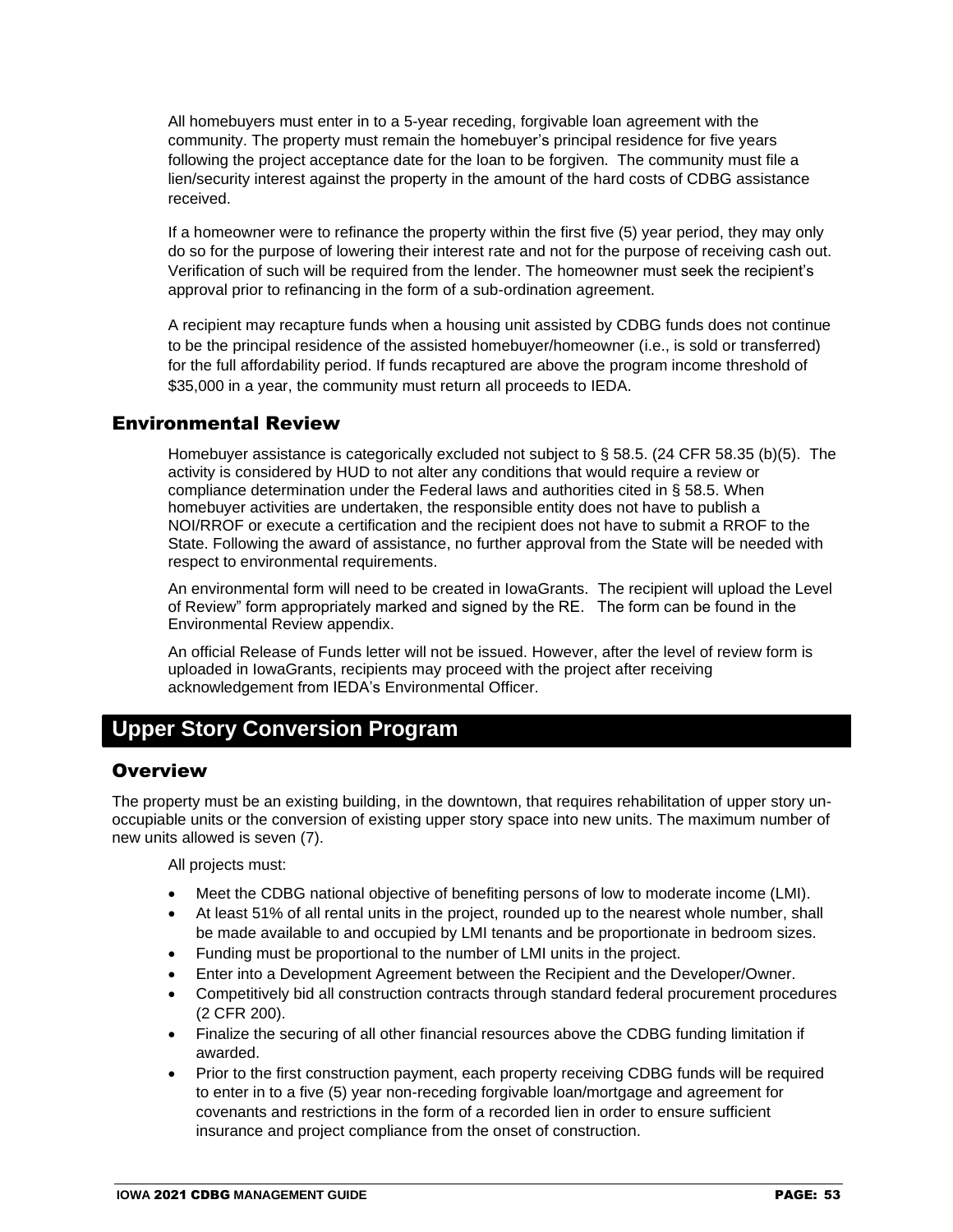- Maximum rent limits on the CDBG funded rental units shall not exceed the most current Home Program 65% rent limits. See sample form in Appendix 5.
- When calculating income for tenant, verifications must be completed in accordance with 24 CFR 5.609 (Part 5). Income verifications are valid for twelve months from the date verification was completed.
- In accordance with 24 CFR 5.100, if the project consists of substantial rehabilitation of a building with more than 4 rental units, installation of broadband infrastructure must be included, except where the [recipient](https://www.law.cornell.edu/definitions/index.php?width=840&height=800&iframe=true&def_id=5f47e0eacc36125d40b57e3eb1927572&term_occur=999&term_src=Title:24:Subtitle:B:Chapter:V:Subchapter:C:Part:570:Subpart:C:570.202) determines and, in accordance with § 570.506, documents the determination that:
	- o **(1)** The location of the substantial rehabilitation makes installation of broadband infrastructure infeasible
	- o **(2)** The cost of installing broadband infrastructure would result in a fundamental alteration in the nature of its program or activity or in an undue financial burden; or **(3)** The structure of the housing to be substantially rehabilitated makes installation of broadband infrastructure infeasible.
- During the Period of Affordability, which is defined as five years from the issuance of the Certificate of Occupancy or the date the first lease is signed, the Recipient or Grant Administrator must verify the tenant's income. During the initial lease up, income verification must be completed by the administrator. For the following four years, the Owner/Developer will recertify the tenant's income annually and provide completed certification forms to IEDA. See Appendix 5 for sample certification. The LMI to Market ratio must be maintained during this period.
- Units shall be designed and constructed in accordance with all locally adopted and enforced building codes and standards. In their absence, the requirements of the Iowa State Building Code shall apply.
- If optional funding for Iowa Green Streets activities was awarded to the project, all units must meet the Green Steets requirements when construction is complete.

CDBG funding requires that the Federal Lead-Safe Housing regulations, impacting dwelling units built prior to 1978 must be adhered to. See Lead Summary in Appendix 5.

## **Housing Sustainability Program**

#### Eligible Homebuyer

Homeowners receiving assistance must be low to moderate income persons. An assisted Homeowner must have a gross annual income that does not exceed 80 percent of the area median income (AMI) by household size as established by HUD for the County jurisdiction in which the home is located. Initial verification of income eligibility (based on annual gross household income per 24 CFR 5.609) is valid for twelve (12) months. The verification must be updated if more than twelve (12) months transpires OR if the household income changes from the date of initial verification to the commitment of funds.

The recipient must have two (2) eligible homeowners under contract within the first six (6) months, and the remaining units within twelve (12) months of receiving notice of Release of Funds.

#### Eligible Property Types

A single-family property occupied as the principal place of residence by the qualified homeowner is eligible for rehabilitation assistance. Ownership may be established by holding simple-title to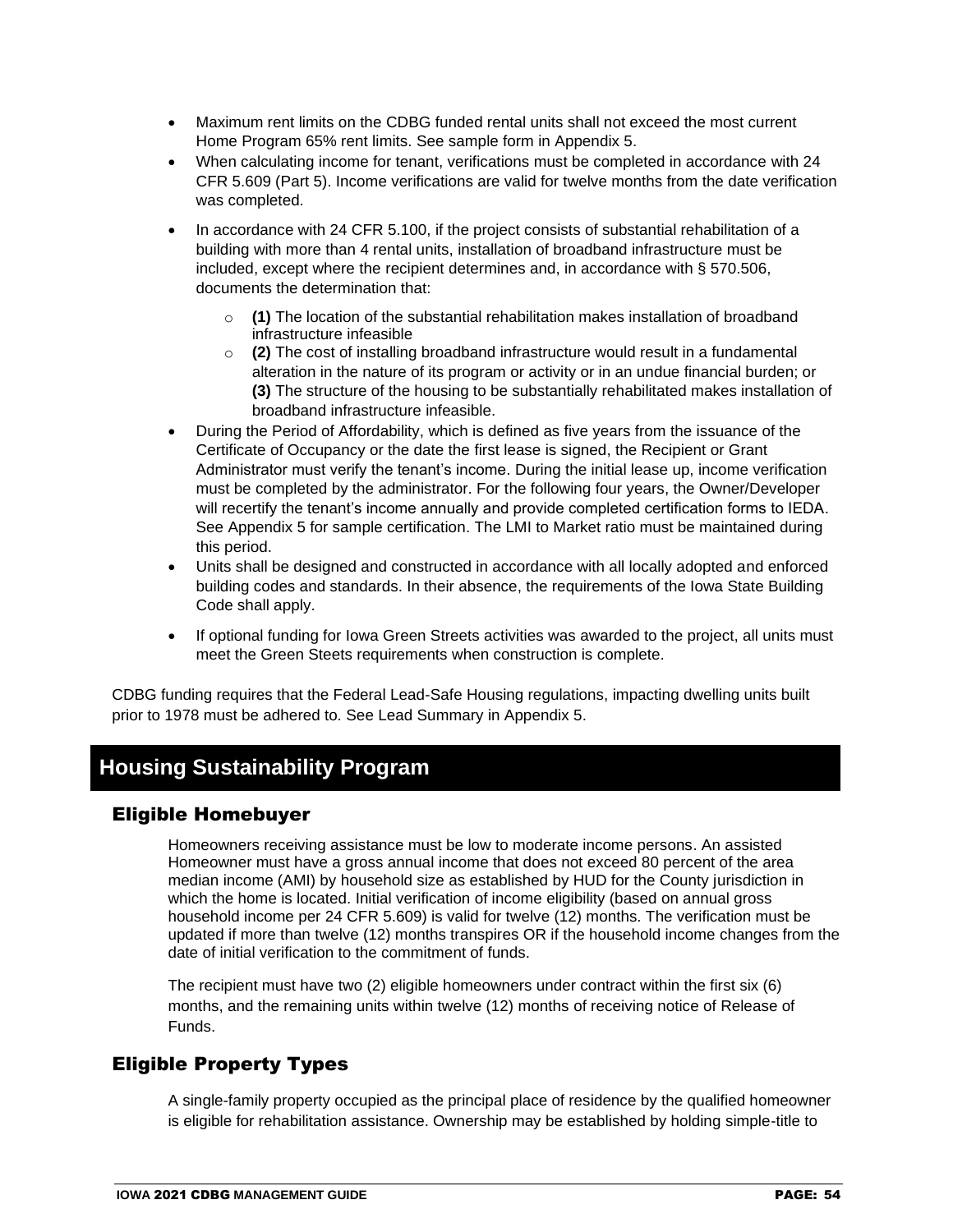the property or maintaining a 99-year leasehold interest in the property. Land contract sales are not eligible for this assistance.

CDBG assistance may be provided to manufactured homes ONLY if ALL the following criteria are met:

- The manufactured home was constructed after 1976.
- The manufactured home is permanently affixed to a site-built permanent foundation and has had its towing hitch and running gear removed.
- The homeowner will own the land on which the manufactured home is installed.
- The manufactures home is taxed as real estate (real property) by the community.

Properties included in the 100-year flood plain are not eligible for the program.

Properties must be on city owned, or other owned and regulated, water and sewer services. Properties with septic systems and wells are not eligible for program assistance.

#### Property Standard

Recipients must adopt a method for addressing properties infeasible for rehabilitation (e.g., enforcement of an optional relocation plan or exclusion of such properties from the owneroccupied rehabilitation activity – a so-called "walk-away policy"). The method selected should have been addressed in the Residential Sustainability application and must be specified in the program Administrative Plan. Relocation plans must also be approved by IEDA as part of your Administrative Plan.

The CDBG program is impacted by HUD's Lead Safe Housing Regulations. This legislation is formally known as the "Requirements for Notification, Evaluation and Reduction of Lead-Based Paint Hazards in Federally Owned Residential Property and Housing Receiving Federal Assistance; Final Rule" (24 CFR, Part 35, et. al.).

HUD has also issued interpretive guidance for lead safe housing regulations which is included in the appendix to this chapter. See the Lead Summary and other sample documents in Appendix 5.

Radon testing is required as part of the Tier II Environmental Review. If the test results are above 4 picocuries per liter, the Homeowner must sign off that they have received the radon test results and that they have had a discussion with a recipient representative about mitigation. Mitigation is strongly encouraged if funding is available.

#### Eligible Assistance

All homeowners must enter into a 5-year receding, forgivable loan with the community. The property must remain the homeowner's principal residence for five years following the project acceptance date for the loan to be forgiven. The community must file a lien/security interest against the property in the amount of the CDBG assistance received.

A recipient may recapture funds when a housing unit assisted by CDBG funds does not continue to be the principal residence of the assisted homebuyer/homeowner (i.e., is sold or transferred) for the full affordability period. If funds recaptured are above the program income threshold of \$35,000 in a year, the community must return all proceeds to IEDA.

#### Architectural Barrier Removal Program

• Eligible homeowners must be elderly (60+) or severely disabled or have a member residing in the home that meets this definition.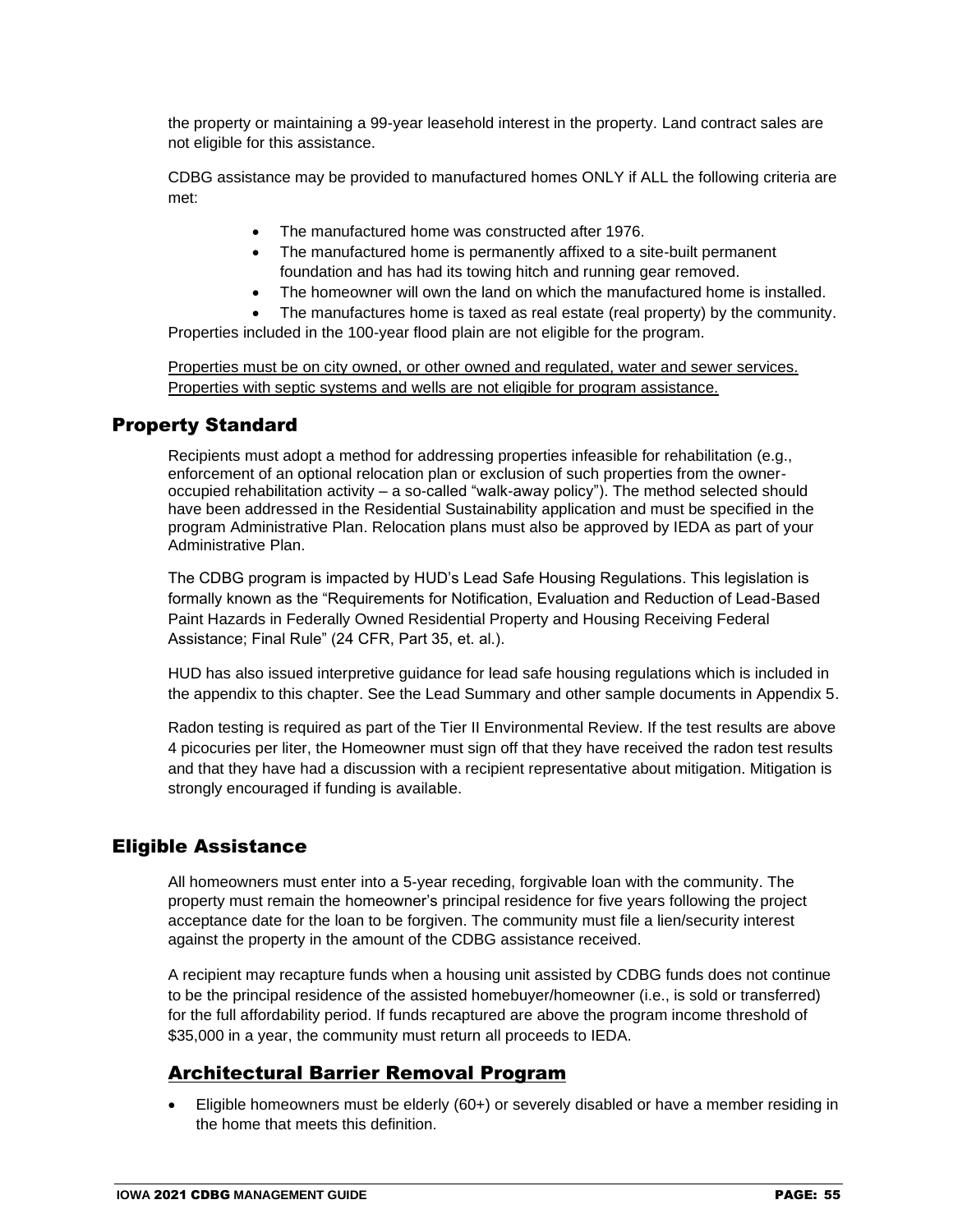- A Needs Assessment must be completed to determine what the elderly (60+) or severely disabled member needs to remain in the home.
- A scope of work will be completed based on the Needs Assessment outcome.
- Because this is a rehabilitation program, a lead inspection will also need to be conducted on all surfaces, both interior and exterior.

#### Energy Efficiency Improvements Program

- All projects must comply with the CDBG Home Energy Efficiency Project sheet. See Appendix 5
- All window and door replacements must be compliant with the Energy Efficiency Improvements Program Window and Exterior Door Selection Guide. See Appendix 5
- Because this is a rehabilitation program, a lead inspection will also need to be conducted on all surfaces, both interior and exterior.

#### Exterior Home Improvements Program

- An exterior property inspection must be conducted to determine what repairs are necessary.
- All window and door replacements must be compliant with the Exterior Home Improvements Program Window and Exterior Door Selection Guide. See Appendix 5
- Because this is a rehabilitation program, a Lead Inspection will also need to be conducted on all surfaces, both interior and exterior.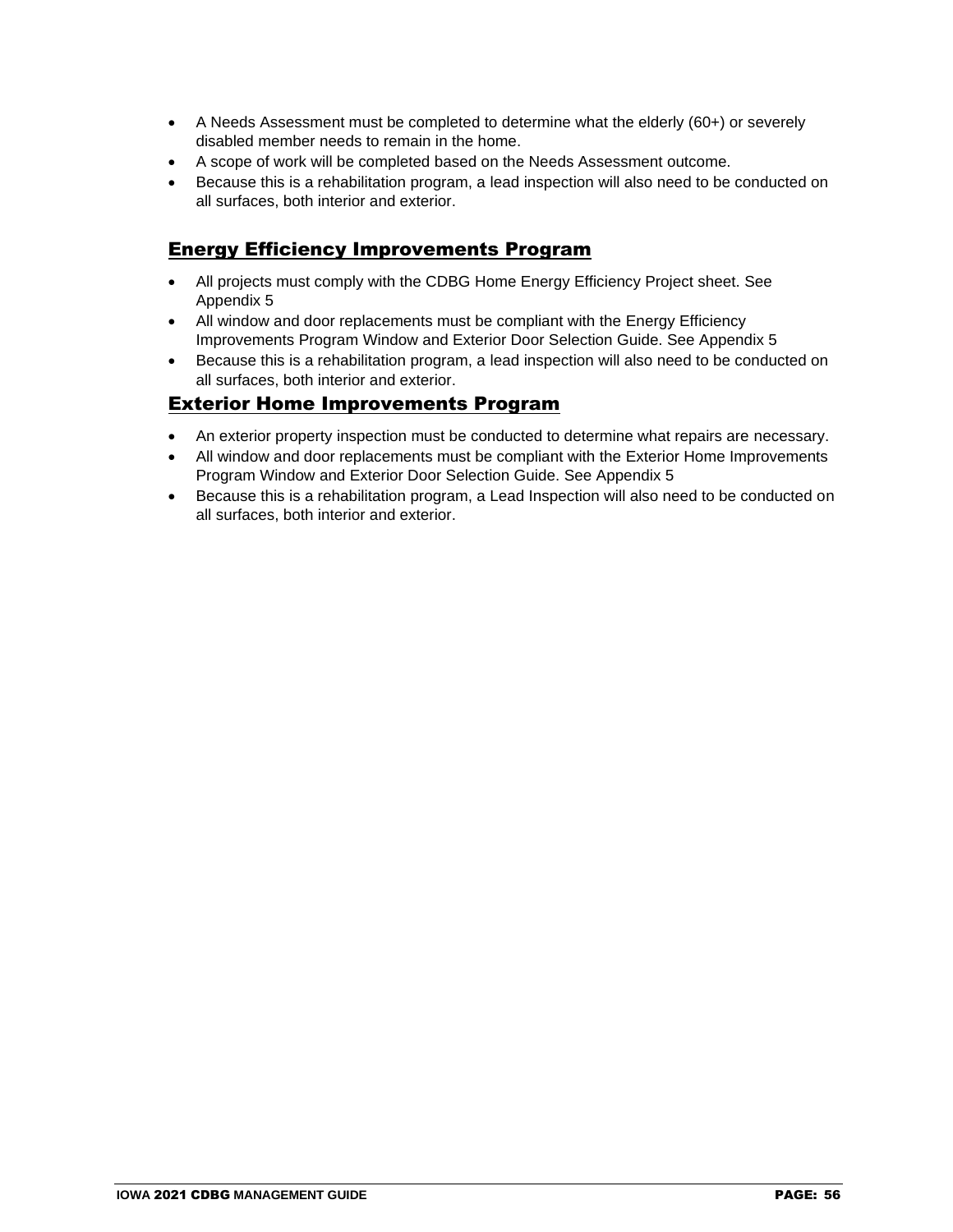### **Administrative/Technical Services Costs**

Recipients should distinguish costs (all of which are administrative in nature) between general administration and technical services (direct administration; soft costs; and/or carrying costs**).**  General administration is a separate activity contained in the recipient's approved budget and as shown on Attachment A (CDBG) of your contract with IEDA. General administrative costs are paid for out of the general administration line item of the budget. Not all awards have an approved general administration budget.

Technical Services is a part of the rehabilitation line item. Technical Services costs are billed to the activity line item, not the General Administration line item.

The following breakdown is not all-inclusive. All costs must be allowable costs per Federal requirements.

#### General Administration

- **1)** Overall program coordination (e.g., establishing financial accounting documents and systems, management, internal controls, and oversight responsibilities, etc.)
- **2)** General administrative services (i.e., 3rd party contracts, accounting, legal, etc.)
- **3)** Reporting to the IEDA (i.e., requests for funds, quarterly performance reports, etc.)
- **4)** Advertising and marketing (general information, public outreach) about the activity or project
- **5)** Direct costs and salaries of the recipient's staff directly involved in the administration of the activity or project
- **6)** Indirect costs, such as office space rent, utilities, insurance, supplies, etc.
- **7)** Costs incurred in the procurement of 3rd party administrative services, technical services or in the procurement / purchase of any indirect costs noted in #6 above
- **8)** Internal monitoring and oversight of funded program activities
- **9)** Coordination and resolution of monitoring and/or audit issues
- **10)** Audit costs
- **11)** Environmental Review (For Housing Program, this would be for publications costs ONLY)
- **12)** Activities to affirmatively further fair housing (in a general way)
- **13)** Preparation and adoption of Administrative Plans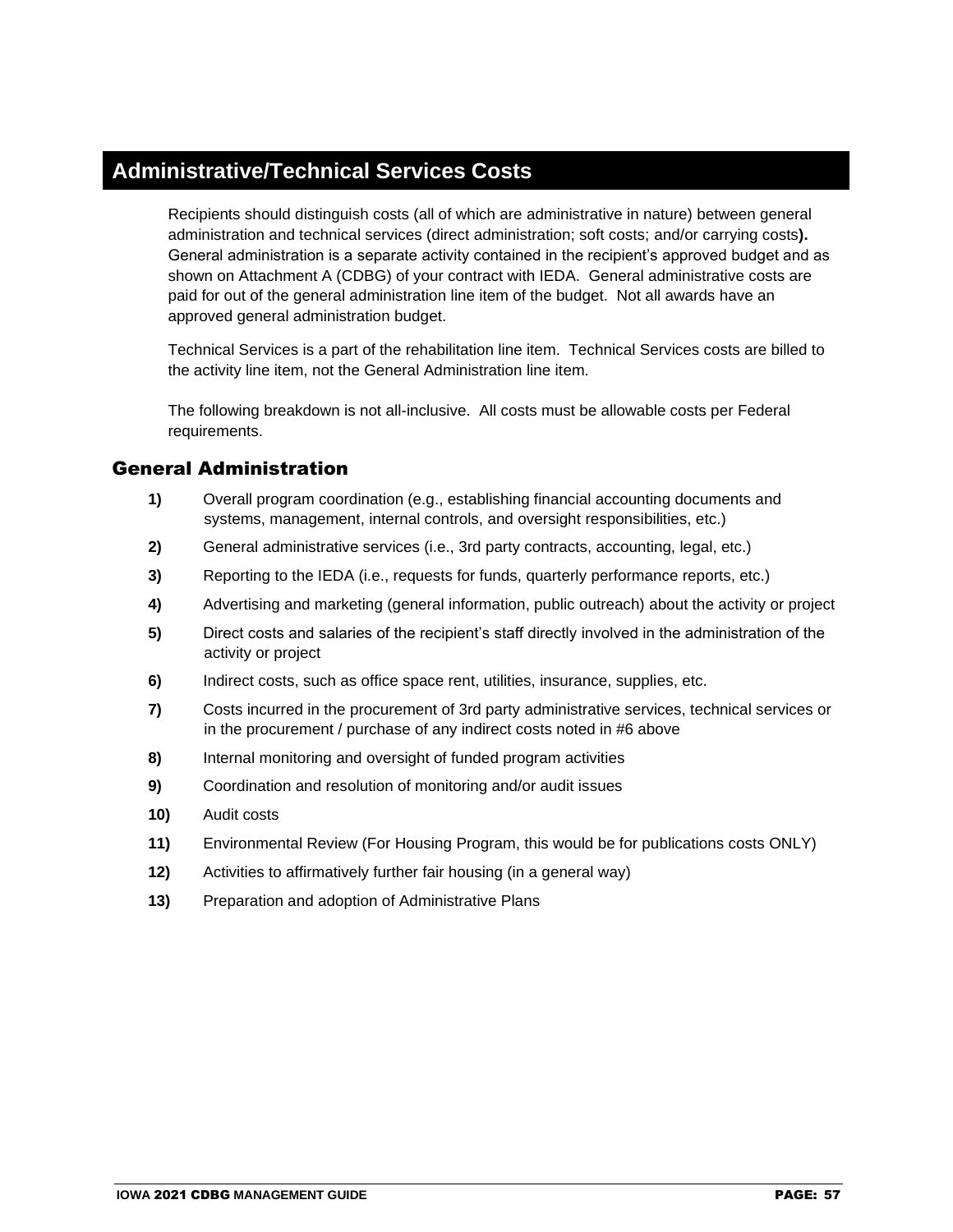#### Technical Services (Project Specific/Not Applicable to Upper Story Conversion)

- **14)** All technical services necessary for individual, scattered site types of activities, whether accomplished internally with staff or contracted for (e.g., initial inspections, work write-ups, cost estimates, construction supervision, etc.)
- **15)** Project specific A/E or design services (plans and specifications)
- **16)** Financing costs (e.g., security agreements, filing / recording fees, appraisals, etc.)
- **17)** Processing of individual applications for assistance \*
- **18)** Third party verification of applicant's incomes \*
- **19)** Income eligibility determination and verification of applicants \*
- **20)** After-rehabilitation value determination
- **21)** Activities to affirmatively further fair housing (project specific)
- **22)** Underwriting costs and related fees associated with your financial assistance to individual projects
- **23)** Project specific forms and documentation
- **24)** Project specific environmental (i.e., SHPO clearance)
- **25)** Costs of procuring construction services
- **26)** Relocation services (advisory services, notices, locating replacement units, inspections, negotiations, counseling, etc.)
- **14)** Radon testing (IEDA method)

\* These could be performed as a general administrative expense

## **Subrecipient Agreements**

If a recipient intends to enter into a subrecipient agreement for management of a CDBG housing program, the recipient must seek and obtain IEDA's review and approval of the proposed subrecipient agreement prior to entering in to said agreement. A subrecipient agreement under the CDBG housing programs is limited to Regional Planning Commissions OR Councils of Governments ONLY. No non-profit or for-profit entities will be allowed to enter into subrecipient agreements with any of the IEDA's recipients.

- The language of all subrecipient agreements must include a clause(s) that clearly states that the recipient remains the responsible entity regarding the federal funds awarded to them. This includes financial accountability and oversight, monitoring, audits, etc.
- Where the subrecipient is also the contractual administrative agent (general administration) for the recipient, the funds budgeted for general administration (federal and/or other funds) will not be allowed to be included in (governed by) the sub-recipient agreement.
- Where the subrecipient is also the procured and contractual technical services provider and/or the lead hazard reduction oversight services provider for the recipient, the funds budgeted for these services (federal and/or other funds) will not be allowed to be included in (governed by) the subrecipient agreement.
- All general administration and technical service (and/or lead hazard reduction oversight) related costs will need to be handled directly by the recipient through their otherwise normal internal approval and payment processes, separate from all costs allowed to be included under or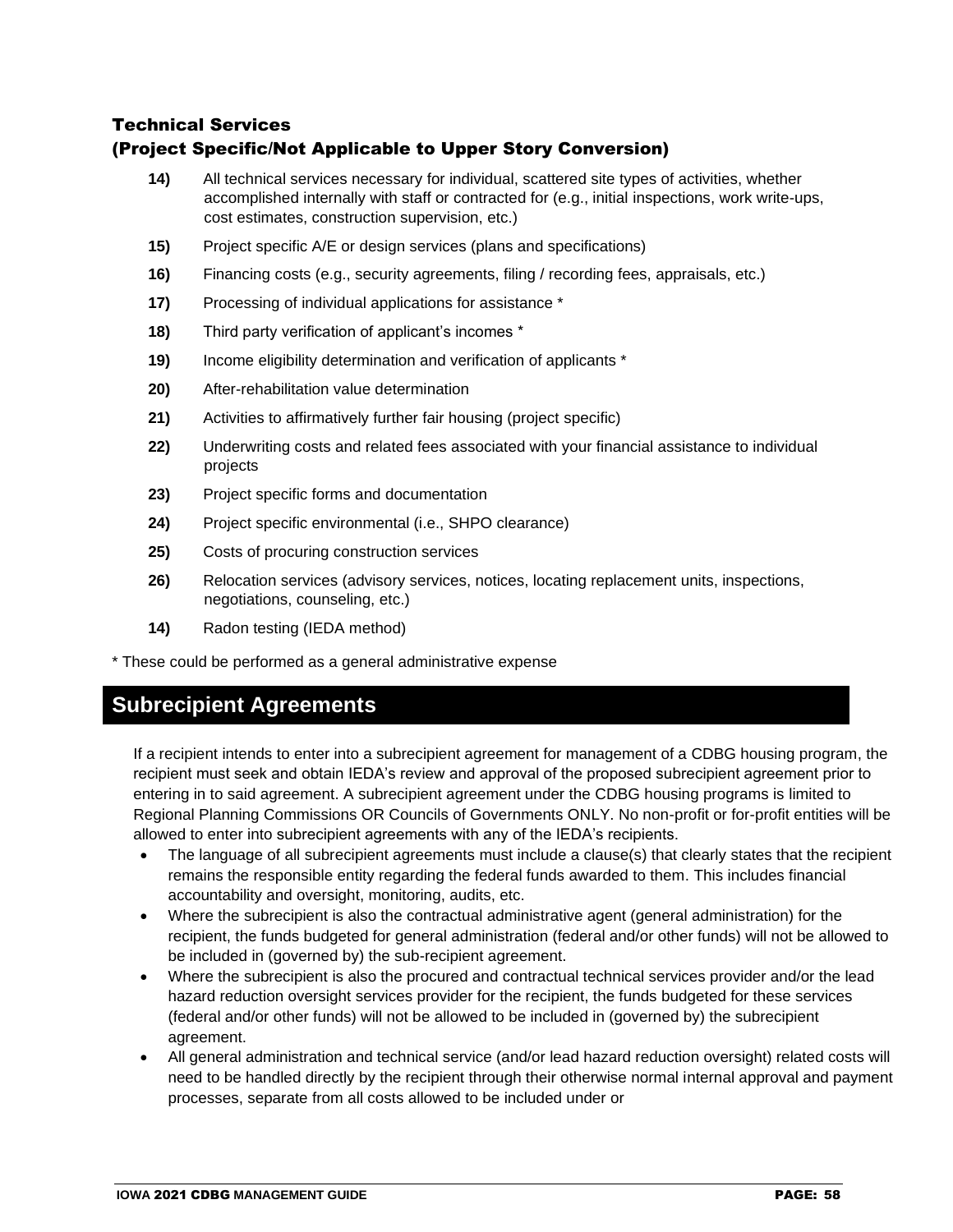governed by sub-recipient agreements, which are hard costs, Lead Hazard Reduction and Temporary Relocation costs.

- Where sub-recipient agreements are used, all IEDA required security agreements, depending on the type of activity awarded to the recipient, such as forgivable loan documents, covenants, etc., will be required to be recorded (filed) in the recipient's name, not the sub-recipient's name. The recipient must remain the responsible entity for all applicable long-term compliance requirements associated with their Housing Fund awards.
- If the recipient requests and the IEDA approves the re-use of any return-on-investment funds such as recaptured funds, the re-use of funds must be by the recipient, not the subrecipient. Subrecipient agreements will not be allowed to include the re-use of funds by the subrecipient.
- All requests for funds from the subrecipient, sought as reimbursement from (through) the recipient, must include copies of all supporting documentation applicable to each reimbursement request. The recipient must review and approve all subrecipient requests for funds prior to making reimbursement payment to the subrecipient. The recipient must retain all supporting documentation (i.e., billings and invoices from vendors; copies of checks that had been written by the subrecipient to all vendors; documentation supporting the subrecipient's approval processes; etc.) for their own program records retention requirements.
- Subrecipients must ensure that amounts drawn from recipients are to be for funds expended (as a reimbursement) or for bills on hand only.
- Funds received from the IEDA by the recipient must be expended (either reimbursing the subrecipient's line of credit or for the payment of bills on hand) within ten days of receipt from the IEDA.
- Interest costs incurred on all subrecipient's lines of credit used to cover the recipient's award-related costs must be kept to a minimum and must be reasonable. Funds drawn from the IEDA by the recipient (used to reimburse the subrecipient) must be requested frequently enough to reduce, or limit, the amount of interest charged on funds disbursed from the subrecipient's line of credit. All requests for funds from the recipient must detail the following information as follows:

| Interest costs for the reporting period                         | S    |  |
|-----------------------------------------------------------------|------|--|
| Total interest costs to date                                    | S    |  |
| Date of last principal and interest payment                     |      |  |
| Month Day<br>Year                                               |      |  |
| Date of receipt of funds (previous request) by the recipient    |      |  |
| Month<br>Day<br>Year                                            |      |  |
| Date of receipt of funds (previous request) by the subrecipient |      |  |
| Month                                                           |      |  |
|                                                                 | 'ear |  |
|                                                                 |      |  |

### **Procurement**

CDBG recipients must comply with procurement requirements described in this Guide. These regulations direct that all supplies, equipment, construction, and services be acquired efficiently and economically, through open and fair competition. Refer to Chapter 2 and Appendix 2 of the Management Guide for procurement information.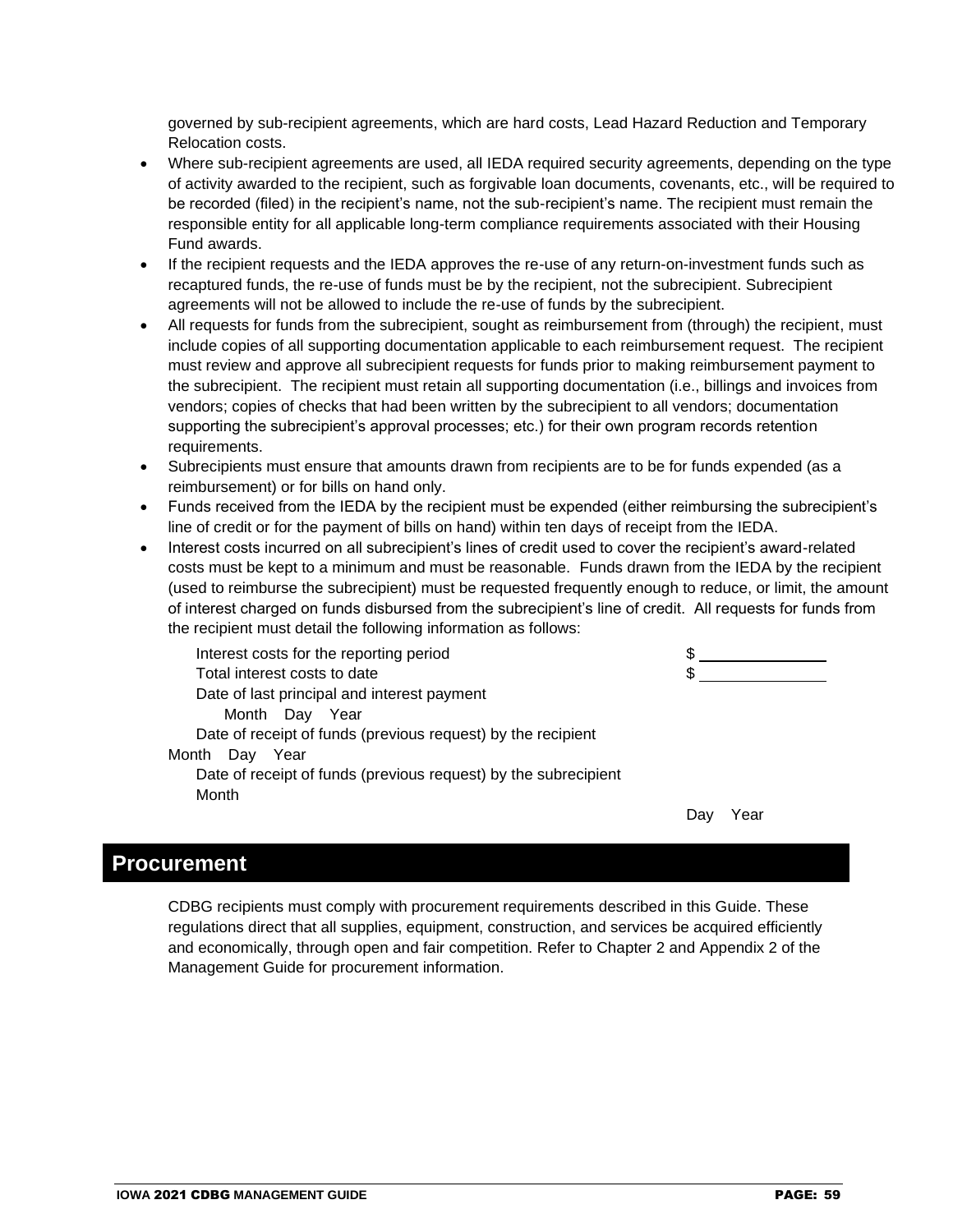## **Reporting**

Recipients are required to report on their expenditure of funds and activity status. These reports help keep IEDA and your IEDA Project Manager informed about the project progress and provide the State with information needed for reports submitted to HUD.

Recipients will submit project status information when submitting claims for CDBG funds.

## **Monitoring Your Project**

All CDBG housing programs will be monitored by an IEDA project manager during the life of the program. This may include desk monitoring and/ or on-site monitoring by IEDA staff. The IEDA has a formally established process for conducting project monitoring. Please refer to Chapter 2 of this Guide for more information regarding project monitoring.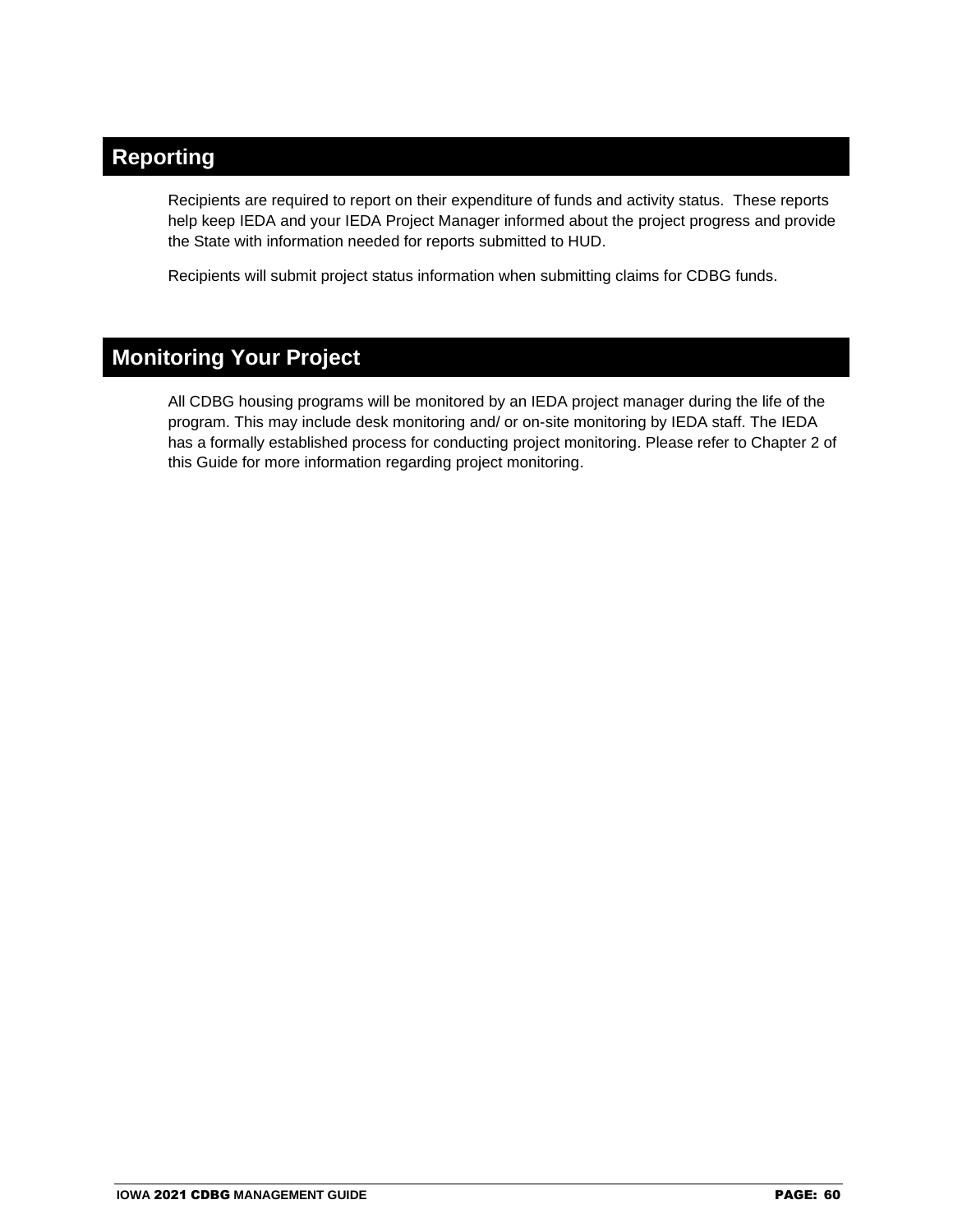## **In the Appendix to Chapter 5**

Home Buyer Assistance Program

■ Record Keeping Checklist

Housing Sustainability Programs

- Record Keeping Checklist
- ▪

Architectural Barrier Removal Program

- Eligible/Non-Eligible Activities (see Links Page)
- Energy Efficiency Improvements Program
	- Energy Efficiency Eligible Activities (see Links Page)
	- Energy Efficiency Window/Door Selection Guide (Link Page)

Exterior Home Improvements Program

- Eligible/Non-Eligible Activities (see Links Page)
- Exterior Home Improvements Window/Door Selection Guide (see Links Page)

Home Buyer Assistance and Housing Sustainability Program (Shared Documents)

- **EXELG** Radon Guidance Memo
- **Income Verification Guidance**
- **Sample Income Verification Form**
- Sample Forgivable Mortgage

Upper Story Conversion Program

- Record Keeping Checklist
- **■** Income Calculator Sheet

All Housing Programs

- Lead Summaries
- Lead Regulations (Also on Links Page)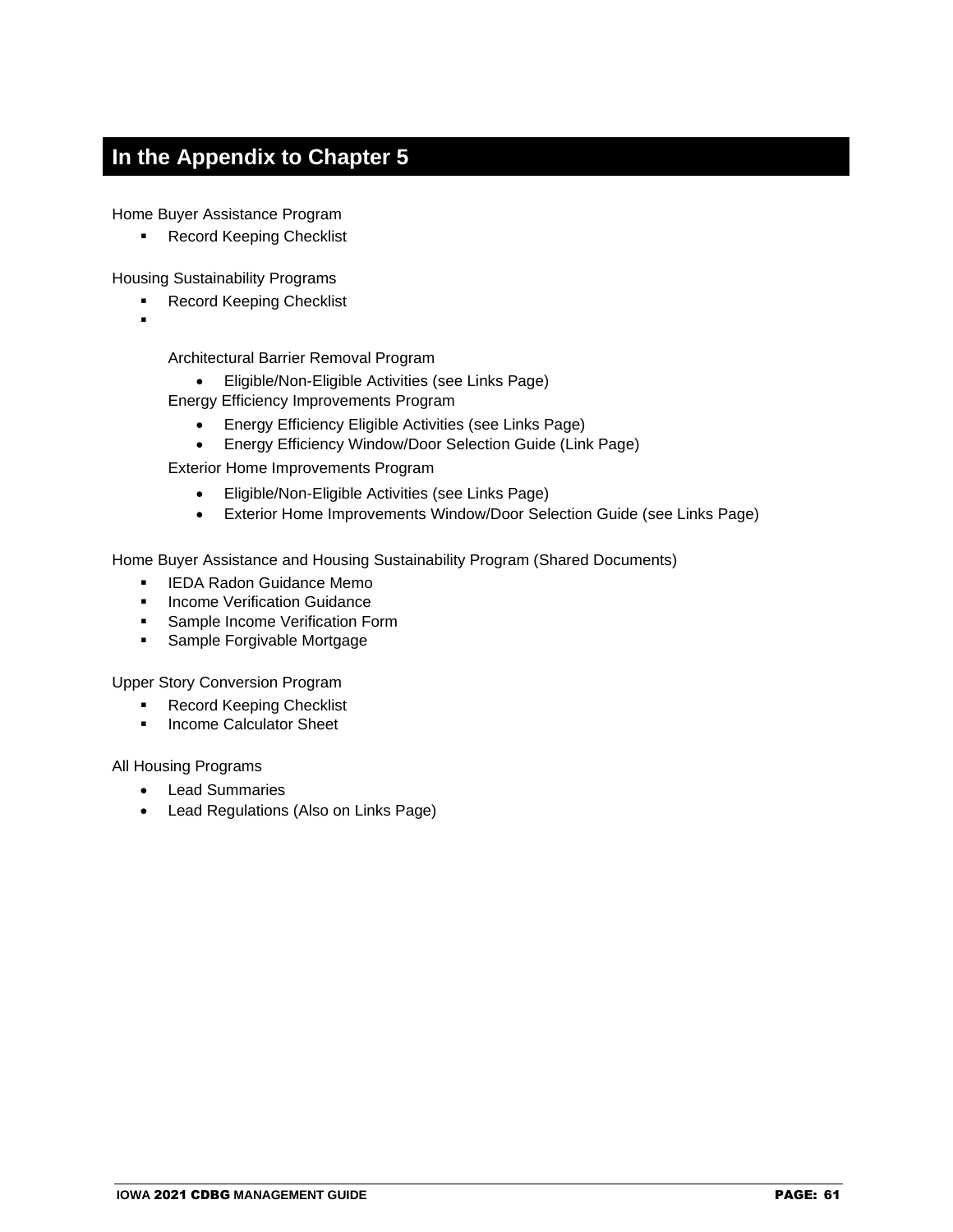## **Your Notes**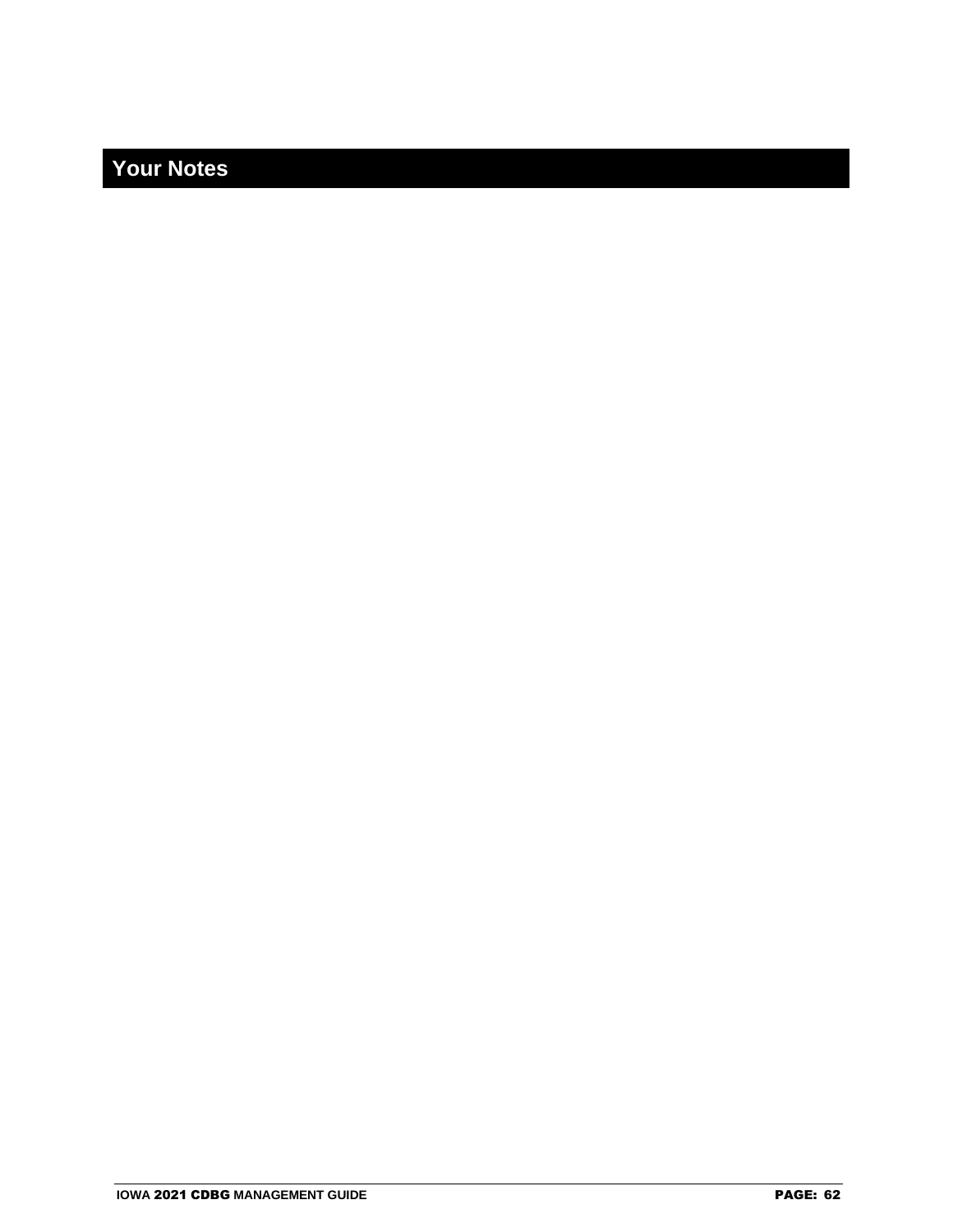# Iowa Green Streets Criteria

### **Overview**

This chapter describes the Iowa Green Streets Criteria requirements that may apply to CDBG projects.Recipients should review the chapter carefully and the full Iowa Green Streets Criteria online at<https://www.iowaeda.com/green-streets/> and refer to it as necessary to ensure compliance.

The Iowa Green Streets Criteria promote public health, energy efficiency, water conservation, smart locations, operational savings and sustainable building practices. In addition to increasing resource efficiency and reducing environmental impacts, green building strategies can yield cost savings through long-term reduction in operating expenses. The benefits include improved energy performance and comfort, a healthier indoor environment, increased durability of building components, and simplified maintenance requirements that can lead to financial efficiencies for property managers and owners. Green building practices improve the economics of managing affordable housing and community facilities while enhancing quality of life for residents, visitors and employees.

Guiding principles behind the Iowa Green Streets Criteria ensure that buildings must be cost effective to build, and durable and practical to maintain. In addition, the principles work together to help produce green buildings that:

- $\Box$  Result in a high-quality, healthy living and working environment
- $\square$  Lower utility costs
- $\Box$  Enhance connections to nature
- $\Box$  Protect the environment by conserving energy, water, materials and other resources
- Advance the health of local and regional ecosystems

### **How to Use This Document**

The Iowa Green Streets Criteria is based on the national Green Communities Criteria available online at [https://www.greencommunitiesonline.org/.](https://www.greencommunitiesonline.org/) The Iowa Economic Development Authority thanks Enterprise and its partners for development of the national Green Communities Criteria and the use of those criteria in development of the Iowa Green Streets Criteria.

Please be aware that this Iowa Green Streets Criteria document is subject to periodic revision and update. Refer to the Iowa Economic Development Authority's Community Development Division website,<https://www.iowaeda.com/green-streets/> for the most current version.

The Iowa Green Streets Criteria include components in the criteria for the following types of activities or projects

• Community Facilities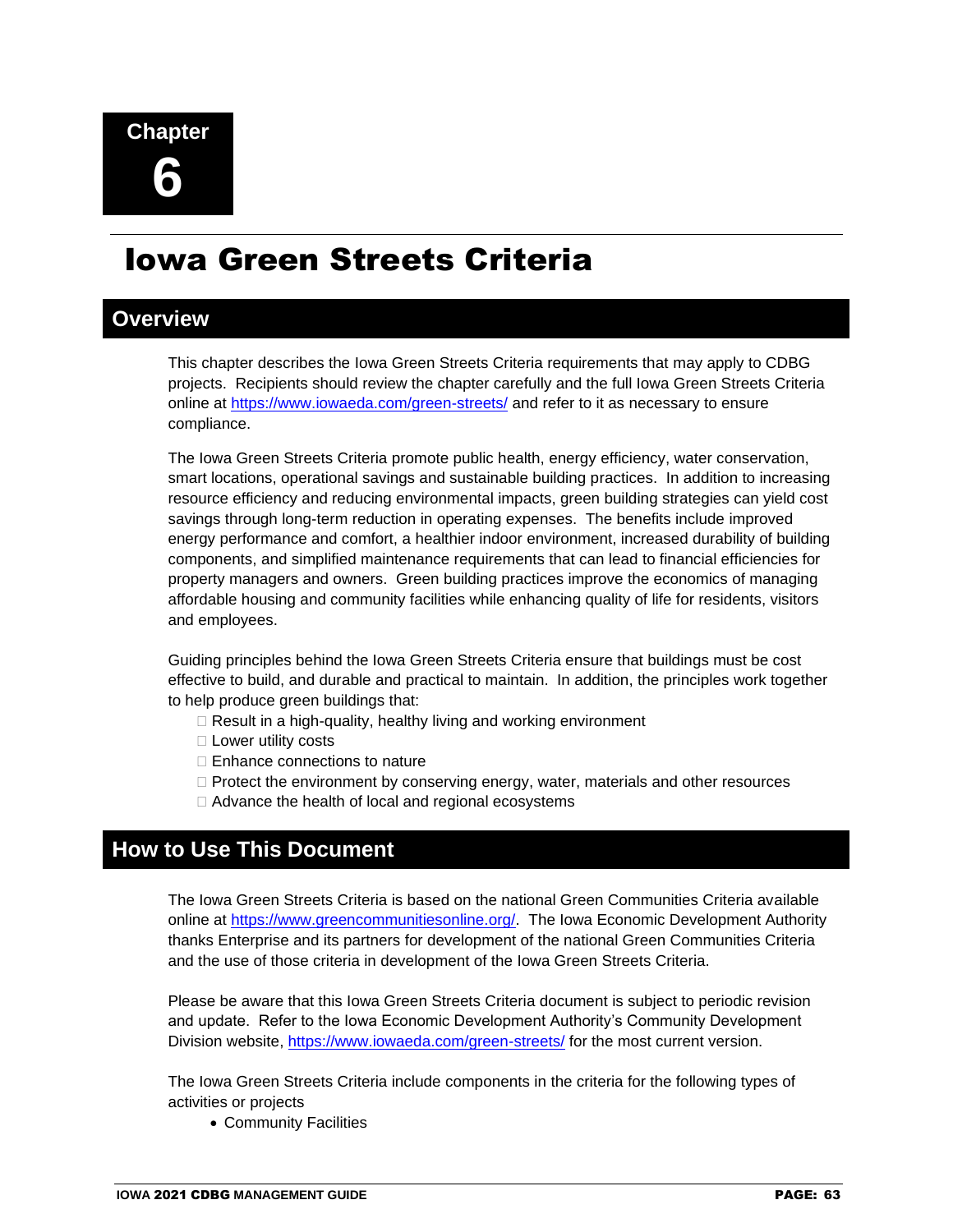- Sustainable Community Demonstration
- Multifamily
- Upper-Story Housing
- Any other projects involving new construction or rehabilitation of an existing building

### **Getting Started**

Remember that in submitting the Iowa Green Streets Criteria Green Development Plan and Checklist with your project proposal that your project committed to and is contractually required to meet the performance requirements of the Iowa Green Streets Criteria.

To ensure compliance with the Iowa Green Streets Criteria in a manner that will result in the highest performing project within your project budget here are eight steps you should take.

- **1)** When procuring technical services, architectural and/or engineering services, remember to also procure the applicable third-party energy system design and rating expertise for your project.
- **2)** Host an integrated design workshop with your design professionals and energy expertise contractor and as many other people involved with your project as possible. An integrative design process facilitates the design and development team's achievement of green objectives throughout the project life cycle. The outcomes of an integrative design process can include substantially lower development costs and greater health, economic, and environmental benefits for residents, property owners, and communities. Contact the IEDA to identify design expertise IEDA can make available to assist your project's design team in identifying best practices in design and construction for your project.
- **3)** Develop construction documents that include Appendix F, Project Plan and Spec Book Checklist, and language notifying potential bidders that the project is following the Iowa Green Streets Criteria and that construction performance meeting the criteria is required. Do not forget this includes language requiring a construction waste management plan that will result in construction and demolition materials being diverted from the landfill via reduction, reuse or recycling.
- **4)** Submit through [www.iowagrants.gov](http://www.iowagrants.gov/) construction plans/specifications and a completed Appendix C, Certification of Construction Contract Document Compliance, prior to issuing construction bids.
- **5)** Following award of the construction contract, work with IEDA CDBG Design Technical Assistance consulting team to arrange a meeting with the general contractor and subcontractors to review the Iowa Green Streets Criteria and the sustainable design practices integrated into the construction documents, the intent of those practices and best practices for installation.
- **6)** Prior to drywall installation, notify the third-party energy professional to complete a thermal bypass checklist inspection to ensure proper construction techniques were utilized in constructing the building's thermal envelope.
- **7)** Upon project completion work with the third-party energy professional to conduct any final testing protocols to verify attainment of the Iowa Green Streets Criteria energy performance requirements.
- **8)** Upon project completion, submit through [www.iowagrants.gov](http://www.iowagrants.gov/) a completed Iowa Green Streets Criteria Appendix D, Certification of Compliance at End of Construction, and a completed Iowa Green Streets Criteria Appendix E, Energy Performance Certification.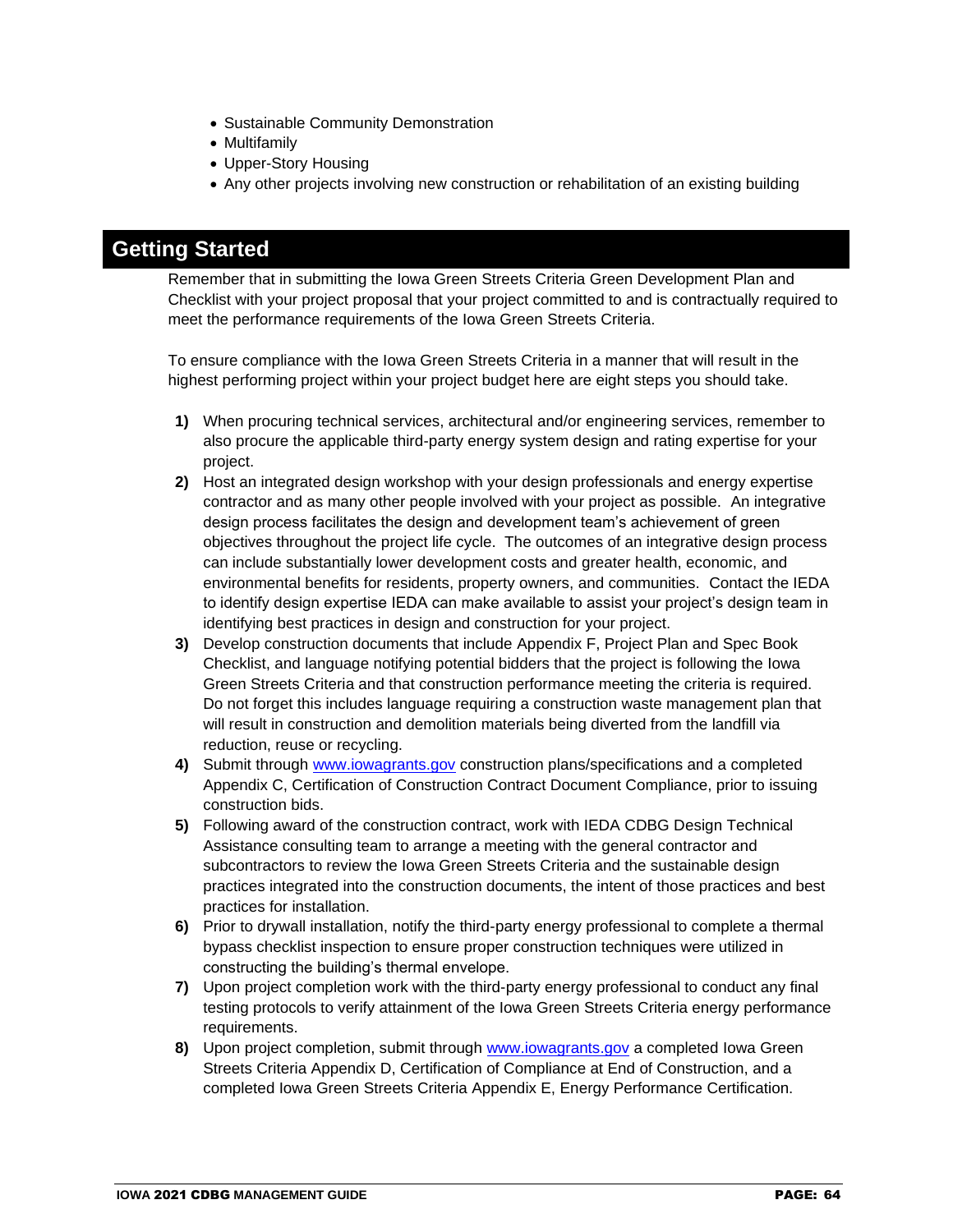It is very important to fully understand the Iowa Green Streets Criteria early on in the project design process.

If you have any questions, please contact your project manager or Jeff Geerts, [jeff.geerts@iowaeda.com](mailto:jeff.geerts@iowa.gov) or 515.348.6211.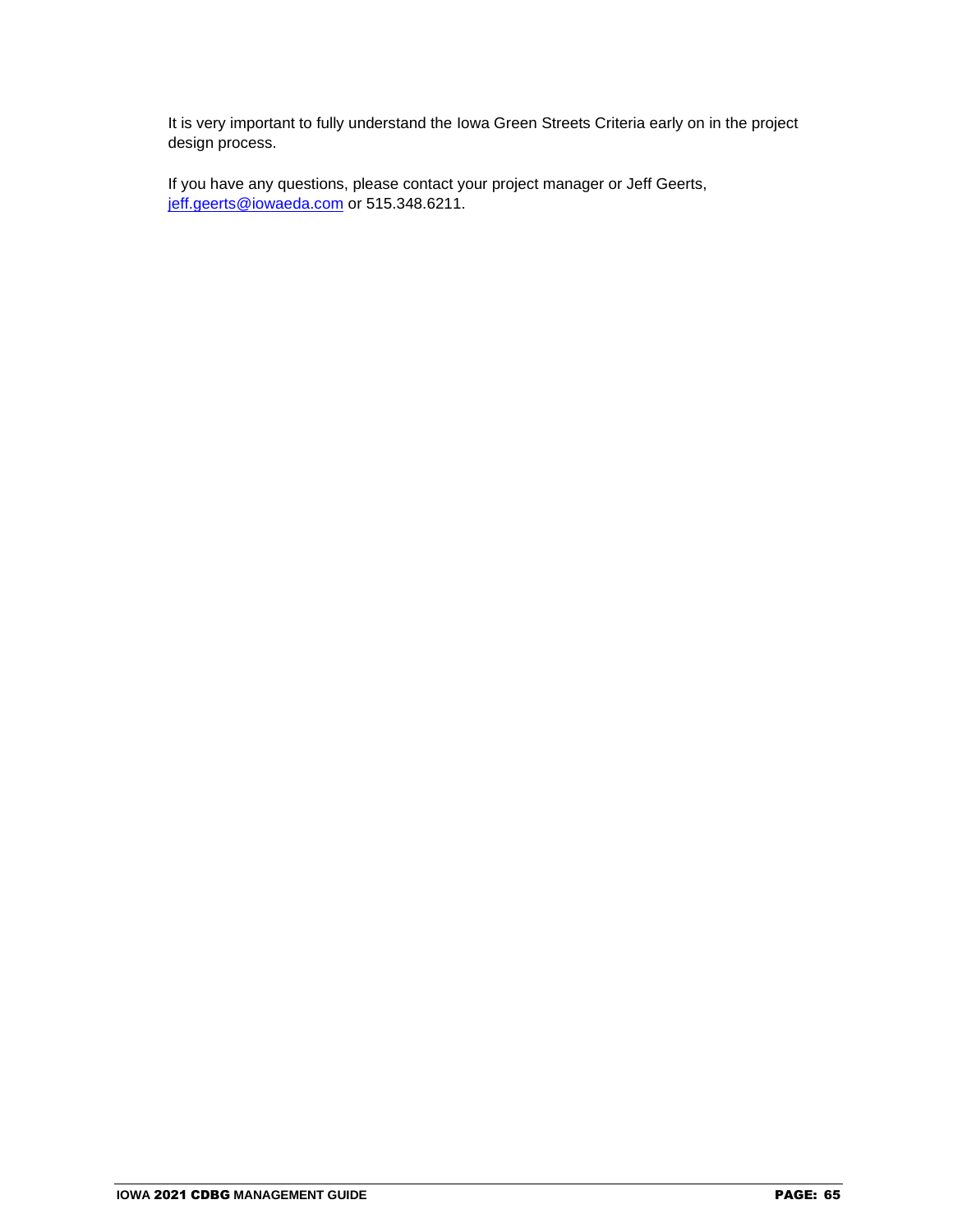## **In the Appendix to Chapter 6**

▪ Link to Iowa Green Streets Criteria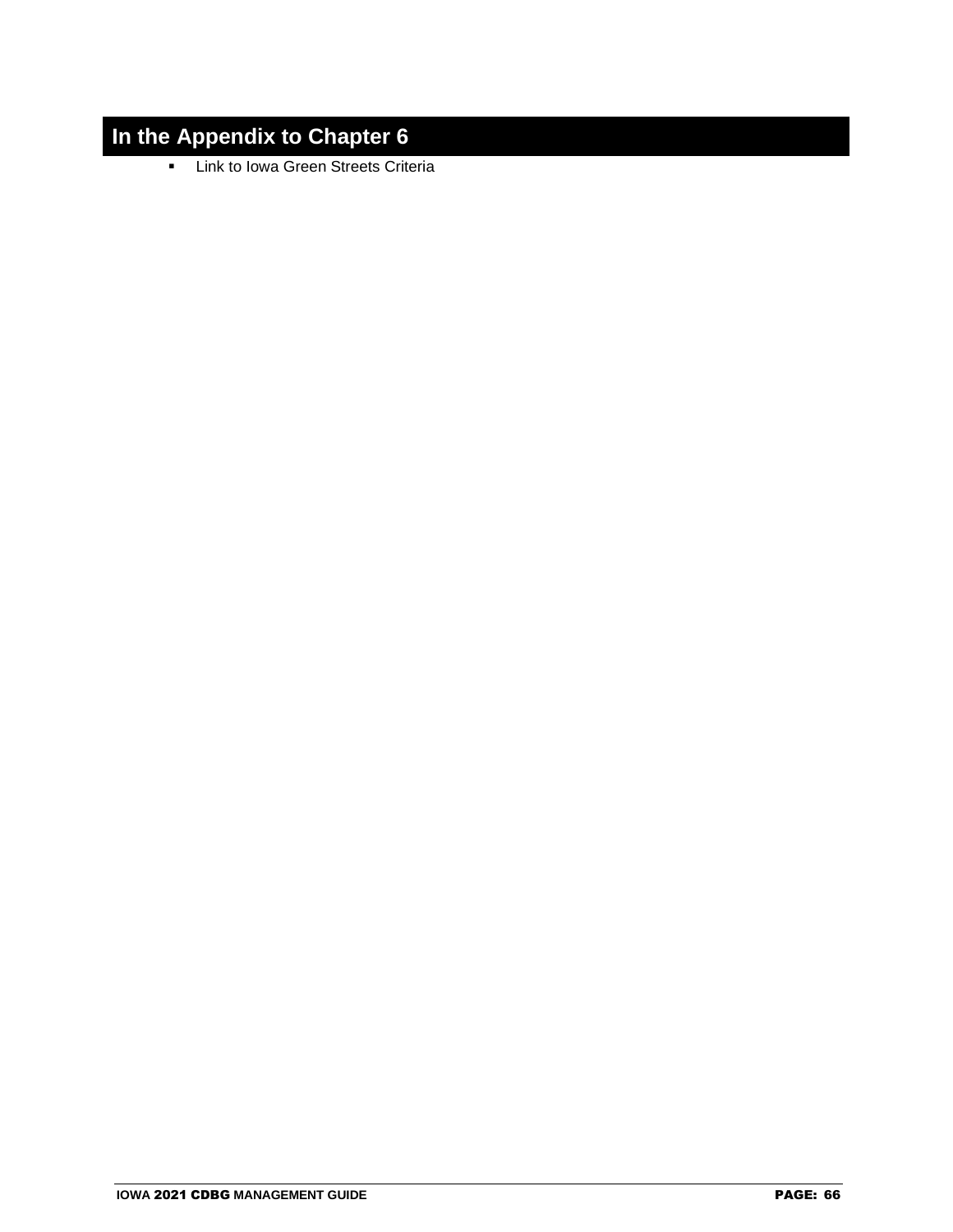## **Your Notes**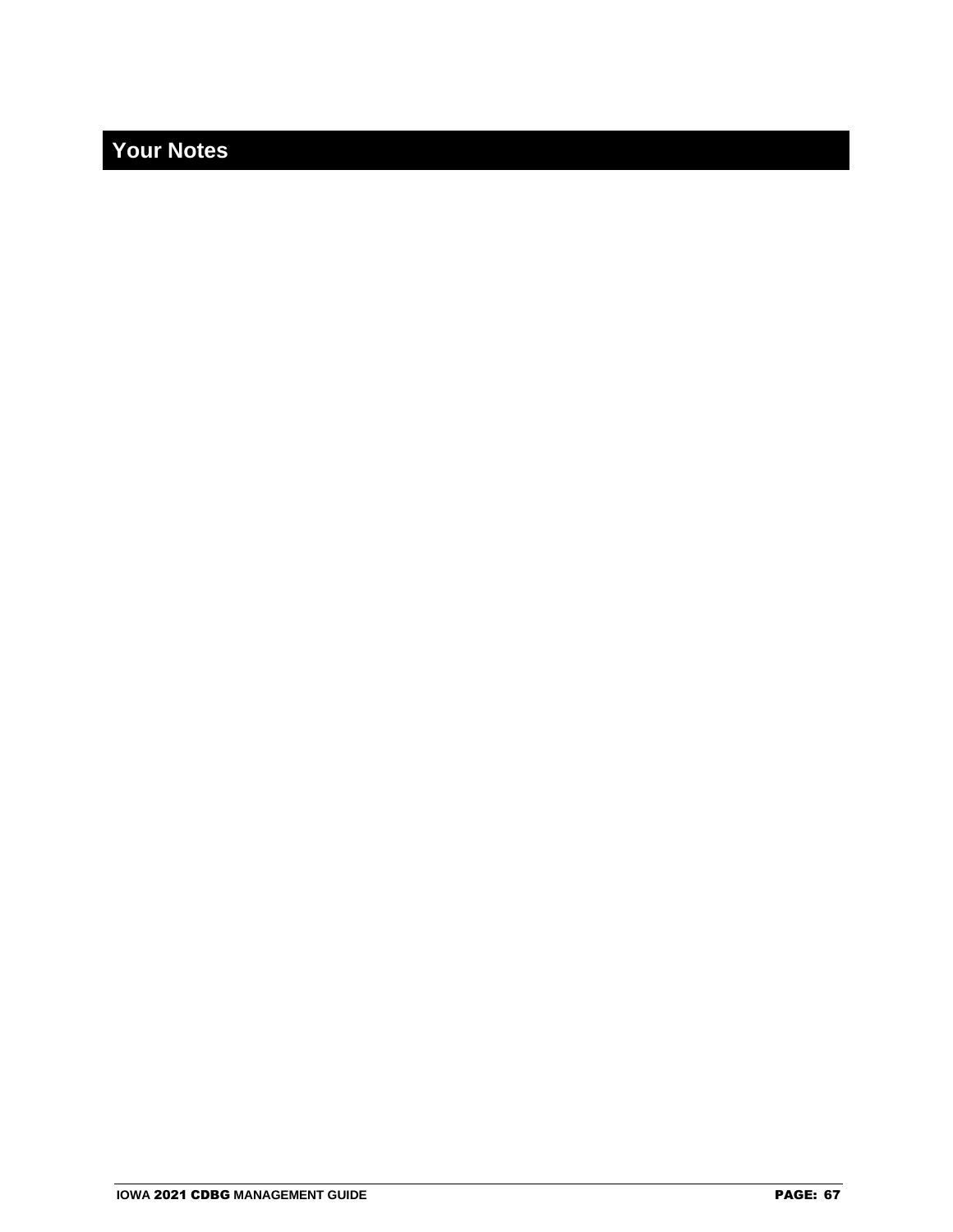# Downtown Revitalization Program

#### **Overview**

This chapter describes the Downtown Revitalization (DTR) program component of the Iowa CDBG program**.** Recipients should review this chapter carefully, as well as the sample documents in Appendix 7 to ensure program compliance.

The CDBG Downtown Revitalization Fund provides grants to communities for activities contributing to comprehensive preservation/revitalization in historic city centers. To date, the program has funded building façade improvements to privately owned buildings that are often part of a larger downtown revitalization initiative.

All projects must:

- Meet a CDBG national objective Be eligible under the CDBG program
- Positively impact the community
- Be ready to proceed and be completed in a timely fashion
- Include community support for a downtown revitalization effort
- Include other funding sources and documentation of applicant efforts to secure the maximum amount of local support for the activity
- Achieve a level of planning for comprehensive downtown revitalization efforts.
- Be well thought out, organized and capably administered

The Downtown Revitalization Fund meets HUD's slum and blight national objective. To address the slum and blight national objective, the applicant must address the documented deterioration in the area to be assisted, illustrating that the proposed activity will alleviate or eliminate the conditions causing the deterioration.

#### Administrative Plan

Recipients must submit a program administrative plan to IEDA. The submitted plan must be approved by IEDA prior to the first program draw. An administrative plan is an outline that describes what person or organization is responsible for all key management and communication functions associated with the operations of a Downtown Revitalization Fund project. General operational policies and procedures should also be included in the plan. A model administrative plan outline can be found in Appendix 7. All items cited in the outline must be addressed.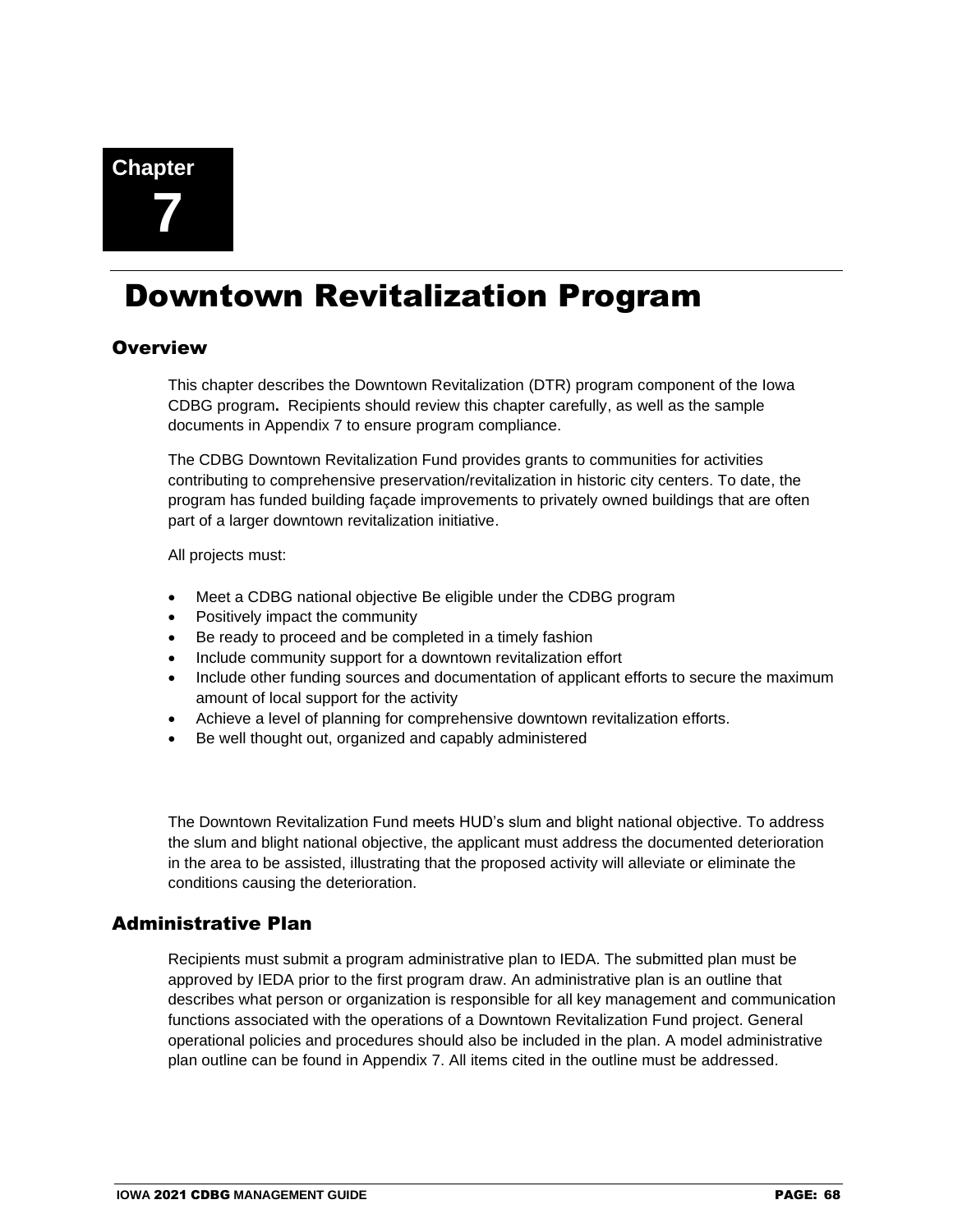#### Grant Administration / Project Management

Recipients must work with an experienced grant administrator with prior training in the CDBG program. DTR recipients should, in most cases, plan to contract for grant administration services. Grant administrators should select an administrator in accordance with procurement requirements outlined in this Guide. Please note that there is no competitive procurement process required if the recipient chooses to contract for general administrative services with their applicable Regional Planning Commission/Council of Government.

It is also common for Downtown Revitalization Fund recipients to contract with a third party to handle a portion of the day-to-day management of their project. Recipients must follow federal procurement requirements when selecting a project manager. The only exception to this requirement is when the management position is filled by someone in an existing position who is assigned the DTR management task without receiving any corresponding increase in salary or wages.

#### Lead Based Paint

Buildings participating in a CDBG funded Downtown Revitalization that include a residential component must comply with the Lead Safe Housing regulations (24 CFR 35). A copy of the full regulations can be found in Appendix 5 of this guide. This includes any occupied or currently unoccupied residential space. Currently unoccupied residential space will be considered as residential, if the residential unit is ready, or nearly ready for occupancy (it has an operable kitchen, functioning bath, code required egress, etc.). For more information on these regulations and the use of interim controls please reference Chapter 5 and Appendix 5 of this guide. Please note that any building that contains any space utilized for residential purposes on the first or ground floor is not eligible to receive CDBG DTR funds.

In order to document lead compliance, assess each property using the following question:

#### Does the building have a residential use?

If no – this is a non-residential building and is exempt from the lead safe housing regs.

If yes- Lead safe work practices (interim controls) are required for all areas where painted surfaces will be disturbed. Projects will be capped at \$24,999 per residential unit, **for all construction hard costs** attributed to that component of the building, unless the building has been determined eligible for or is listed in the National Register of Historic Places either individually or as contributing to an historic district. If historic, the property is still required to comply with lead safe work practices and interim controls, but is not limited to the \$24,999 per unit cap.

Example: a non-historic 2-story mixed-use building is participating in a façade project. The first floor is a commercial retail space and the upper story has two occupied residential units. The scope of work calls for replacement of the commercial storefront and entrance \$20,000, commercial awning \$2,000, tuck-pointing the upper story brick \$15,000, parapet repair \$8,000 and repair of the upper-story windows \$10,000 for a total building rehab of \$55,000. If the commercial storefront and awning along with ½ the cost of the parapet repair are removed, the residential rehabilitation costs is \$29,000 divided by 2 units = \$14,500 and therefore under \$24,999 and in compliance with the use of interim controls. All necessary testing, treatment and cleaning must be conducted in accordance with 24 CFR 35.900.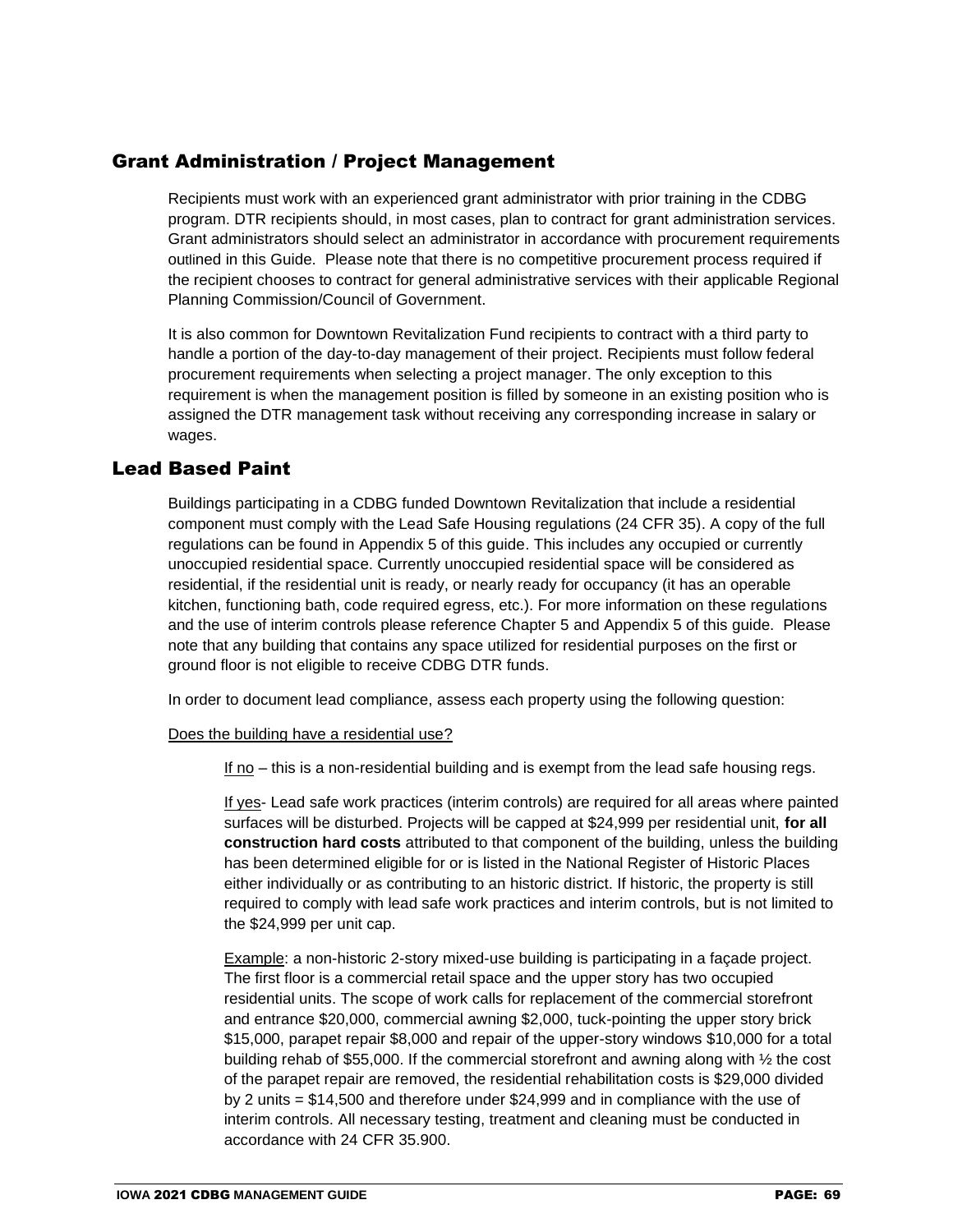It is acceptable to subtract out costs that are specifically for commercial improvements such as storefronts and awning, and a proportionate amount of roof/parapet; however, any entryways, doors, common spaces, stairwells that are shared use or for the residential use must be included in the calculation of hard costs.

#### Easement Agreement

An easement agreement between the recipient and the respective property owners is a required document in the DTR Program. The agreement provides the legal means for city officials or parties authorized by the city to enter the property and to perform work. Furthermore, it may describe the process involved in the owner making changes to the facade following project completion. Finally, it requires the owner to maintain the property improvements funded through the DTR Program. The agreement must be signed by both the city and the owner with both signatures notarized. The easement must then be recorded at the county. A sample easement agreement document can be found in Appendix 7. The recipient's legal counsel should review the document and may, with IEDA consent, edit or add provisions to suit local preferences. An easement agreement must be submitted and approved by IEDA prior to the first program construction draw.

#### Construction Terms

IEDA believes it is crucial that there be complete understanding and disclosure between the recipient and property owners receiving façade improvement funds. Accordingly, the relationship between the two parties during construction should be clearly defined to prevent problems from arising during the project. The recipient will enter into a construction terms agreement with each property owner participating in the DTR program. The construction terms agreement can also provide for a lien to be placed against the improved property by the recipient, if necessary, to recover costs. A sample Construction Terms Agreement form can be found in Appendix 7. A construction terms agreement needs to be submitted and approved by IEDA prior to the first construction draw.

Please note- **The contract between the recipient and IEDA stipulates projects must be out for public bid within one year of the contract effective date.** 

#### Reporting

DTR recipients are required to periodically report on their expenditure of funds and activity status. These reports help keep IEDA and your IEDA Project Manager informed about the progress of your activity and provide the state with information needed for reports submitted to HUD.

#### Project Monitoring

All DTR programs will be monitored by an IEDA project manager during the life of the program. This may include desk monitoring and/ or on-site monitoring by IEDA staff. The IEDA has a formally established process for conducting project monitoring. Please refer to Chapter 2 of this Guide for more information regarding project monitoring.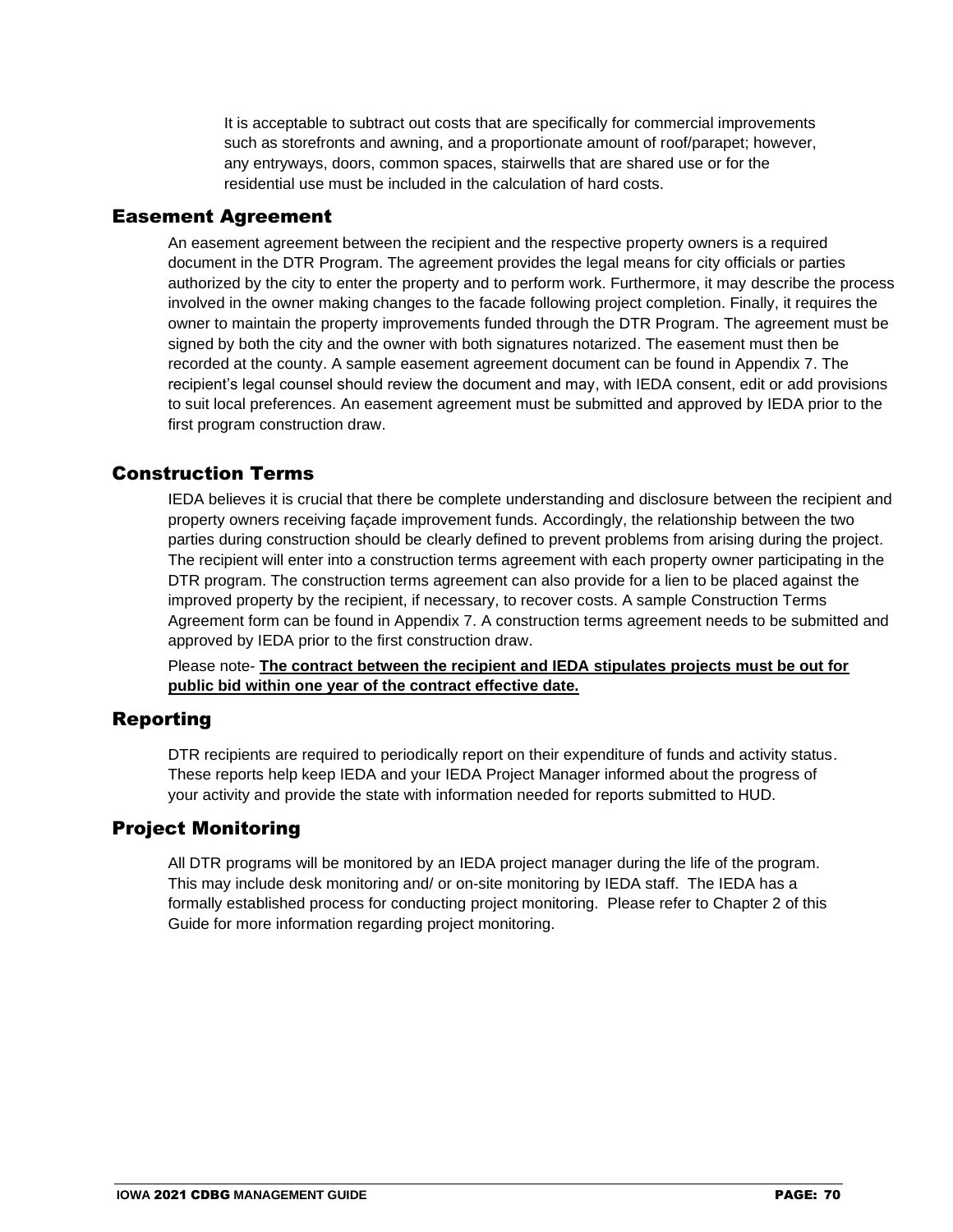# **In the Appendix to Chapter 7**

- Sample Downtown Revitalization Administration Plan
- Sample Easement Agreement
- **Sample Construction Terms Agreement**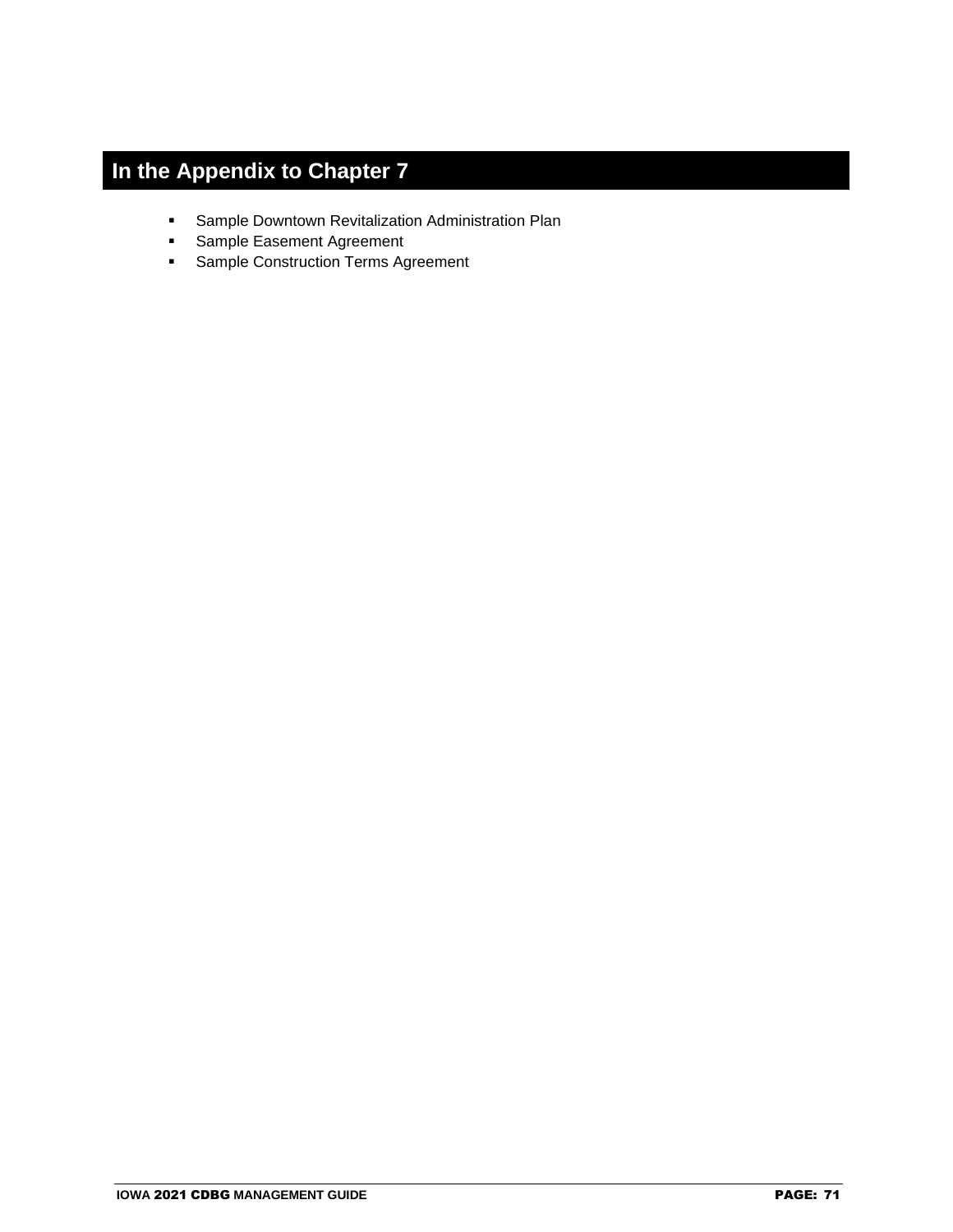## **Your Notes**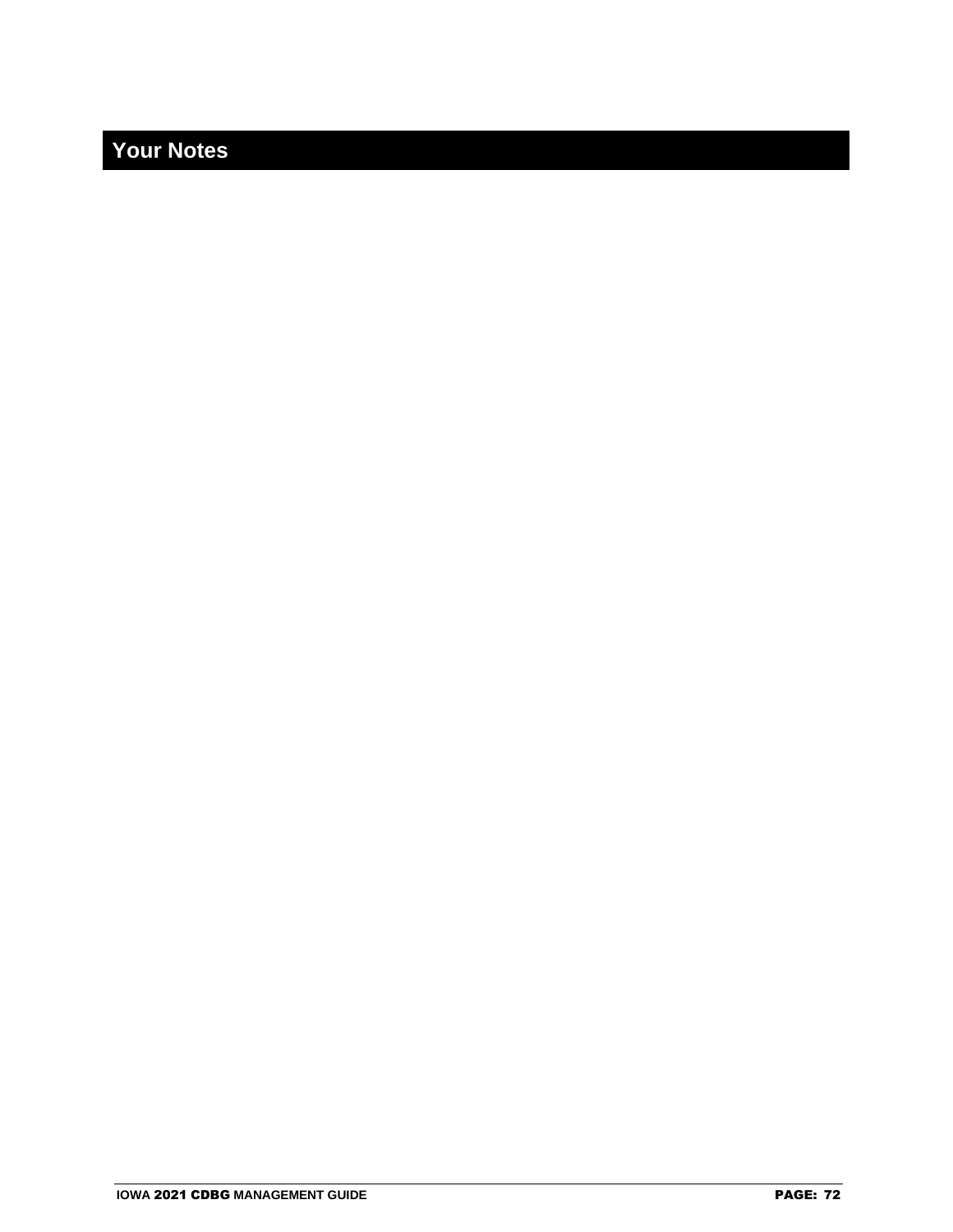

# Section 3 Requirements

#### **Overview**

This chapter describes Section 3 of the Housing and Urban Development Act of 1968 [12 U.S.C. 1701u and 24 CFR Part 135] and its applicability to CDBG projects.

Section 3 is HUD's legislative directive for providing preference to public housing residents and low-income residents of the local community (regardless of race or gender), and the businesses that substantially employ these persons, for new employment, training and contracting opportunities resulting from HUD-funded projects. The regulations seek to ensure that public housing residents and low- and very low- income persons, and the businesses that employ these individuals, are notified about the expenditure of HUD funds in their community and encouraged to seek opportunities, if created.

A Section 3 Worker is defined as any worker who currently fits or when hired within the past five (5) years fit at least one of the following categories:

1) The worker's income for the previous or annualized calendar year is below the applicable income limits established by HUD;

2) The worker is employed by a Section 3 business concern;

3) The worker is a YouthBuild participant

A Targeted Section 3 Worker is defined as a Section 3 Worker who fits one of the following categories:

1) a worker employed by a Section 3 business concern

2) a worker who currently fits or when hired fit at least one of the following categories, as documented within the past 5 years:

a. Living within one mile of the project, or if fewer than 5,000 people live within one mile of the project, within a circle/ radius centered on the project that is sufficient to encompass a population of 5,000 people;

b. A YouthBuild participant

A Section 3 business is defined as a business that is:

1) At least 51% owned by low or very low- income persons; or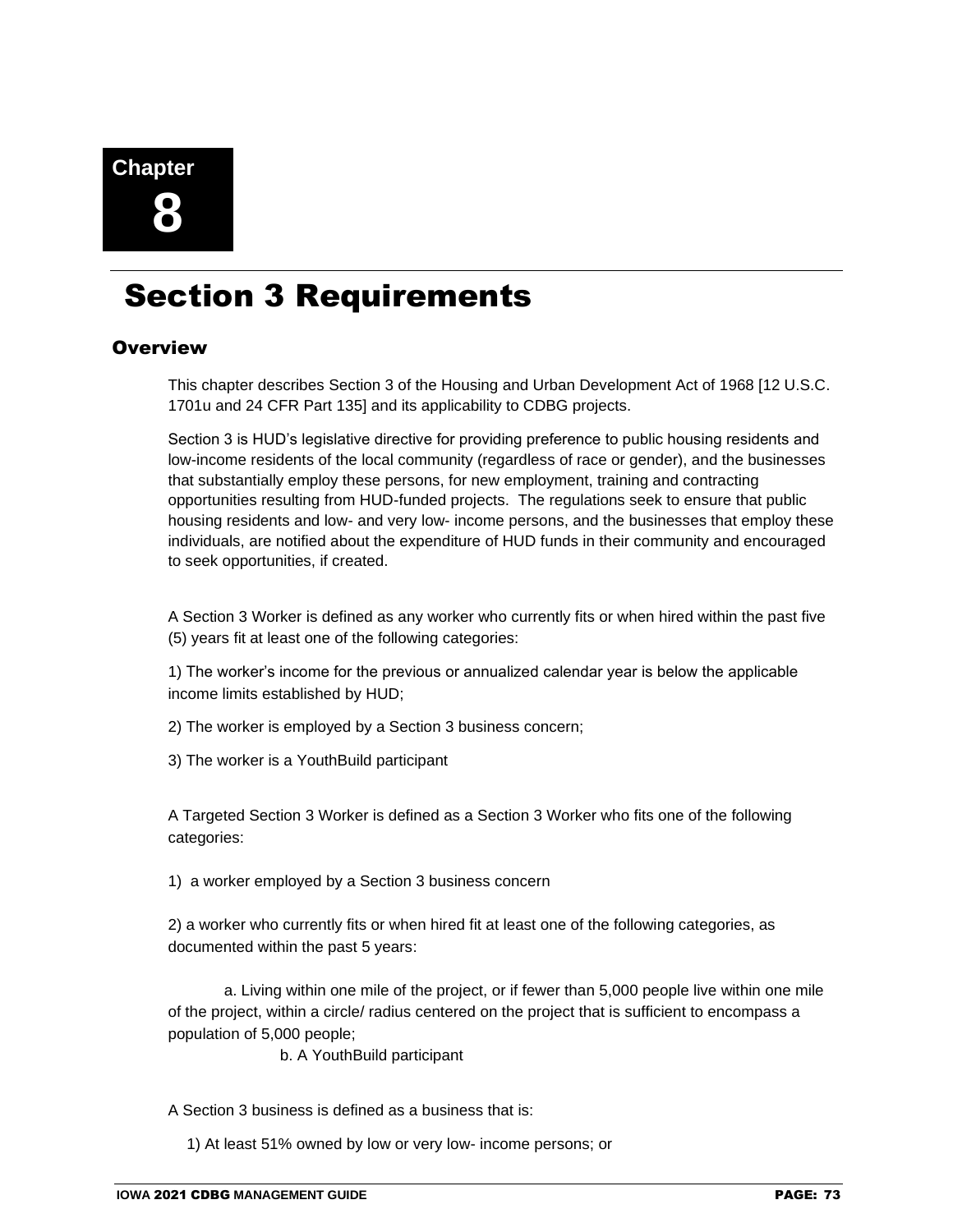2) Over 75% of the labor hours performed for the business over the prior three-month period are performed by Section 3 Workers

3) At least 51% owned and controlled by current public housing residents or residents who currently live in Section 8-assisted housing

The Section 3 provision requires that recipients of certain HUD financial assistance, to the greatest extent feasible, provide job training, employment, and contracting opportunities for lowor very-low income residents in connection with projects and activities in their neighborhoods. **However, recipients are not required to hire or enter into contracts with Section 3 residents or businesses simply to meet the Section 3 goals—anyone selected for contracting or employment opportunities must meet the qualifications for the job/contract being sought.**

#### When Section 3 Applies

Section 3 applies to projects/activities involving housing (construction, demolition, rehabilitation) or other public construction—i.e. roads, sewers, community centers, etc. when the recipient has contracted with subcontractors for services, housing and/ or public construction activities AND the CDBG assistance exceeds \$200,000.

Even if HUD assistance is only a portion of the project cost, Section 3 requirements apply to the entire project once the assistance meets the threshold. Section 3 requirements do not apply to materials-only contracts.

#### Compliance with Section 3

Each [recipient](https://www.law.cornell.edu/definitions/index.php?width=840&height=800&iframe=true&def_id=5aee72c6cc23ba8dd9abbd1a7d08a45d&term_occur=2&term_src=Title:24:Subtitle:B:Chapter:I:Subchapter:B:Part:135:Subpart:B:135.32) has the responsibility to comply with Section 3 in its own operations, and ensure compliance in the operations of its [contractors/](https://www.law.cornell.edu/definitions/index.php?width=840&height=800&iframe=true&def_id=9dded95e2807d507e0becc67626a8b2d&term_occur=1&term_src=Title:24:Subtitle:B:Chapter:I:Subchapter:B:Part:135:Subpart:B:135.32) su[bcontractors.](https://www.law.cornell.edu/definitions/index.php?width=840&height=800&iframe=true&def_id=9dded95e2807d507e0becc67626a8b2d&term_occur=2&term_src=Title:24:Subtitle:B:Chapter:I:Subchapter:B:Part:135:Subpart:B:135.32) This responsibility includes but may not be necessarily limited to:

(a) Implementing procedures designed to notify section 3 residents about training and employment opportunities

(b) Notifying potential [contractors](https://www.law.cornell.edu/definitions/index.php?width=840&height=800&iframe=true&def_id=9dded95e2807d507e0becc67626a8b2d&term_occur=3&term_src=Title:24:Subtitle:B:Chapter:I:Subchapter:B:Part:135:Subpart:B:135.32) for section 3 covered projects of the requirements of the requirements of this part and incorporating compliance with Section 3 language in all solicitations and contracts.

(c) Facilitating the training and employment of Section 3 Workers and the award of [contracts](https://www.law.cornell.edu/definitions/index.php?width=840&height=800&iframe=true&def_id=c3c585fe2f45806379b22de147d9b011&term_occur=1&term_src=Title:24:Subtitle:B:Chapter:I:Subchapter:B:Part:135:Subpart:B:135.32) to Section 3 [businesses](https://www.law.cornell.edu/definitions/index.php?width=840&height=800&iframe=true&def_id=bea258cd28a425ab5cd326b7daa383e8&term_occur=2&term_src=Title:24:Subtitle:B:Chapter:I:Subchapter:B:Part:135:Subpart:B:135.32)

(d) Estimating the number of labor hours utilized per project and the projected number of labor hours to be worked by Section 3 Workers.

(e) Assisting and actively cooperating with HUD in obtaining the compliance of [contractors](https://www.law.cornell.edu/definitions/index.php?width=840&height=800&iframe=true&def_id=9dded95e2807d507e0becc67626a8b2d&term_occur=4&term_src=Title:24:Subtitle:B:Chapter:I:Subchapter:B:Part:135:Subpart:B:135.32) and su[bcontractors](https://www.law.cornell.edu/definitions/index.php?width=840&height=800&iframe=true&def_id=9dded95e2807d507e0becc67626a8b2d&term_occur=5&term_src=Title:24:Subtitle:B:Chapter:I:Subchapter:B:Part:135:Subpart:B:135.32) with the requirements of this part, and refraining from entering into any [contract](https://www.law.cornell.edu/definitions/index.php?width=840&height=800&iframe=true&def_id=c3c585fe2f45806379b22de147d9b011&term_occur=3&term_src=Title:24:Subtitle:B:Chapter:I:Subchapter:B:Part:135:Subpart:B:135.32) with any [contractor](https://www.law.cornell.edu/definitions/index.php?width=840&height=800&iframe=true&def_id=9dded95e2807d507e0becc67626a8b2d&term_occur=6&term_src=Title:24:Subtitle:B:Chapter:I:Subchapter:B:Part:135:Subpart:B:135.32) where the [recipient](https://www.law.cornell.edu/definitions/index.php?width=840&height=800&iframe=true&def_id=5aee72c6cc23ba8dd9abbd1a7d08a45d&term_occur=3&term_src=Title:24:Subtitle:B:Chapter:I:Subchapter:B:Part:135:Subpart:B:135.32) has notice or knowledge that the [contractor](https://www.law.cornell.edu/definitions/index.php?width=840&height=800&iframe=true&def_id=9dded95e2807d507e0becc67626a8b2d&term_occur=7&term_src=Title:24:Subtitle:B:Chapter:I:Subchapter:B:Part:135:Subpart:B:135.32) has been found in violation of the Section 3 regulations in 24 CFR Part 75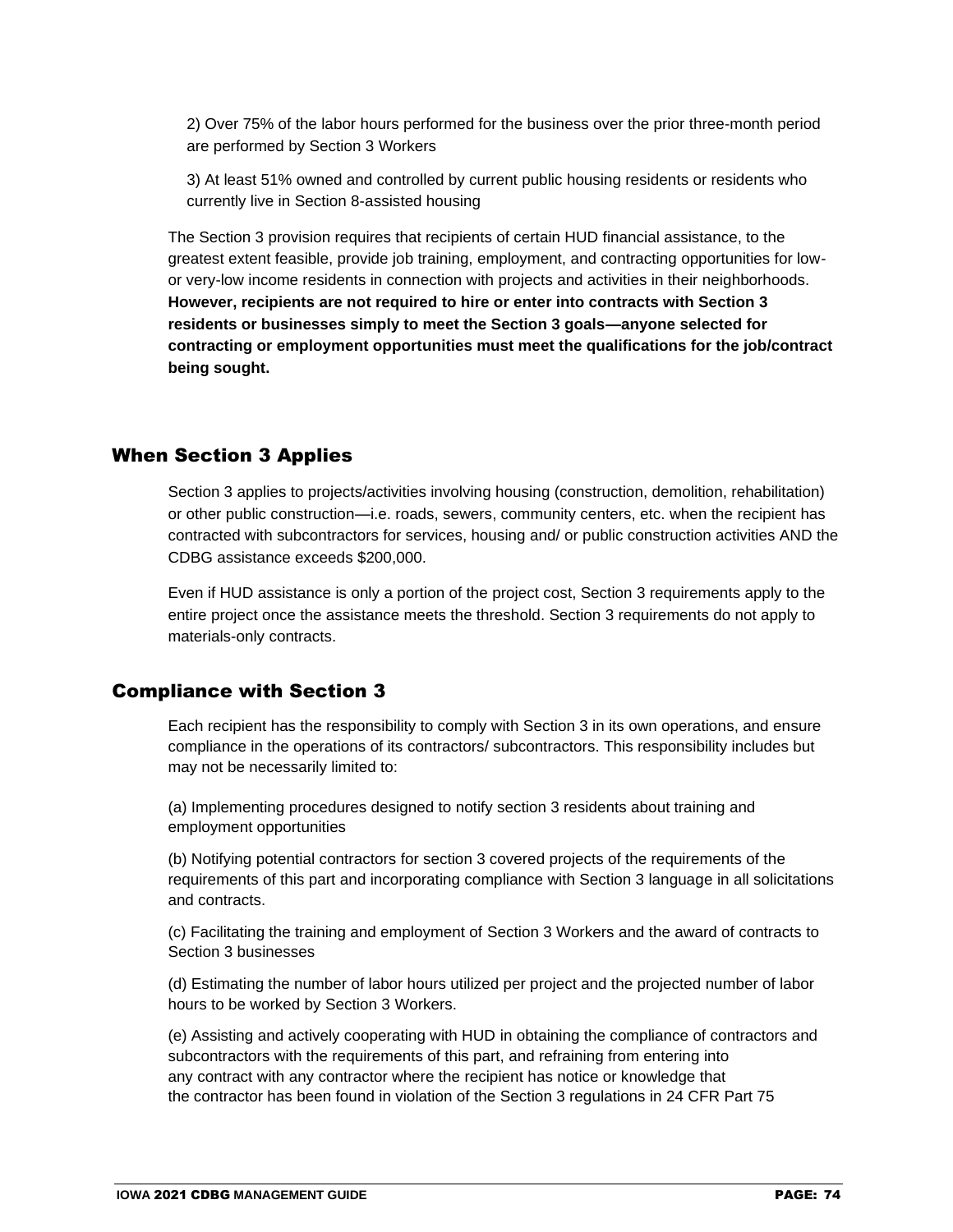(f) Documenting actions taken to comply with the requirements of this part, the results of actions taken and impediments, if any.

Recipients and contractors are encouraged to use resources available through Iowa Workforce Development and IowaWORKS offices located throughout the state. IowaWORKS provides a variety of services at no charge for Iowa workers and businesses. IowaWORKSstaff can refer workers to appropriate training and help the contractor post-employment and training opportunities available. HUD's Section 3 Business Registry and the Iowa DOT DBE database are resources that contractors will be directed to for connecting with Section 3 business entities. Recipients are encouraged to utilize all available local community resources to meet its Section 3 requirements.

#### Defining Service Area

"Service area" or the "neighborhood of the project" means an area within one mile of the Section 3 project or if fewer than 5,000 people live within one mile of the project, within a circle centered on the project that is sufficient to encompass a population of 5,000 people according to the most recent U.S. Census.

#### Procurement & Bid Documents

CDBG recipients must include Section 3 language in all procurement and bid documents. The required language to be included in these documents can be found in the appendix to this chapter of the CDBG Management Guide. In addition to the required language, recipients must include the "Intent to Comply with Section 3" form with all RFPs.

Contractors responding to bids must submit with their bid documents a signed copy of the "Intent to Comply with Section 3" form. This form will be used to collect information that recipients should use when reviewing responses to ensure compliance with Section 3 requirements.

#### Selecting Contractors with Section 3

In addition to certifying employees' level of income, Section 3 requires recipients make an effort to the "greatest extent feasible" to facilitate contracts to Section 3 businesses. By "greatest extent feasible," HUD means that recipients of Section 3 covered financial assistance should make every effort within their disposal to meet the regulatory requirements. This may mean going a step beyond normal notification procedures for employment and contracting procedures by developing strategies that will specifically target Section 3 residents and businesses for these types of economic opportunities. Suggestions on strategies for reaching Section 3 businesses is provided later in Appendix 8 of the CDBG Management Guide.

While Iowa procurement procedures require recipients select the lowest responsible bidder when under a competitive sealed bid process, recipients may give preference to Section 3 businesses as a means of evaluation criteria for professional services contracts where proposals are solicited.

In order to give preference to Section 3 businesses during the contract awarding process, recipients must ask the contractor to certify whether or not they are a Section 3 business when soliciting for proposals. The "Intent to Comply With Section 3" form that will be provided with procurement documents and submitted by bidders will capture this information.

Remember, to be considered a Section 3 business the business must meet the definition by satisfying one of the following requirements: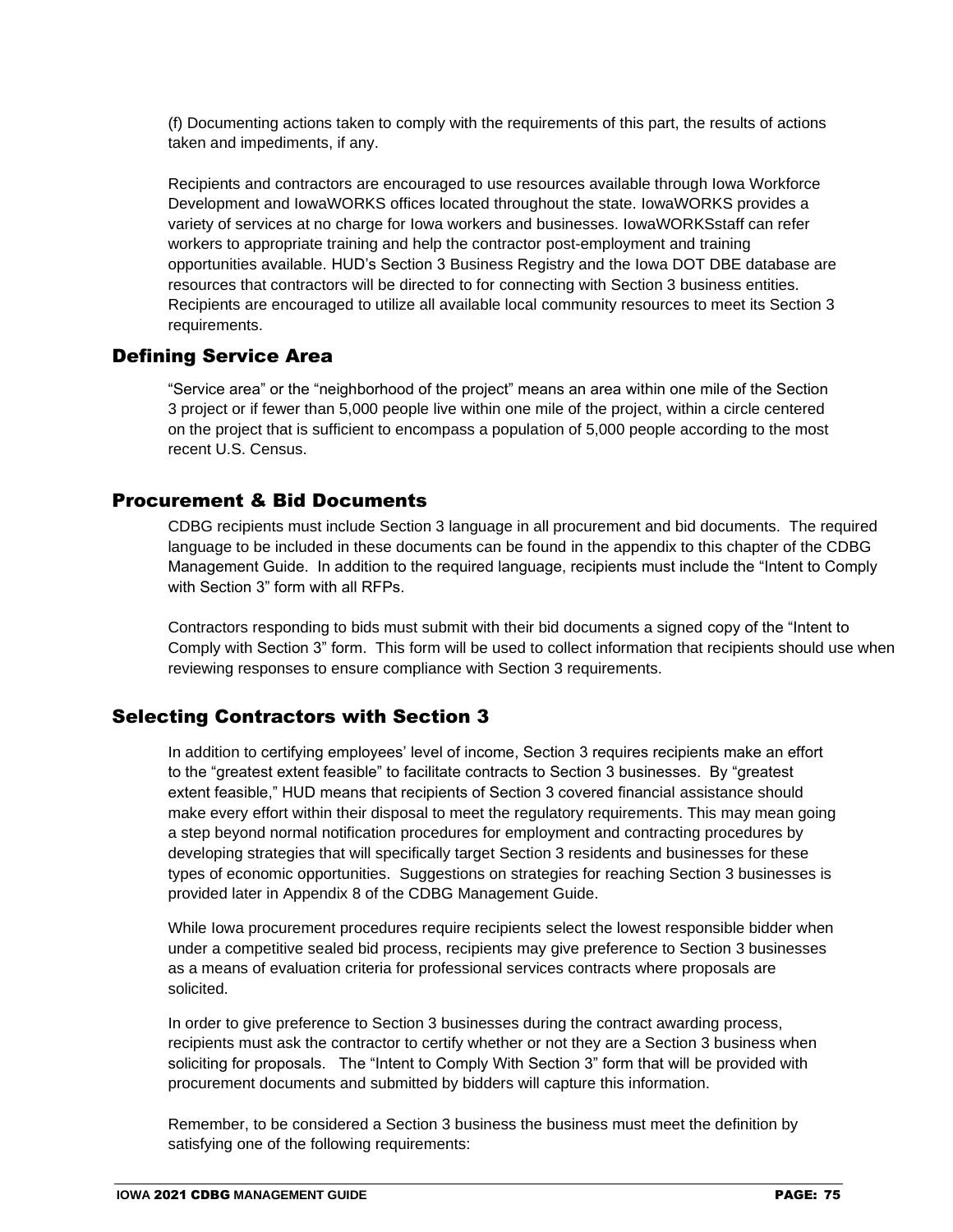1) At least 51% owned by low or very low income persons;

2) Over 75% of the labor hours performed for the business over the prior three-month period are performed by Section 3 Workers

3) At least 51% owned and controlled by current public housing residents or residents who currently live in Section 8-assisted housing

Section 3 businesses must be given priority in contracting for work, to the greatest extent feasible. Recipients should use the following order of priority:

- 1st: Section 3 business concerns that provide economic opportunities for section 3 residents in the service area or neighborhood in which the section 3 covered project is located (category 1 businesses); and
- 2nd: Applicants (as this term is defined in 42 U.S.C. 12899) selected to carry out HUD YouthBuild programs (category 2 businesses);
- 3rd: Other section 3 business concerns.

It is important to note that Section 3 requirements at 24 CFR 75, provides only preference for contracts and subcontracts to Section 3 businesses; Eligible businesses must demonstrate that they are responsible and are able to perform successfully under the terms and conditions of proposed contracts.

#### Hiring & Training with Section 3

Recipients and their contractors/subcontractors are required to give hiring and training preference to Section 3 residents, to the greatest extent feasible, when new employment opportunities result from a CDBG funded project.

When a recipient or contractor/subcontractor has identified that new employment or training opportunity will result from the normal completion of the CDBG construction and/or rehabilitation projects, the CDBG grant administrator should work with that entity to assist with advertising the opportunity to Section 3 residents.

Notices of employment/training opportunities must be sent to the Iowa Chapter of the National Association of Housing and Redevelopment Officials (NAHRO). Notices should be sent to the NAHRO Chapter President. Contact information can be found here: <http://www.ianahro.org/contactus.cfm>NAHRO will share the notice with public housing authorities, in an effort to help reach Section 3 businesses. A sample notice for employment/training opportunities is provided in the attachments to this section of the Management Guide.

Notices of employment/training opportunities must also be posted to HUD's Opportunity Portal [\(https://hudapps.hud.gov/OpportunityPortal/\)](https://hudapps.hud.gov/OpportunityPortal/). This portal may also be used by businesses seeking Section 3 Workers for employment opportunities.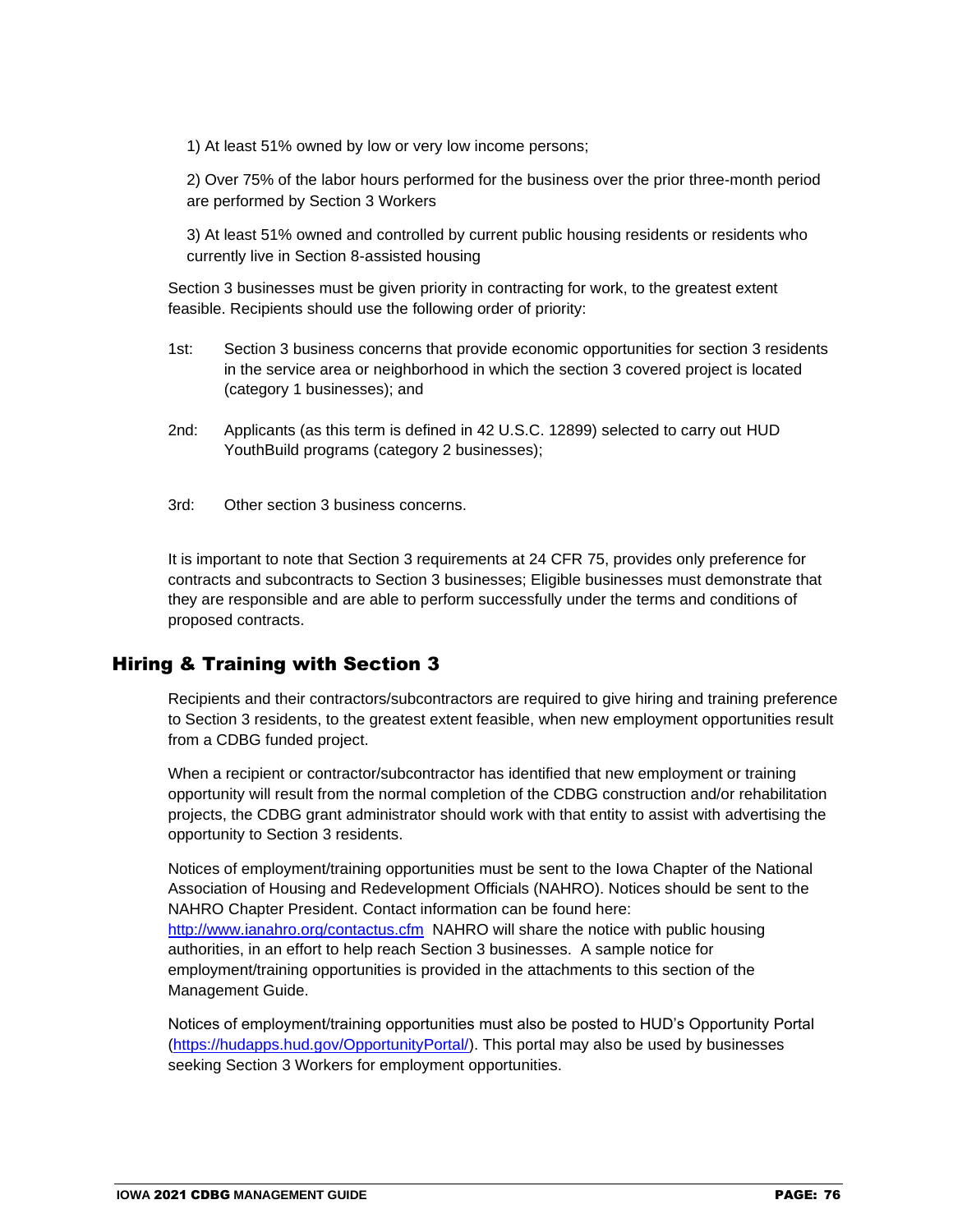Additional suggestions on strategies for reaching Section 3 residents is provided later in this section of the CDBG Management Guide. Remember, recipients are required to document affirmative steps made to meet Section 3 goals when Section 3 requirements are triggered.

When giving hiring and training preference to Section 3 Workers, recipients and contractor/subcontractors should use the following order of priority:

- 1st: Section 3 Workers residing in the service area or neighborhood in which the section 3 covered project is located (collectively, referred to as category 1 residents).
- 2nd: Participants in HUD YouthBuild programs (category 2 residents).
- $3rd -$ Other section 3 residents.

## Section 3 Benchmarks

Federal regulations establish numerical goals for employment/training for Section 3 residents and contracts to Section 3 businesses.

Recipients, their contractors and subcontractors will be considered to have complied with Section 3 requirements when:

- 1. 25% or more of the total number of labor hours worked by all workers on a Section 3 project are Section 3 Workers, as defined herein and;
- 2. At least 5% of the total number of labor hours worked by all workers on a Section 3 project are Targeted Section 3 Workers.

A recipient that has not met the numerical goals must explain why it was not feasible to meet the established numerical goals set forth in this section. Please refer to "Reporting requirements/ reporting forms" for more information.

Note: It is important to document efforts made to comply with Section 3. Recipient files should contain any memos, correspondence, advertisements, etc. illustrating attempts to meet Section 3 benchmarks and to support Outreach Efforts reported on the Contractor's report. (e.g., to reach out to eligible persons regarding employment or training and/or business concerns). IEDA staff will review this documentation during the project on-site monitoring visit.

#### Penalties for Non-Compliance

Recipients of CDBG funding have the responsibility of complying with Section 3 regulations and ensuring compliance among its contractors and subcontractors. Federal code established penalties for Section 3 violations and non-compliance. (See 135.38(f))

Communities and contractors found in violation of Section 3 requirements may result in:

- Sanctions from HUD
- Termination of contract for CDBG funds
- Debarment or suspension from future HUD assisted (CDBG) contracts

Non-compliance with Section 3 can impact a community's ability to receive CDBG funding in the future. Under federal code, the state of Iowa may not enter into a contract with any entity when the state has knowledge that the entity has been found in violation of the Section 3 regulations.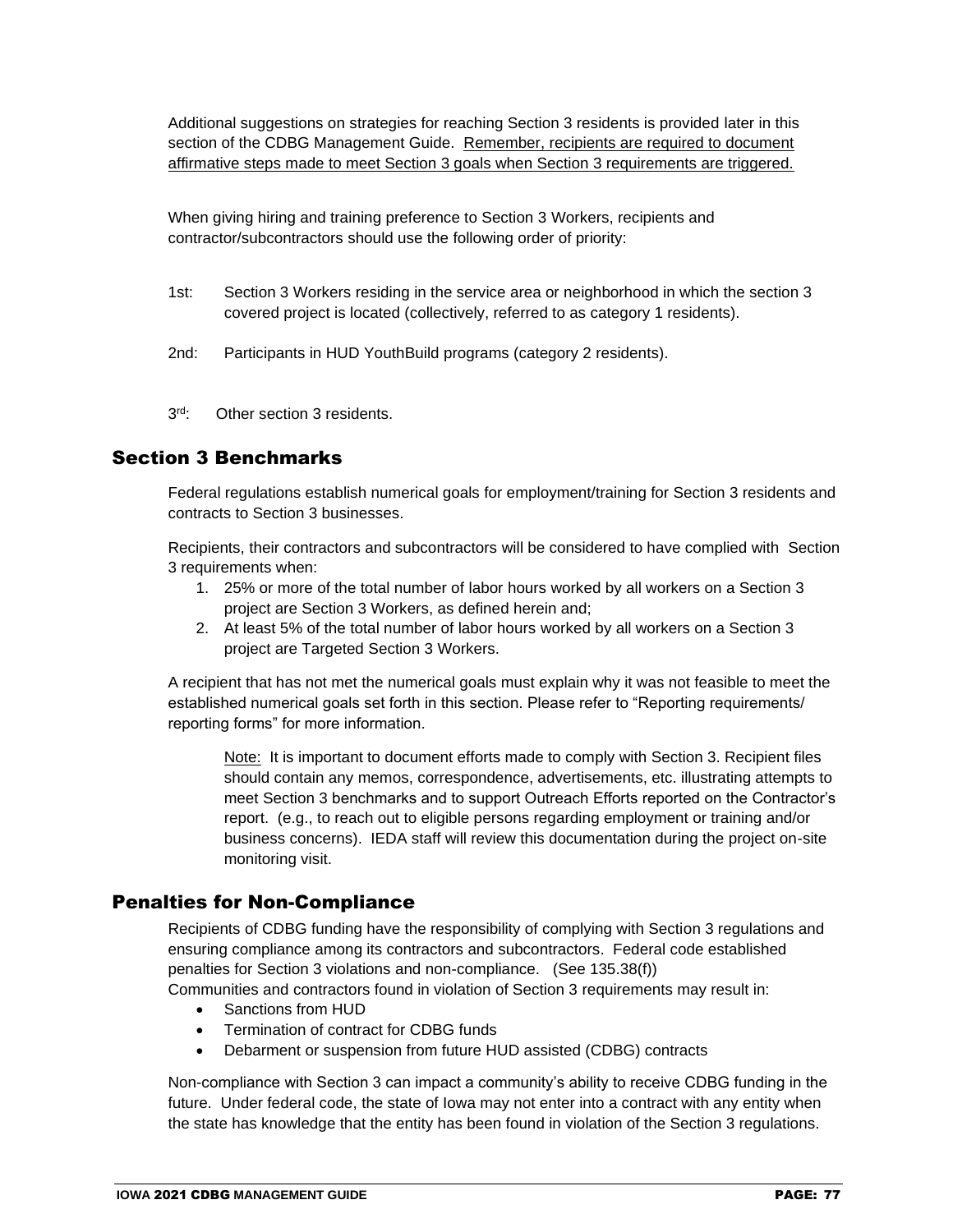# Reporting Requirements & Forms

To report Section 3 data, recipients must analyze the number of labor hours worked on a Section 3 project, how many labor hours were worked by Section 3 Workers, and how many labor hours were worked by Targeted Section 3 Workers. Even if no hours were worked by Section 3 or Targeted Section 3 Workers, this information must be reported to IEDA.

For all projects employing Section 3 Workers or Targeted Section 3 Workers, the recipient/ contractors must maintain one of the following (in order of priority) to demonstrate Section 3 status of the worker:

1) Self- certification form. If the worker's income is less than 80% of the area median income, they are considered a Section 3 Worker. Income limits are available on the IEDA website:<https://www.iowaeda.com/cdbg/management-guide/>

2) Certification from an employer that the worker's income from the employer is within the income limits if annualized.

This may be recorded and affirmed on the Contractor's Report found in the Appendix. Instructions for using the Contractor's Report are contained within the Report.

3) Certification from an employer that the worker is employed by a Section 3 business concern.

This can be demonstrated by a contractor's submission of the Section 3 Business Certification and Contractor's Report.

4) Certification from a PHA that the worker is a participant in one of its programs.

To report Section 3 data to IEDA, recipient and contractors are encouraged to use the Contractor's Report to record labor hours worked by Section 3 Workers and Targeted Section 3 Workers. Even if no Section 3 Workers were utilized, this report must be completed and submitted to IEDA at the completion of the project.

In addition, recipients and contractors will be required to report an aggregate of all labor hours worked and Section 3 hours worked annually to IEDA. This report will be submitted through Iowagrants.gov and will be due by December 31st of each year. Recipients will also need to report Section 3 accomplishments and/or provide a detailed explanation as to why Section 3 benchmarks were not met and describe efforts made to identify and engage Section 3 Workers and Businesses. This data may be collected using the Contractor's Report and aggregated annually for submission to IEDA. experienced in meeting

#### Section 3 Business Registry/ Opportunity Portal

The Section 3 Business Registry and Opportunity Portal are two online registries that connect Section 3 Workers to training and employment opportunities and Section 3 businesses to contracting opportunities. Businesses who self-certify that they meet one of the regulatory definitions of a Section 3 business will be included in a searchable online database. The database can be used by agencies that receive HUD funds, developers, contractors, and others to facilitate the award of covered construction and non-construction contracts to Section 3 businesses. Section 3 Workers are encouraged to use the Opportunity Portal to identify businesses that may have HUD- funded employment opportunities available. Section 3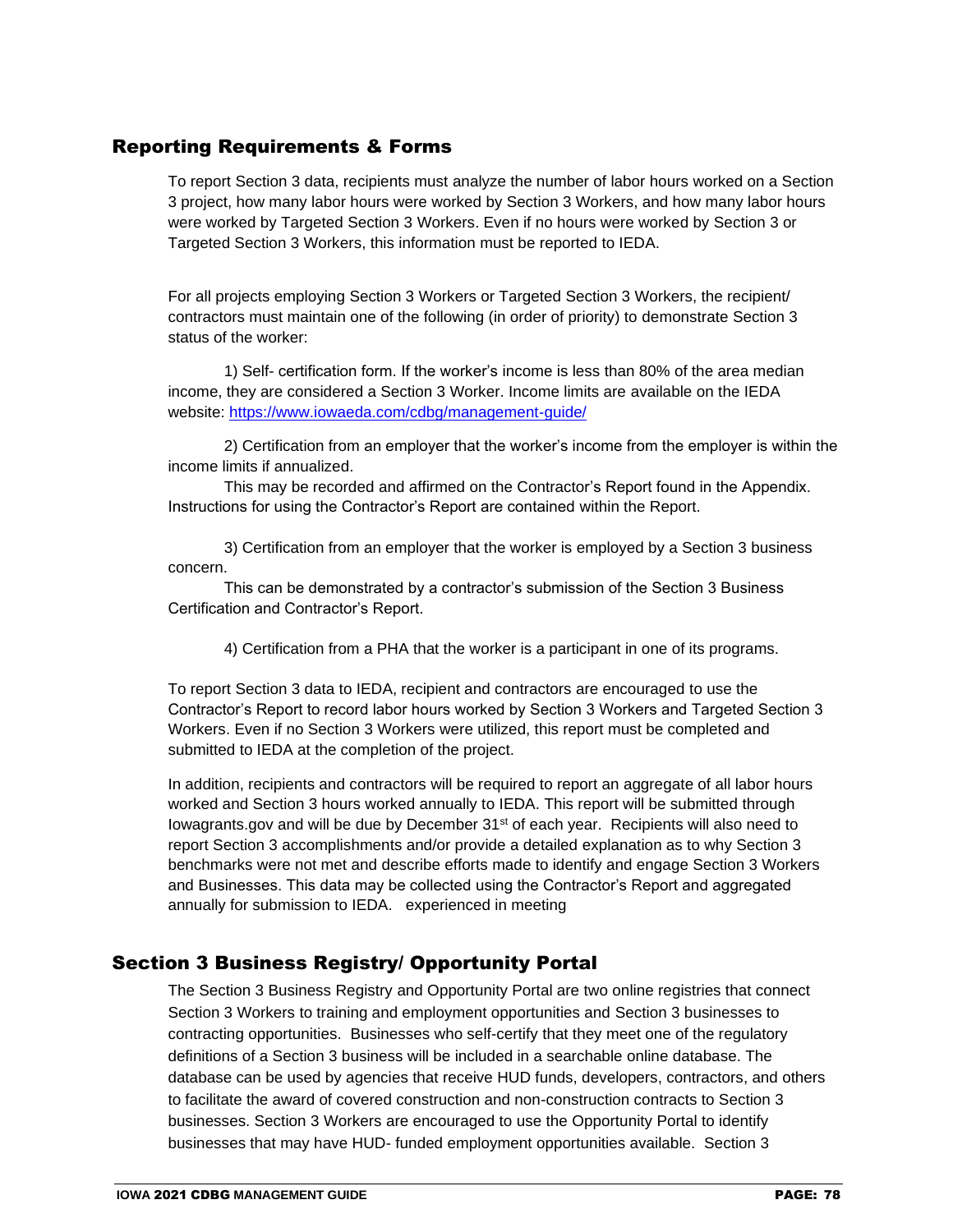businesses are encouraged to post training, employment, and contracting opportunities to the Opportunity Portal. CDBG recipients should utilize HUD's Section 3 Business Registry to find Section 3 businesses that may be able to participate in the CDBG project. Recipients can search through HUD's Section 3 registry here:

https://portalapps.hud.gov/Sec3BusReg/BRegistry/SearchBusiness

Businesses may register as a Section 3 Business through HUD's website here: <https://portalapps.hud.gov/Sec3BusReg/BRegistry/RegisterBusiness>

The Opportunity Portal can be accessed through HUD's website here: <https://hudapps.hud.gov/OpportunityPortal/>

It is important to note that Section 3 businesses are not entitled to receive contracts simply by being listed in HUD's Section 3 Business Registry database or Opportunity Portal.

## Additional Section 3 Resources

More information and resources on Section 3 can be found on HUD's Section 3 website here:

[http://portal.hud.gov/hudportal/HUD?src=/program\\_offices/fair\\_housing\\_equal\\_opp/section3/section3](http://portal.hud.gov/hudportal/HUD?src=/program_offices/fair_housing_equal_opp/section3/section3)